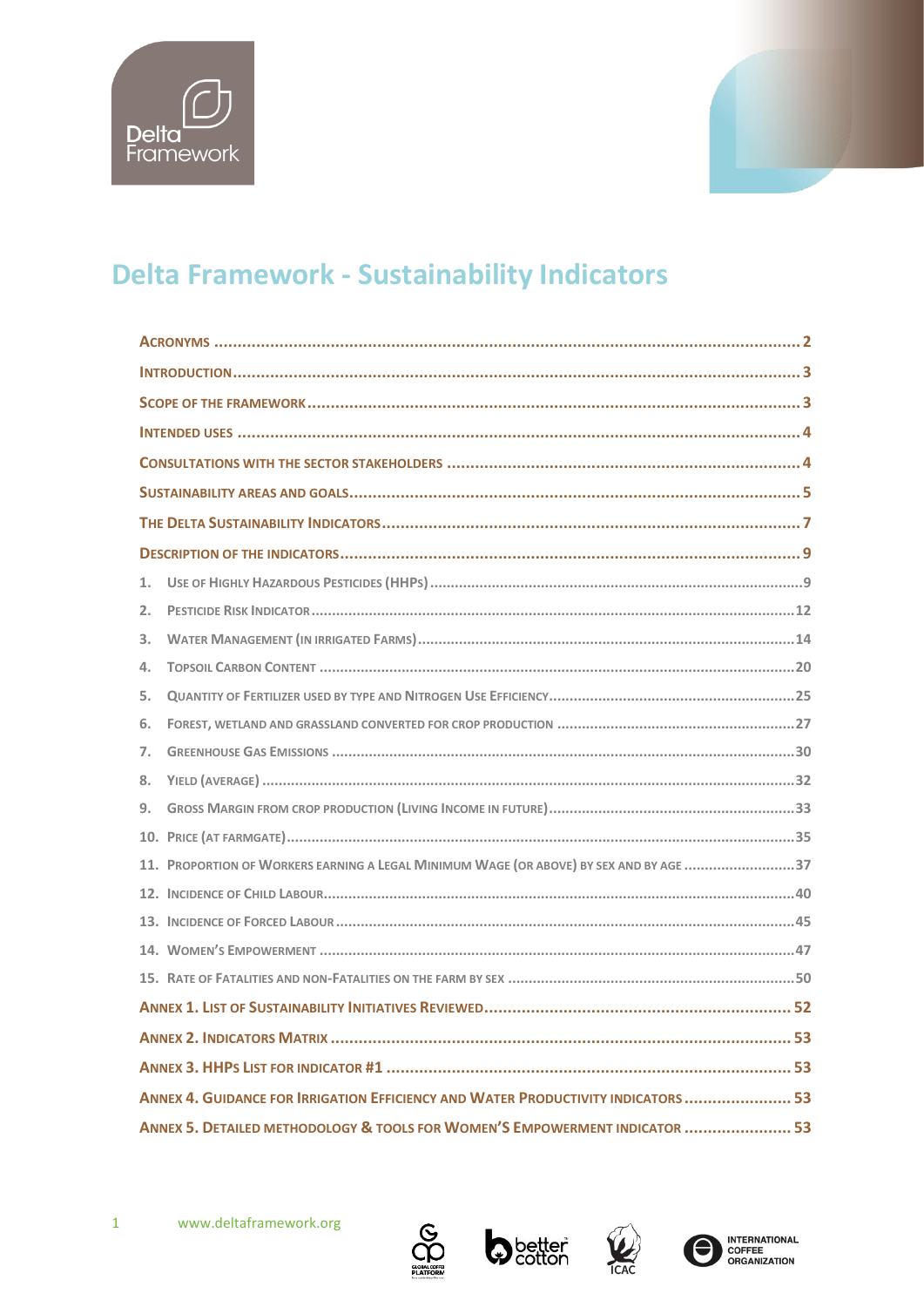



# <span id="page-1-0"></span>**Acronyms**

| CO <sub>2</sub> e | Carbon Dioxide Equivalent                                                    |
|-------------------|------------------------------------------------------------------------------|
| $ET_c$            | Crop Evapotranspiration                                                      |
| <b>ETL</b>        | <b>Environmental Toxic Load</b>                                              |
| <b>FAO</b>        | Food and Agriculture Organization of the United Nations                      |
| <b>GBE</b>        | Green Bean Equivalent                                                        |
| GCP               | <b>Global Coffee Platform</b>                                                |
| <b>GHGs</b>       | <b>Greenhouse Gas Emissions</b>                                              |
| <b>GHS</b>        | Globally Harmonised System of Classification and Labelling of Chemicals      |
| <b>GFW Pro</b>    | <b>Global Forest Watch Pro</b>                                               |
| <b>GLOSOLAN</b>   | <b>Global Soil Laboratory Network</b>                                        |
| <b>HHPs</b>       | <b>Highly Hazardous Pesticides</b>                                           |
| <b>ICAC</b>       | <b>International Cotton Advisory Committee</b>                               |
| ICO               | International Coffee Initiative                                              |
| <b>IPM</b>        | Integrated Pest Management                                                   |
| <b>IPPC</b>       | Intergovernmental Panel on Climate Change                                    |
| MEL               | Monitoring, Evaluation & Learning                                            |
| <b>NUE</b>        | Nitrogen Use Efficiency                                                      |
| <b>OECD</b>       | Organization for Economic Co-operation and Development                       |
| <b>SDGs</b>       | Sustainable Development Goals                                                |
| <b>SEEP</b>       | Expert Panel on the Social, Environmental and Economic Performance of Cotton |
| SOC               | Soil Organic Carbon                                                          |
| SOM               | Soil Organic Matter                                                          |
| SOPs              | <b>Standard Operating Procedures</b>                                         |
| <b>TLI</b>        | <b>Toxic Load Indicator</b>                                                  |
| <b>UNFCCC</b>     | United Nations Framework Convention on Climate Change                        |
| <b>VSS</b>        | <b>Voluntary Sustainability Standards</b>                                    |
| <b>WHO</b>        | World Health Organization                                                    |
| <b>WP</b>         | <b>Water Productivity</b>                                                    |





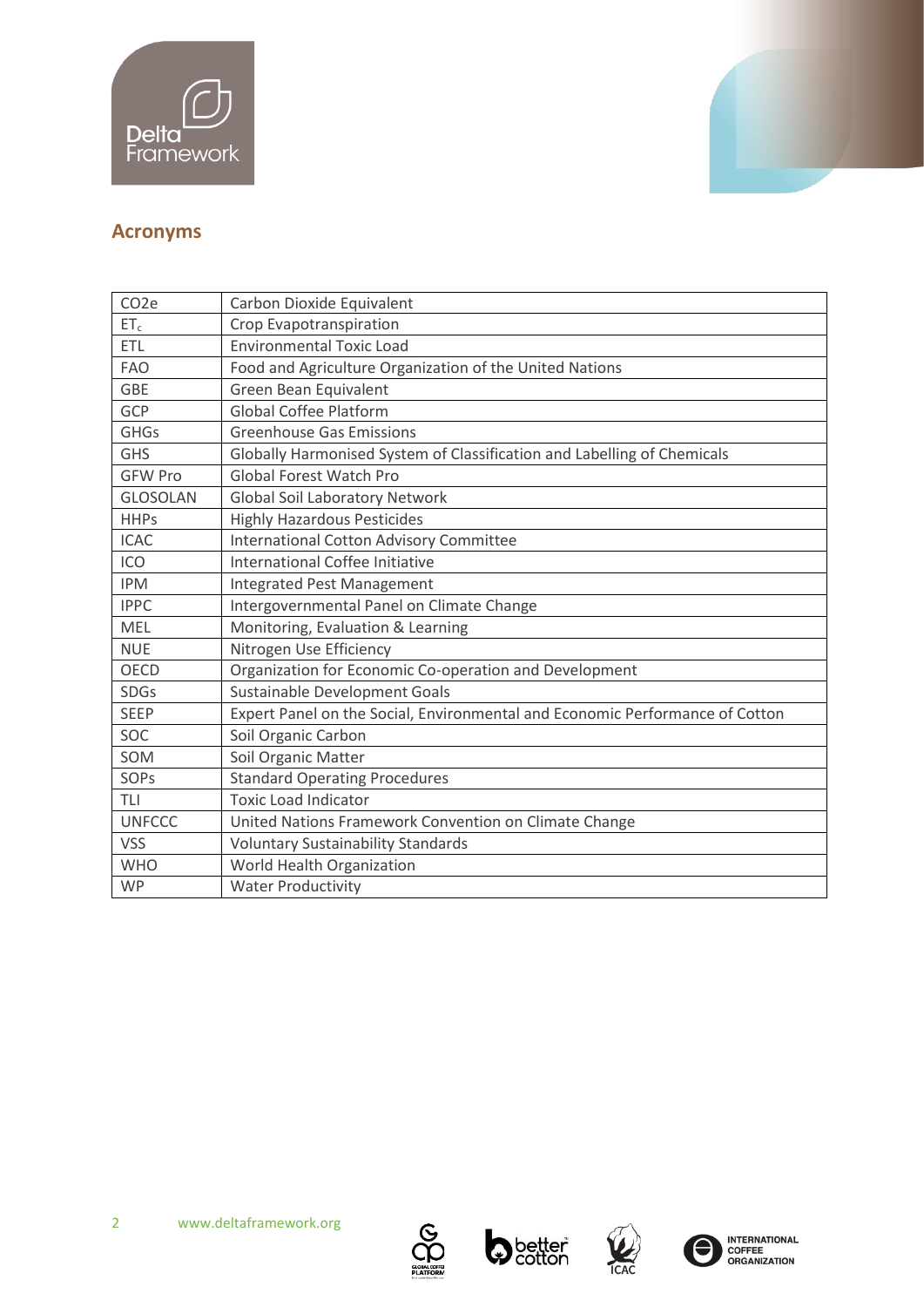



# <span id="page-2-0"></span>**Introduction**

The Delta Framework aims to align sustainability monitoring and reporting within and across the cotton and coffee sectors. It provides a common set of indicators to measure and communicate sustainability improvements.

This framework builds on the work already undertaken by several commodity platforms and initiatives to define and harmonise sector-wide sustainability goals, and in particular on the **[Coffee Data](https://www.globalcoffeeplatform.org/our-work/tools/coffee-data-standard/#common-language)  [Standard](https://www.globalcoffeeplatform.org/our-work/tools/coffee-data-standard/#common-language)** developed by Global Coffee Platform (GCP) and on **[the Guidance Framework on Measuring](https://www.icac.org/Content/PublicationsPdf%20Files/f840b34c_38de_4e2a_ab54_4ad66948d4b5/SEEP-report-english.pdf.pdf)  [Sustainability in Cotton Farming Systems](https://www.icac.org/Content/PublicationsPdf%20Files/f840b34c_38de_4e2a_ab54_4ad66948d4b5/SEEP-report-english.pdf.pdf)** published by the Expert Panel on the Social, Environmental and Economic Performance of Cotton (SEEP)<sup>1</sup>.

The guiding principles draw inspiration from ISEAL's **[Sustainability Claims Good Practice Guide](https://www.isealalliance.org/sites/default/files/resource/2017-11/ISEAL_Claims_Good_Practice_Guide.pdf#:~:text=In%20developing%20this%20Good%20Practice%20Guide%2C%20ISEAL%E2%80%99s%20objective,aspirational%20and%20provides%20several%20suggestions%20for%20good%20practice.?msclkid=44aae139d01311ec90fdf339f8b666bd)** to communicate sustainability information generated through the common set of indicators, building on the principles of reliability, relevance, clarity, transparency, and accessibility.

Finally, the framework has a strong alignment with the **[Sustainable Development Goals \(SDGs\)](https://sdgs.un.org/goals?msclkid=a1abdb4bd01311ecade7afce7feab97c)** to promote the adoption of a common language and holistic approach to global sustainable agriculture.

# <span id="page-2-1"></span>**Scope of the framework**

The Delta Framework is intended to apply worldwide to any cotton and coffee farm, with the potential to be expanded to other agricultural commodities over time. The scope is the farm, with the single exception of the greenhouse gas emissions indicator which also includes ginning in the estimation of the emissions per cotton lint.

Some of the environmental and social impacts are, however, better examined at a scale beyond the farm. For looking at these impacts, data can, and often will need, to be aggregated to a higher level to be more meaningful. Where possible, the Delta Framework recommends using area-wide geospatial tools such as Global Forest Watch Pro (GFW Pro) to monitor land use changes and country risk maps for child labour and forced labour.

The Delta Framework is relevant to all farms, including family farms and small-scale holdings managed and operated by a family and predominantly reliant on family labour. The term "farm" applies to all types of agricultural holdings, except for hobby farms<sup>2</sup>









<sup>1</sup> SEEP is an expert panel of the International Cotton Advisory Committee (ICAC) established in 2006: <https://www.icac.org/CommitteesandNetworks/CommitteesandNetworks?CommitteeTypeId=4&MenuId=61>

<sup>&</sup>lt;sup>2</sup> The characteristics of "hobby farms" are highly context specific. For instance, in some countries the lower bound for considering an activity as "professional" is a revenue of 1000 USD per year. In other poorer countries, the application of such lower bound would actually exclude from the set of small-scale food producers poor farmers, fisherman and forester who would deserve much attention under SDG 2.3. The only possible solution to this problem seems to be a country-specific lower bound.

Source: Sustainable Development Goal Indicators 2.3.1 and 2.3.2[: http://www.fao.org/3/I8809EN/i8809en.pdf](http://www.fao.org/3/I8809EN/i8809en.pdf)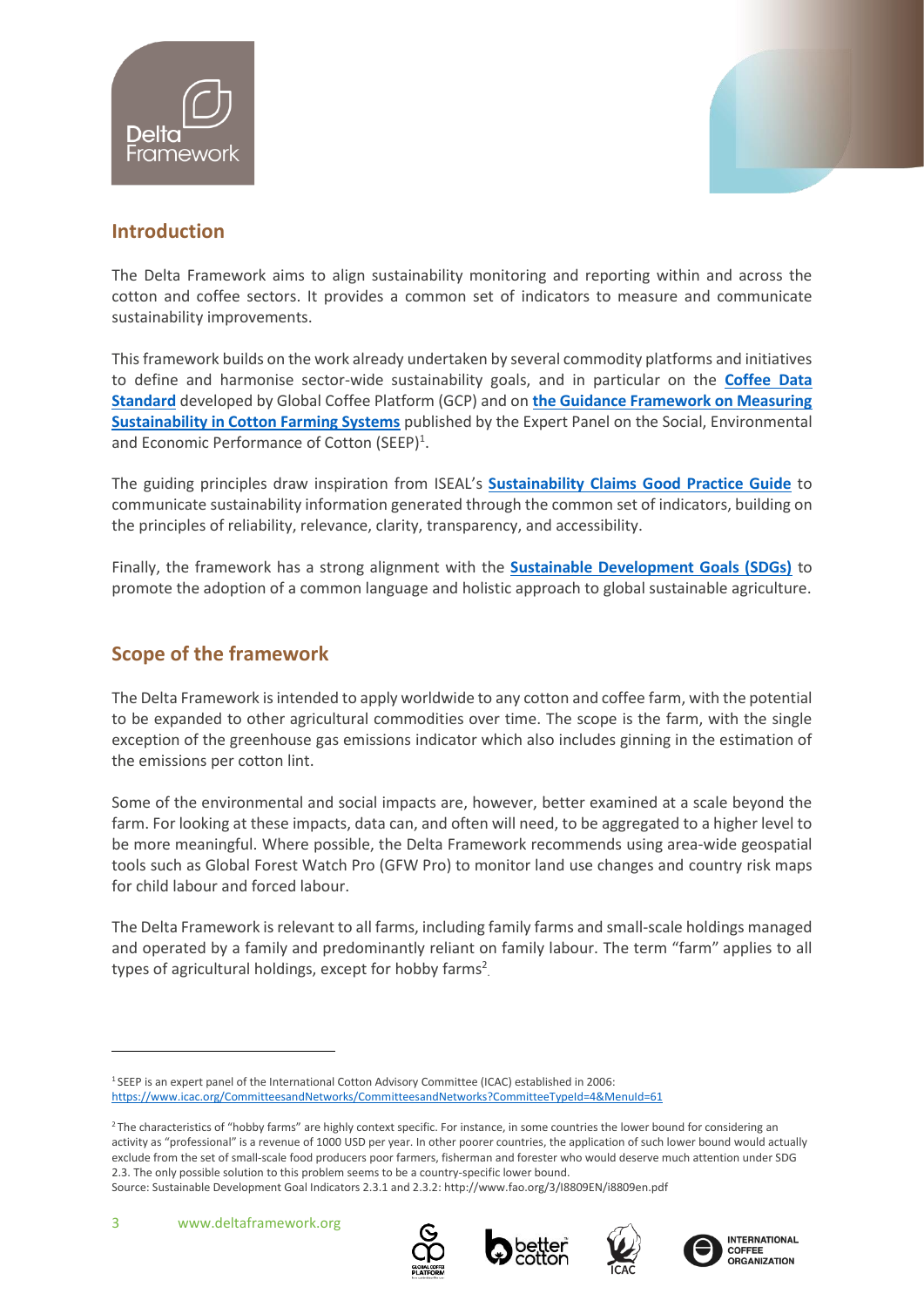



The farm is an economic unit of agricultural production under single management comprising all livestock kept and all land used fully or partly for agricultural production purposes, without regard to title, legal form, or size. Single management may be exercised by an individual or household, jointly by two or more individuals or households, by a clan or tribe, or by a juridical person such as a corporation, cooperative or government agency".

A System of Integrated Agricultural Censuses and Surveys. Volume 1: World Programme for the Census of Agriculture 2010. FAO Statistical Development Series 11., FAO, Rome, 2005.

# <span id="page-3-0"></span>**Intended uses**

The intended uses of the Delta Framework include:

- Integration in the Monitoring, Evaluation & Learning (MEL) Systems of Voluntary Sustainability Standards (VSS) working in agriculture;
- National reporting on the commitments set by the SDGs and the ratification of relevant international conventions on chemicals, climate change, biodiversity, gender equality/women's empowerment, and labour rights;
- Evidence-based recommendations to streamline sustainability in agricultural policies;
- Upgrading of extension services to support continuous improvement at farm level;
- Farm management plans to ensure an environmentally and financially sustainable agricultural operation;
- Transparent communication with consumers on the actual benefits of goods produced more sustainably;
- Identification of business opportunities leveraging sustainable value chains.

# <span id="page-3-1"></span>**Consultations with the sector stakeholders**

The Delta Framework is the result of a 2-year consultation process that started in 2019 and engaged sustainability standards, retailers, donors, research institutes, national committees and international organisations from the agricultural sector.

In addition to the project partners<sup>3</sup>, the stakeholders who have substantially contributed to the development of the indicators set through workshops, webinars, on-line surveys, field pilots and oneto-one calls include: the members of the Cotton 2040 platform<sup>4</sup>, the SEEP members representing the









<sup>&</sup>lt;sup>3</sup> The four Delta Project partners are: the Better Cotton Initiative (BCI), the Global Coffee Platform (GCP), the International Coffee Organisation (ICO) and the International Cotton Advisory Committee (ICAC).

<sup>4</sup> The members of the Cotton 2040 Impacts Alignment Workstream includes The Better Cotton Initiative; Cotton Australia (for MyBMP); Cotton Made in Africa; the Cotton Research and Development Corporation (CDRC); Fairtrade; Textile Exchange; Cotton Connect and the Organic Cotton Accelerator[. Cotton 2040: aligning sustainability impact metrics | Forum for the Future](https://www.forumforthefuture.org/cotton-2040-aligning-sustainability-impact-metrics)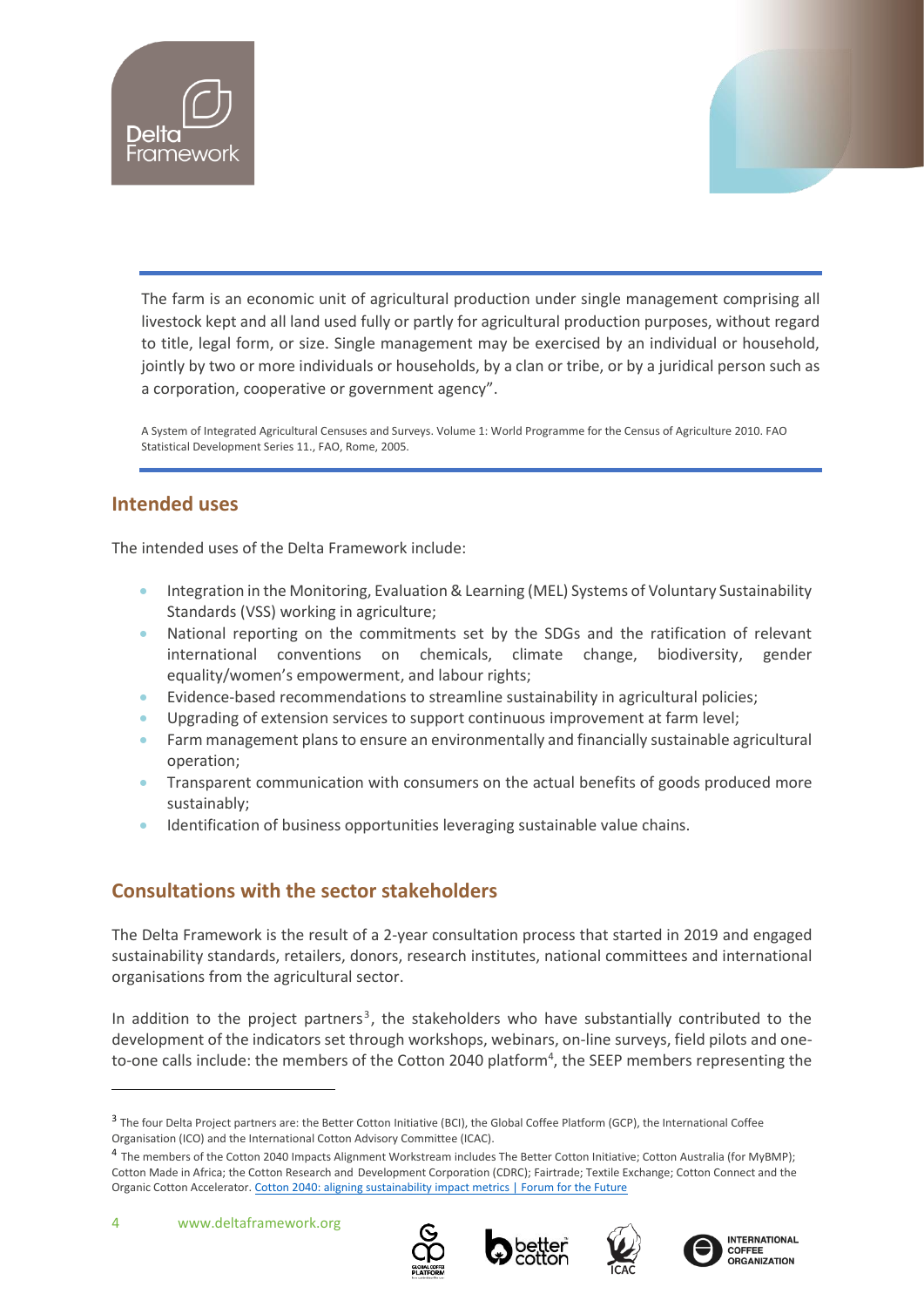



Government of ten countries and the European Union, the Australian Sustainability Working Group, Cotton Incorporated (Cotton Inc), the ISEAL Secretariat and some ISEAL members such as Bonsucro and Rainforest Alliance. Technical experts from the Global Soil Partnership for the soil indicator, the Australian Cotton Research Institute for the water metrics and CARE International for gender and women empowerment, have been consulted on methodological guidance on specific indicators.

*Disclaimer: The Delta Framework does not necessarily represent the opinion of every person or organisation contacted and consulted by the Delta Project team.* 

# <span id="page-4-0"></span>**Sustainability areas and goals**

The fifteen sustainability impact priorities for coffee and cotton production underpinning the Delta Framework (sustainability impact sub-areas reported in bold in Table 1) were largely drawn from existing frameworks<sup>5</sup>, and in particular from the SEEP Guidance Framework, the Coffee Data Standard, and nine other commodity sustainability standards and initiatives (Annex 1- List of sustainability initiatives reviewed).

These sustainability priorities directly link to several SDGs targets and more specifically to those under SDGs 1 (no poverty), 2 (zero hunger), 3 (good health and well-being), 5 (gender equality), 6 (clean water and sanitation), 8 (decent work and economic growth), 10 (reduced inequalities), 12 (responsible consumption and production), 13 (climate action), 14 (life below water) and 15 (life on land).

| Sustainability<br>pillars | Key sustainability impact areas<br>drawn from existing frameworks <sup>5</sup> | Sustainability impact sub-areas (in bold sub-<br>areas underpinning the Delta Framework) | Link to SDGs     |  |  |
|---------------------------|--------------------------------------------------------------------------------|------------------------------------------------------------------------------------------|------------------|--|--|
|                           |                                                                                | Pesticide management                                                                     |                  |  |  |
|                           | Pest and pesticide management                                                  | Pesticide risk                                                                           |                  |  |  |
|                           |                                                                                | Pest management                                                                          |                  |  |  |
|                           | Water management                                                               | Water quality                                                                            |                  |  |  |
|                           |                                                                                | Water use                                                                                |                  |  |  |
| Environment               |                                                                                | Soil health                                                                              |                  |  |  |
|                           | Soil management                                                                | Soil erosion                                                                             | 3, 6, 12, 13, 15 |  |  |
|                           |                                                                                | Fertilizer use                                                                           |                  |  |  |
|                           |                                                                                | Land conversion                                                                          |                  |  |  |
|                           | <b>Biodiversity and Land Use</b>                                               | Biodiversity conservation                                                                |                  |  |  |
|                           |                                                                                | Energy use/ Greenhouse Gas Emissions                                                     |                  |  |  |
|                           | Climate Change and energy use                                                  | Farmers' adaptation to climate change                                                    |                  |  |  |
|                           |                                                                                | Income                                                                                   |                  |  |  |

*Table 1. Key Sustainability impact priorities underpinning the Delta Framework and their relevance to SDGs*







<sup>&</sup>lt;sup>5</sup> A detailed account of the process followed to identify and validate sustainability priority areas is provided in the Delta Framework [Development Report](https://www.deltaframework.org/wp-content/uploads/2020/04/Desk-Study-Report_082019.pdf) available on the Delta Project Website.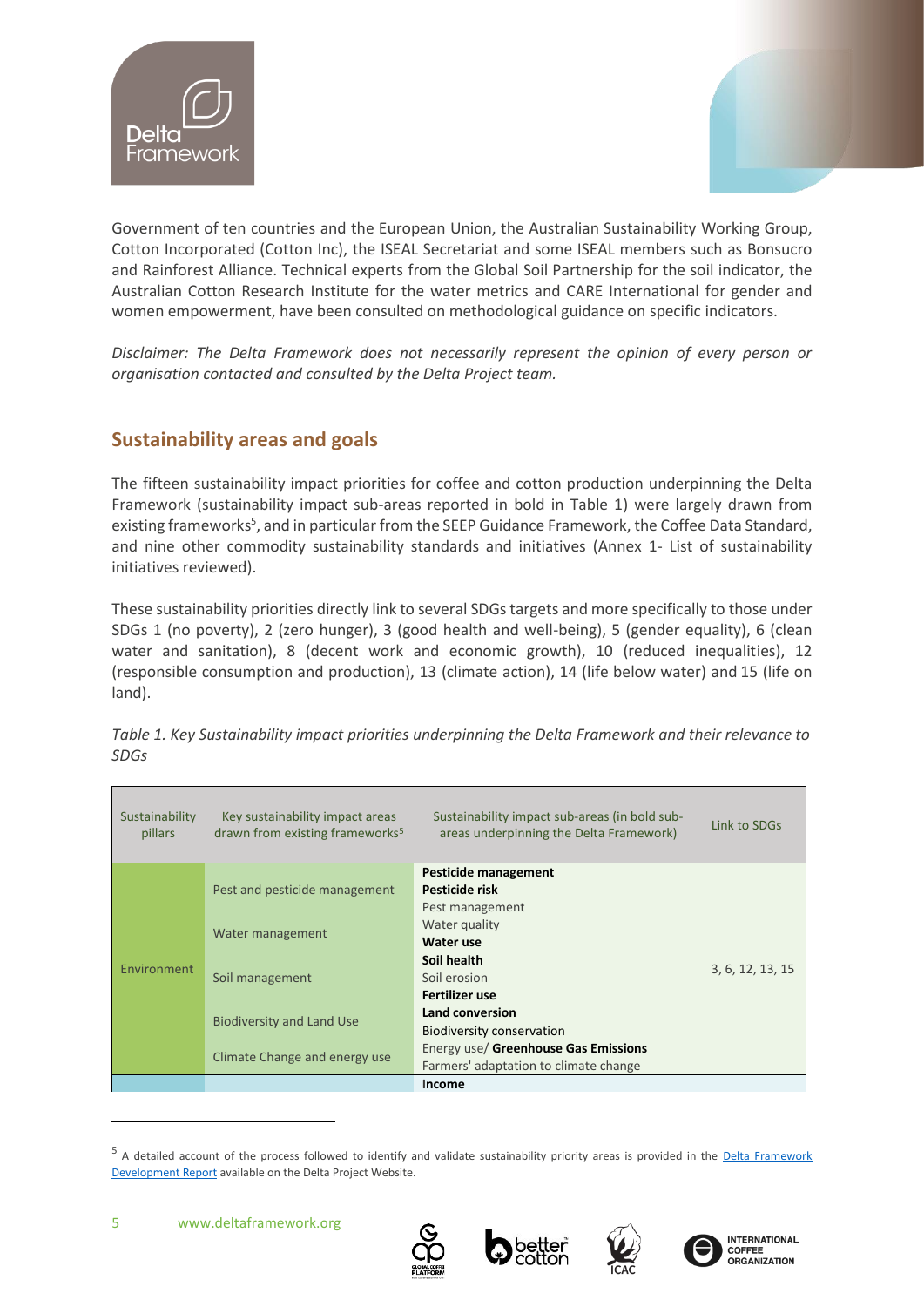

|               |                          | Profit/returns                            |             |  |  |  |
|---------------|--------------------------|-------------------------------------------|-------------|--|--|--|
|               | Economic viability       | Productivity                              |             |  |  |  |
|               |                          | <b>Price</b>                              |             |  |  |  |
|               |                          | Debts                                     |             |  |  |  |
|               |                          | Asset                                     | 1, 10       |  |  |  |
| Economic      |                          | Yield volatility                          |             |  |  |  |
|               | Economic resilience      | Price volatility                          |             |  |  |  |
|               |                          | Payments                                  |             |  |  |  |
|               |                          | Credits                                   |             |  |  |  |
|               | Poverty line             | Poverty reduction                         |             |  |  |  |
|               | Living conditions        |                                           |             |  |  |  |
|               |                          | <b>Wages</b>                              |             |  |  |  |
|               | Decent work              | Pensions                                  |             |  |  |  |
|               |                          | Social protection                         |             |  |  |  |
|               |                          | <b>Child labour</b>                       |             |  |  |  |
|               | <b>Child labour</b>      | <b>Forced labour</b>                      |             |  |  |  |
|               |                          | Children at school                        |             |  |  |  |
| <b>Social</b> |                          | <b>Fatalities and non-fatal accidents</b> |             |  |  |  |
|               | Worker health and safety | <b>Health care facilities</b>             | 2, 5, 8, 10 |  |  |  |
|               |                          | Water/sanitation                          |             |  |  |  |
|               |                          | <b>Women's empowerment</b>                |             |  |  |  |
|               | Equity and gender        | Indigenous people                         |             |  |  |  |
|               |                          | No discrimination                         |             |  |  |  |
|               | Labour rights            | Democratic organisations                  |             |  |  |  |
|               |                          | Freedom of association                    |             |  |  |  |
|               | Food security            | Access to food                            |             |  |  |  |

Drawing from the priority areas, cotton stakeholders have formulated nine shared sustainability goals for the sector and eight sustainable cotton standards, programmes, and codes committed to take practical steps towards aligning with the Delta Framework Indicators under a Memorandum of Understanding (MoU) signed in September 2020<sup>6</sup>.







<sup>6</sup> The MoU is available a[t: https://www.forumforthefuture.org/Handlers/Download.ashx?IDMF=9a70b369-7295-4f3e-b60d-18f8a9c36f42](file:///C:/Users/franc/Downloads/%20https/www.forumforthefuture.org/Handlers/Download.ashx%3fIDMF=9a70b369-7295-4f3e-b60d-18f8a9c36f42)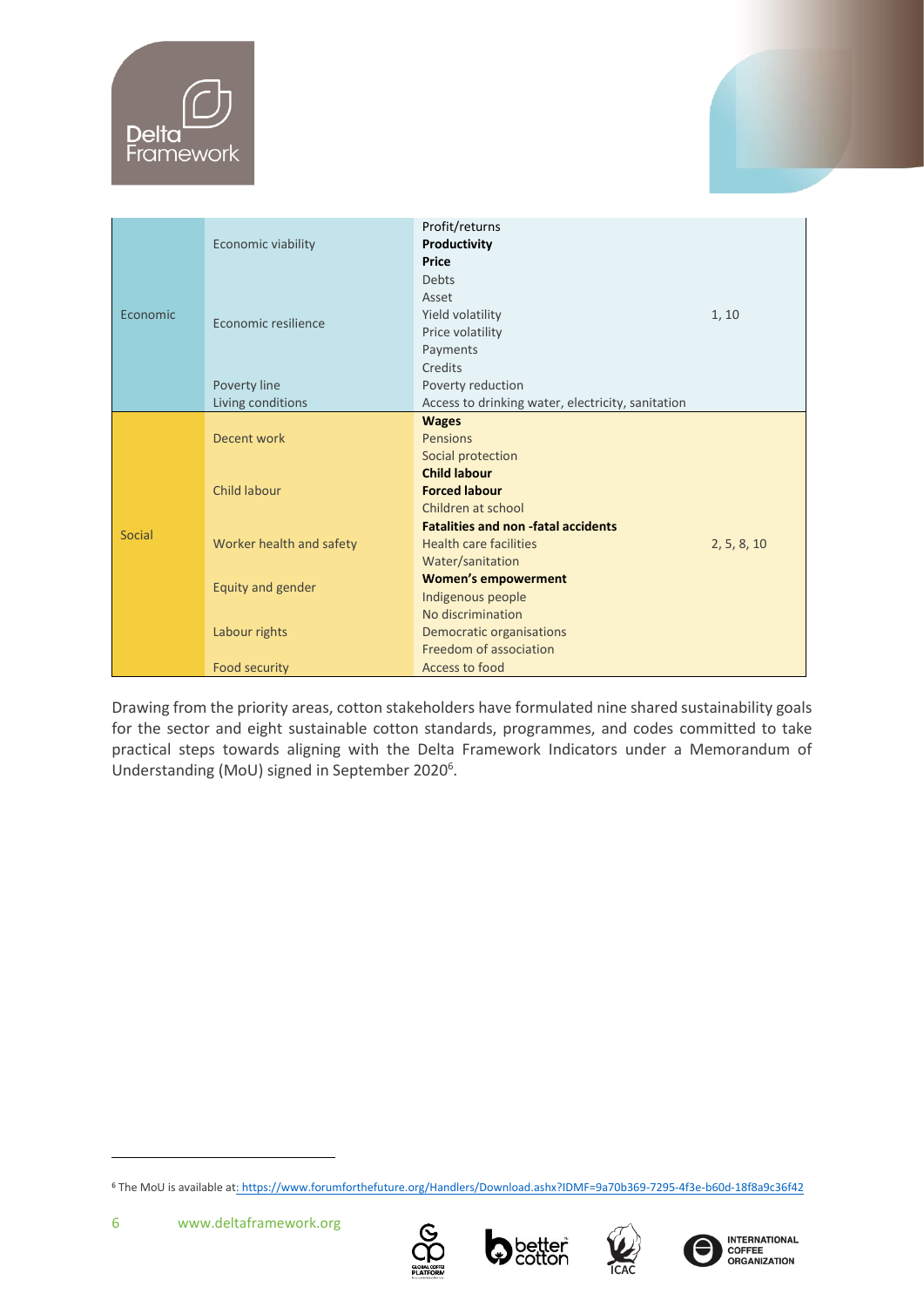

| <b>Headline</b><br>impact<br>areas | <b>Environmentally sustainable</b><br>agricultural practices<br>(SDGs 3,6,12,13,14, 15) | Decent livelihoods/<br>poverty reduction<br>(SDGs 1, 8, 10)           |                                                                                                |  |
|------------------------------------|-----------------------------------------------------------------------------------------|-----------------------------------------------------------------------|------------------------------------------------------------------------------------------------|--|
| Common<br>goals                    | Minimise contamination of<br>natural resources                                          | Make cotton farmers and<br>workers earn a decent<br>income            | Ensure respect human rights<br>on cotton farms, with no<br>forced and child labour             |  |
|                                    | Protect and regenerate<br>ecosystem services                                            | Be economically viable and<br>farmers to be economically<br>resilient | Ensure healthy & safe<br>working conditions for all<br>farmers and workers                     |  |
|                                    | Reduce greenhouse gas<br>emissions and build<br>resilience to climate change            | Alleviate poverty                                                     | Enhance equality and<br>empowerment, including in<br>gender, for cotton farmers<br>and workers |  |

*Table 2. Shared sustainability goals for the cotton sector*

# <span id="page-6-0"></span>**The Delta Sustainability Indicators**

The Delta Framework comprises a core set of **15 farm-level, outcome/impact indicators across the social, economic, and environmental dimensions of sustainability**.

These indicators were selected over the 200 reviewed for their global relevance, usefulness and feasibility in monitoring progress towards sustainable agricultural commodities:

- **Relevance**: progress towards goals and credibility
- **Usefulness**: link to global commitments, comparability and possibility to aggregate results, response to stakeholders' needs
- **Feasibility**: ease of data collection and costs.

In 2020 and 2021, the indicators were piloted in South Africa, India, China, the USA, Brazil and Peru for cotton, and in Vietnam for coffee in over 1,000 farms collectively<sup>7</sup>. The learnings generated during the data collection were critical to the refinement of the indicator methodologies as they are presented in this version of the Delta Framework. The methodological limitations that could not be adequately addressed are acknowledged in the description of the indicators.









<sup>&</sup>lt;sup>7</sup> The organisations that participated in the field pilots are: Cotton Connect, Cotton Incorporated, Better Cotton, Fairtrade Foundation, GCP, the Organic Cotton Accelerator and Textile Exchange.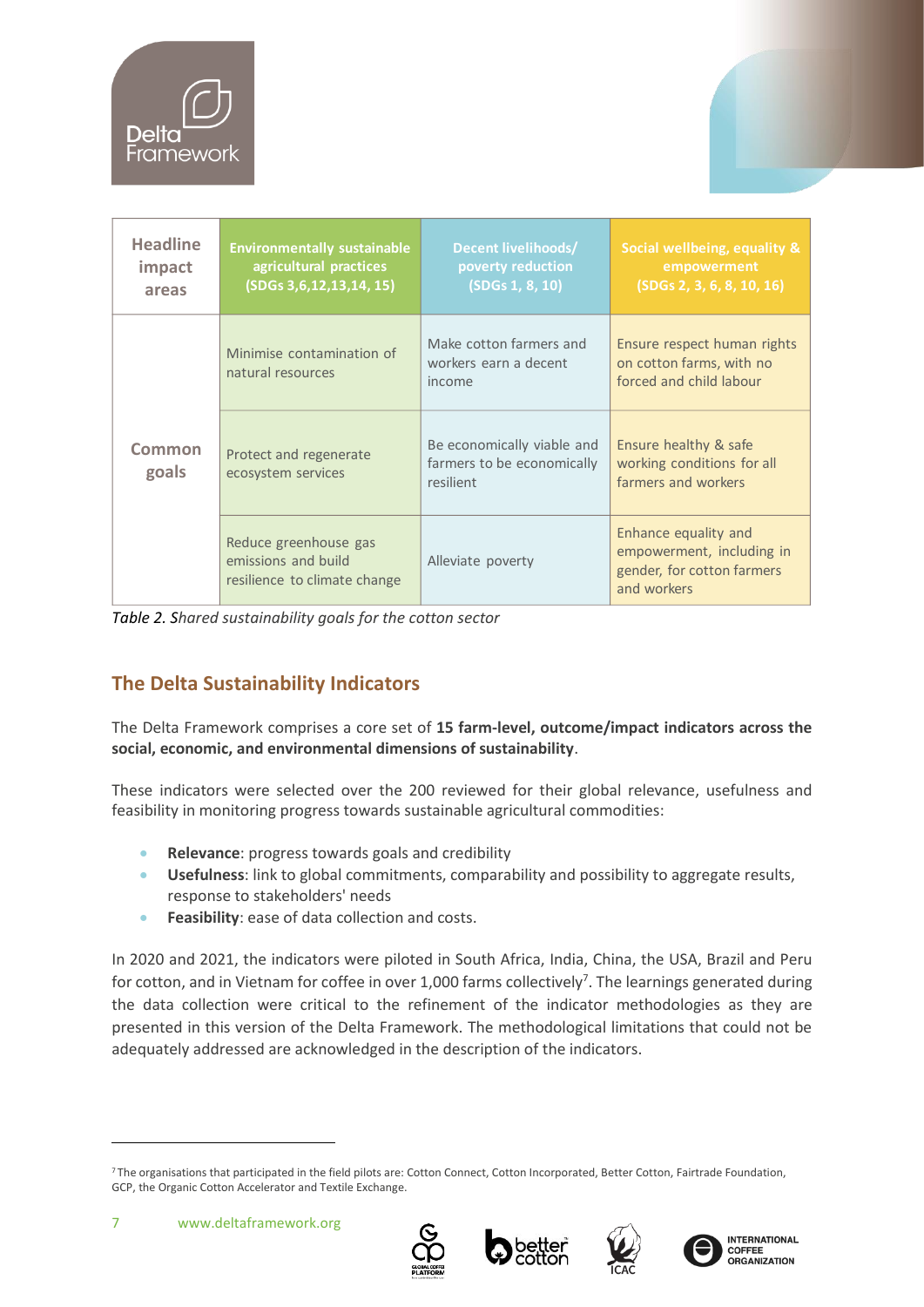



#### **DELTA SUSTAINABILITY INDICATORS**

- 1. Use of Highly Hazardous Pesticides (HHPs)
- 2. Pesticide risk indicator
- 3. Water management (in irrigated farms)
	- 3.1. Water extracted for irrigation
	- 3.2. Irrigation Efficiency
	- 3.3. Water Productivity (WP)
- 4. Topsoil carbon content
- 5. Quantity of fertilizers used by type and Nitrogen Use Efficiency (NUE)
- 6. Forest, wetland and grassland converted for crop production
- 7. Greenhouse Gas Emissions (GHGs)
- 8. Yield (average)
- 9. Gross margin from crop production *(Living income in future)*
- 10. Price (at farmgate)
- 11. Proportion of workers earning a legal minimum wage (or above) by sex and by age
- 12. Incidence of the child labour
- 13. Incidence of forced labour
- 14. Women's Empowerment
- 15. Number of fatalities and non-fatalities on the farm by sex

Considering the interdependences between the three sustainability dimensions, the set of common indicators needs to be seen as a whole, while the relative priority of each indicator may vary from country to country. While the 15 indicators selected address sustainability issues of global relevance, several additional indicators might be required to monitor specific aspects of sustainability in local contexts. For instance, soil erosion might in some farming contexts be the primary cause for the deterioration of soil health and the loss of soil organic content.

The Delta Framework focuses on impact and outcome indicators to track progress towards sustainability in agriculture. This is aligned with the SDG 4.2.1 guidance which indicates that "*measuring sustainability performances through farm practices presents several challenges. The impact of a given practice often varies from one place to another, and from one farm type to another, and what can be considered sustainable in one setting may not be suitable in another*." The monitoring of farm practices is however useful and recommended for several of the environmental indicators to better interpret changes at the outcome/impact level, e.g., good soil management practices are critical to explain variations over time in the soil organic content, and implementation of an Integrated Pest Management Plan (IPM) is critical to reduce pesticide use and risk.







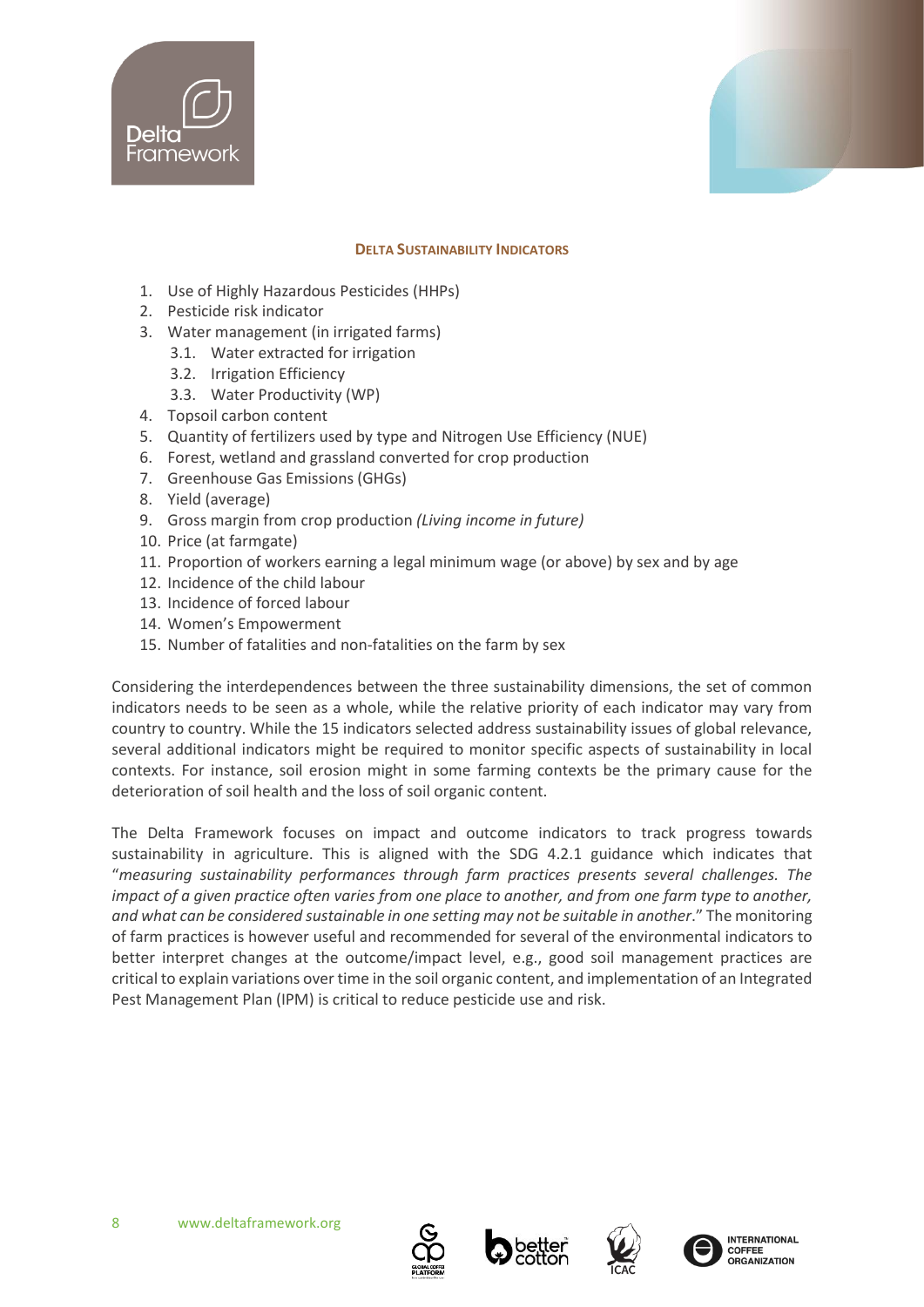



# <span id="page-8-0"></span>**Description of the indicators**

# <span id="page-8-1"></span>**1. USE OF HIGHLY HAZARDOUS PESTICIDES (HHPS)**

Phasing out the use of Highly Hazardous Pesticides (HHPs) is a shared goal of sustainability initiatives. This indicator measures the use of HHPs, such as aldicarb, benomyl, carbendazim, carbofuran, dicofol, endosulfan, etoprophos, lindane, methamidophos, monocrotophos, paraquat, parathion-methyl, phorate, etc., in cotton and coffee production. HHPs are of particular concern due to the severe adverse effects they can cause to human health and the environment, especially in developing countries where protective personal equipment is mostly unavailable, costly and uncomfortable, where pesticides and application equipment are stored in homes, and where accidental or unintentional exposure to pesticides is common.

| <b>Dimension</b>     | Environmental and social                                                                                                                                                          |  |  |  |
|----------------------|-----------------------------------------------------------------------------------------------------------------------------------------------------------------------------------|--|--|--|
| Area(s)              | Pest and pesticide management                                                                                                                                                     |  |  |  |
| Unit                 | Kg active ingredient (a.i.) of Highly Hazardous Pesticides (HHPs) applied per ha of<br>harvested land                                                                             |  |  |  |
| Relevance            | All except for farms under organic management<br>Exclusion criterion for sustainability standards                                                                                 |  |  |  |
| <b>Target</b>        | 0% - A clear, time-bound plan needs to be in place to phase out the use of HHPs                                                                                                   |  |  |  |
| Data points          | Actual quantity in kg of HHPs' active ingredients applied to the crop<br>$\bullet$<br>Harvested area in ha<br>$\bullet$<br>Time-bound plan with progressive, phase-out milestones |  |  |  |
| Data collection      | Yearly                                                                                                                                                                            |  |  |  |
| <b>Reporting</b>     | Yearly                                                                                                                                                                            |  |  |  |
| Data sources         | Farm records, farmer interviews. Farm level data can be crosschecked with import<br>and pesticide industry records, with cotton companies' data and with extension<br>officers    |  |  |  |
| <b>SDG</b> reference | $2.4.1. - 7.2$ data item: Use of Highly or Extremely Hazardous or illegal pesticides by<br>the agricultural holding (Y/N)                                                         |  |  |  |

# **DEFINITIONS**

# *Definitions from the FAO/WHO International Code of Conduct on Pesticide Management, 2014*

**Active ingredient** is the part of the product that provides the pesticidal action.

**Highly Hazardous Pesticides** are pesticides that are acknowledged to present particularly high levels of acute or chronic hazards to health or environment according to internationally accepted classification systems such as the World Health Organization (WHO) or the Globally Harmonised System of Classification and Labelling of Chemicals (GHS) or their listing in relevant binding international agreements or conventions. In addition, pesticides that appear to cause severe or







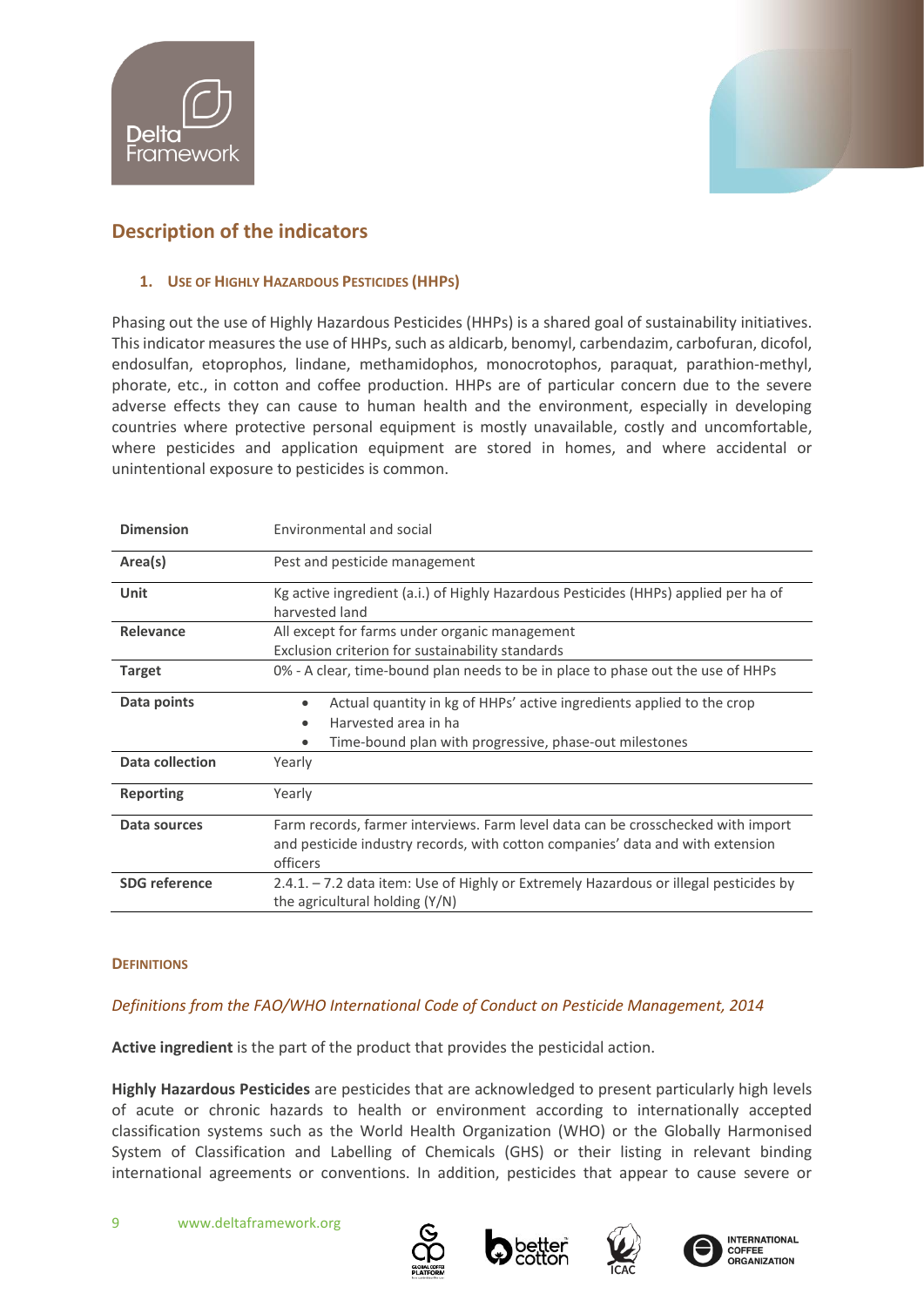



irreversible harm to health or the environment under conditions of use in a country may be considered to be and treated as highly hazardous (FAO/WHO International Code of Conduct on Pesticide Management, 2014).

The definition explicitly includes WHO Class Ia and Ib pesticides, GHS Class 1A and 1B carcinogens, mutagens and reproductive toxicity listed pesticides, pesticides listed under Annex III of the Rotterdam, Annex A and B of the Stockholm Conventions and Annexes of the Montreal Protocol and pesticide active ingredients and formulations that have shown a high incidence of severe or irreversible adverse effects on human health or the environment.

# **Joint Meeting on Pesticide Management (JMPM)<sup>8</sup> FAO/WHO criteria for Highly Hazardous Pesticides**:

- 1. Pesticide formulations that meet the criteria of classes Ia or Ib of the WHO Recommended Classification of Pesticides by Hazard; or
- 2. Pesticide active ingredients and their formulations that meet the criteria of carcinogenicity Categories 1A and 1B of the Globally Harmonized System on Classification and Labelling of Chemicals (GHS); or
- 3. Pesticide active ingredients and their formulations that meet the criteria of mutagenicity Categories 1A and 1B of the Globally Harmonized System on Classification and Labelling of Chemicals (GHS); or
- 4. Pesticide active ingredients and their formulations that meet the criteria of reproductive toxicity Categories 1A and 1B of the Globally Harmonized System on Classification and Labelling of Chemicals (GHS); or
- 5. Pesticide active ingredients listed by the Stockholm Convention in its Annexes A and B, and those meeting all the criteria in paragraph 1 of annex D of the Convention; or
- 6. Pesticide active ingredients and formulations listed by the Rotterdam Convention in its Annex III; or
- 7. Pesticides listed under the Montreal Protocol; or
- 8. Pesticide active ingredients and formulations that have shown a high incidence of severe or irreversible adverse effects on human health or the environment.

# **METHODOLOGICAL NOTES**

**List of Highly Hazardous Pesticides (HHPs)**. A reference list of HHPs reported to be used on cotton and coffee production is provided in Annex 3. It should be noted that:

- Annex 3 is a reference, not an exhaustive list of all the HHPs used in coffee and cotton production globally. It has been compiled based on the information available with the Delta Project Team at the time of the development of this framework;









<sup>8</sup> The JMPM combines the [FAO Panel of Experts on Pesticide Management](https://www.fao.org/fileadmin/templates/agphome/documents/Pests_Pesticides/Code/Panel_Members_update_2019.pdf) and the WHO Panel of Experts on Vector Biology and Control. The JMPM advises on matters pertaining to pesticide regulation, management and use, and alerts to new developments, problems or issues that otherwise merit attention.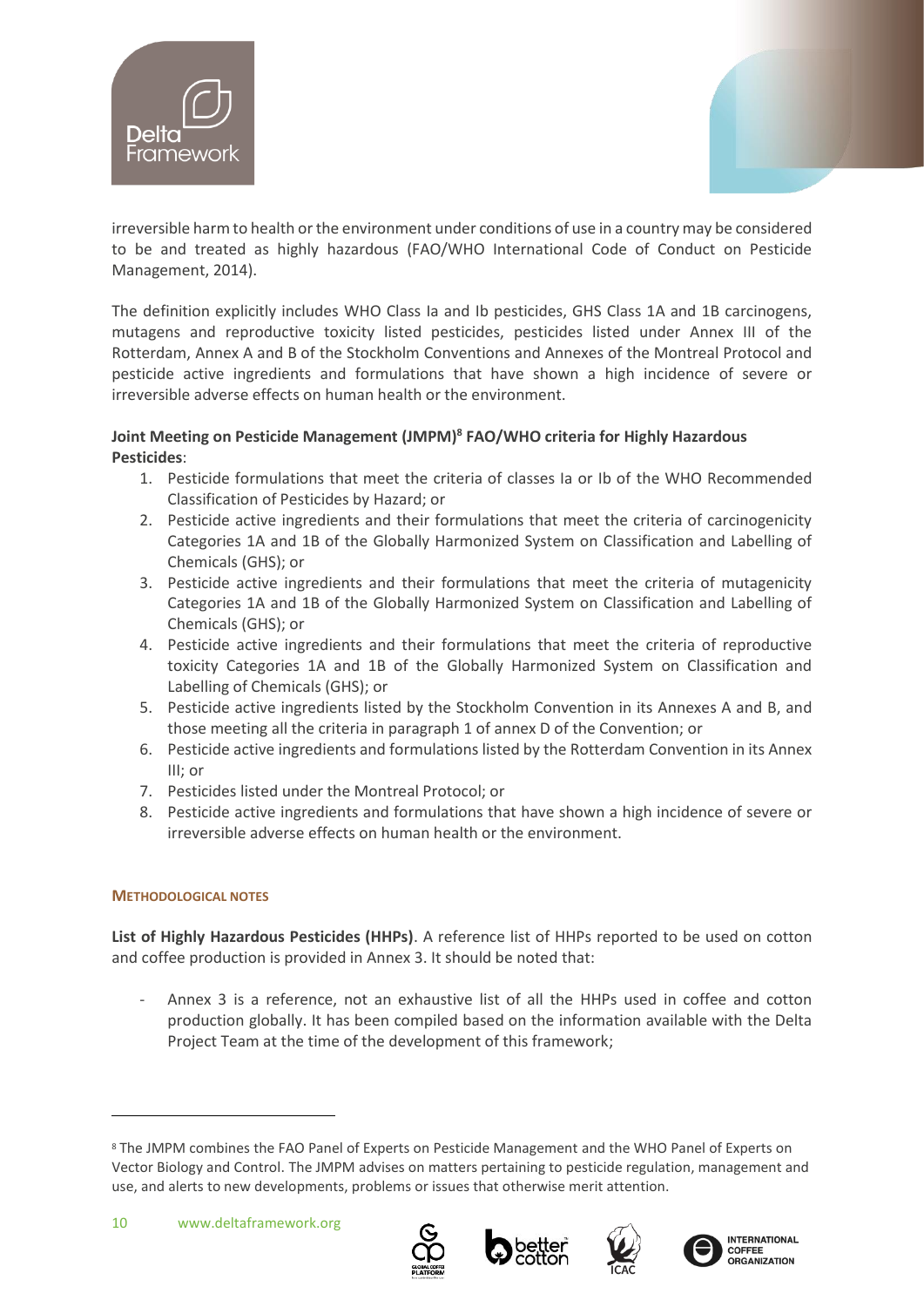



- Annex 3 requires regular updates against revisions of hazard classifications and new chemical conventions' decisions (criteria 1 to 7);
- Annex 3 requires regular monitoring to identify pesticides that have shown a high incidence of severe or irreversible adverse effects on human health or the environment under specific conditions of use (criterion 8);
- Plans for phasing out HHPs should consider availability of alternatives, and if these are not available, the need for research (level of investment, time) to provide alternatives;
- Plans for phasing out HHPs should also consider and address potential unintended consequences as a result of their phasing out, for example the potential for over-use of alternatives and associated impacts, e.g., development of resistance.

During the phase out period, results can be reported in the reduction of kgs of each listed active ingredient used per ha of harvested land. Results need to be reported in relation to the milestones set in the time-bound phasing out plan. As the 0 target is being reached, results can also be reported by area (ha) with no use of HHPs and/or number and percent of farmers reporting phasing out of listed HHPs. It should be noted that HHPs are not expected to be used in a sustainable system, therefore there is no scope to report their use by volume of production, which is a measure of use efficiency.

# **LIMITATIONS**

- The list of HHPs (active ingredients) is not exhaustive and it requires regular updates;
- Identifying HHPs requires a certain level of technical expertise which is not always available within sustainability programmes and VSS.

# **KEY REFERENCE MATERIAL**

- [FAO/ WHO International Code of Conduct on Pesticide Management, 2014](http://www.fao.org/agriculture/crops/thematic-sitemap/theme/pests/code/en/)
- [FAO/WHO Guidelines on Highly Hazardous Pesticides](http://www.fao.org/3/a-i5566e.pdf)





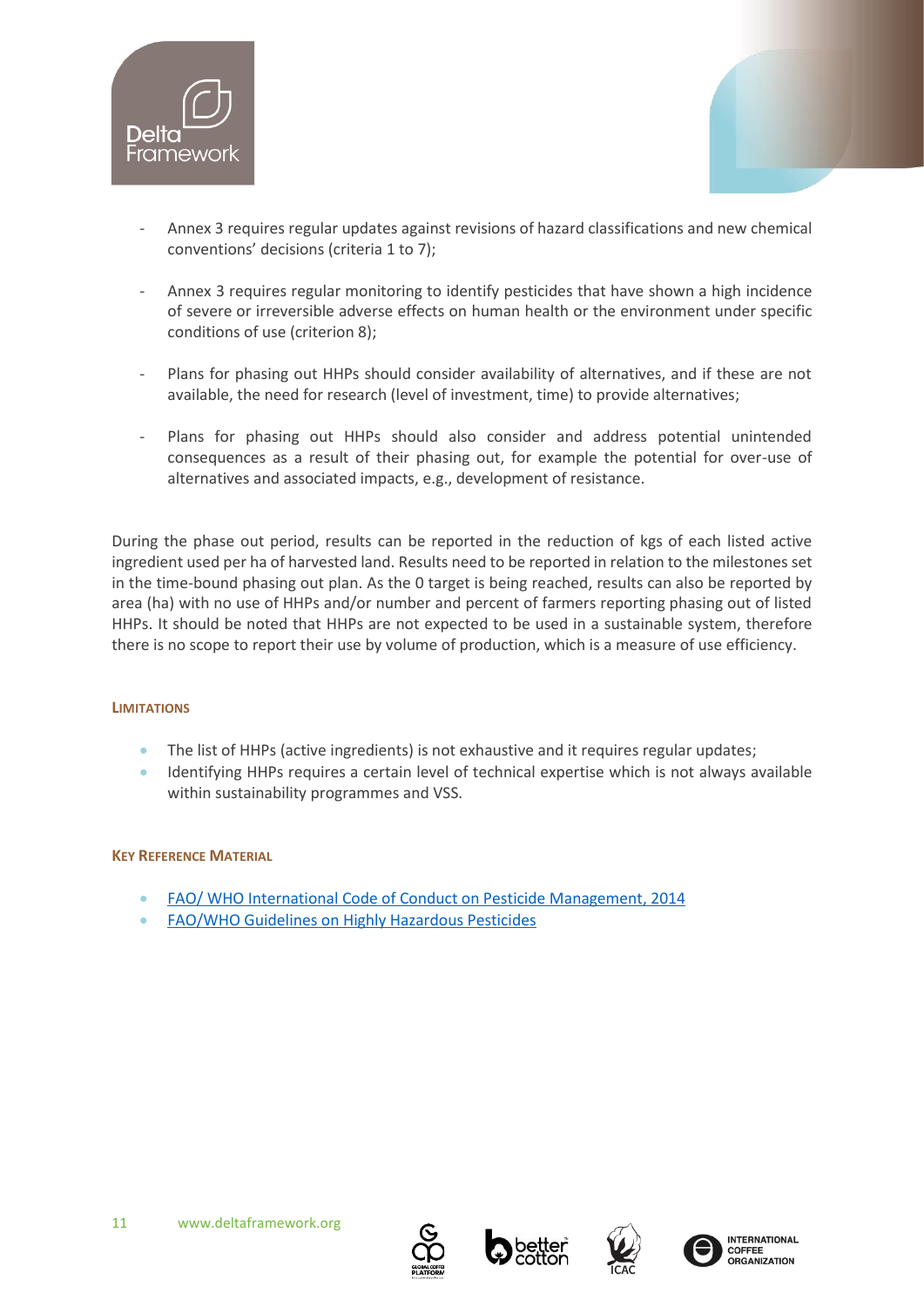



# <span id="page-11-0"></span>**2. PESTICIDE RISK INDICATOR**

Sustainable farming systems embrace the key principles of ecological pest management. This indicator aims to monitor improvement in the pesticide hazard/risk profile of the farms as an indication and a diagnostic tool that effective and ecological pest management practices have been adopted.

The existence of an Integrated Pest Management (IPM) plan is a pre-requisite to drive a reduction in pesticide use and risk. Pesticide use can be reduced by the adoption of agroecologically-based alternatives, including farm and landscape management measures aimed at preventing pest outbreaks. These measures focus on the preservation of ecosystem services, including natural pest control and soil health (fertility, biological activity, structure, etc) and include for instance the management of riparian areas and natural habitats to augment the population of beneficial insects.

| <b>Dimension</b>     | Environmental and social                                                                                                                                 |  |  |  |  |
|----------------------|----------------------------------------------------------------------------------------------------------------------------------------------------------|--|--|--|--|
| Area                 | Pest and pesticide management                                                                                                                            |  |  |  |  |
| <b>Unit</b>          | Specific model scores/ha, e.g., Toxic Load Indicator or Environmental Toxic Load<br>scores/ha                                                            |  |  |  |  |
| Relevance            | All farms except from farms under organic management                                                                                                     |  |  |  |  |
| <b>Target</b>        | Continuous reduction of risk to human health and the environment                                                                                         |  |  |  |  |
| Data points          | Actual quantity in kg of pesticide active ingredients applied to the crop<br>Harvested area in ha<br>٠                                                   |  |  |  |  |
| Data collection      | Yearly                                                                                                                                                   |  |  |  |  |
| <b>Reporting</b>     | Yearly                                                                                                                                                   |  |  |  |  |
| Data sources         | Farm records, farmer interviews. Farm level data can be crosschecked with import<br>and pesticide industry records, cotton companies, extension officers |  |  |  |  |
| <b>SDG</b> reference | <b>2.4.1.</b> Proportion of agricultural area under productive and sustainable agriculture                                                               |  |  |  |  |

# **METHODOLOGICAL NOTES**

In the past, the indicators used to track improvement in pesticide management were the total amounts of pesticides used and the total number of sprayings. Over time, pesticide risk models and indicators, combining hazard and exposure characteristics for one or several risk categories (e.g., farm worker, air, birds, earthworms) have been developed to predict the potential risk from the use of pesticides to human health and the environment. These indicators, provided they are scientifically robust, are more informative that the actual pesticide use data per se and a viable option to help sustainability initiatives and governments tracking progress in pesticide risk reduction.

There are several complex models and indicators available to evaluate the environmental fate of plant protection products as well as occupational health and bystanders' exposure risk to pesticides. For instance, the Organization for Economic Co-operation and Development (OECD) has published a comprehensive [guidance document t](http://www.oecd.org/officialdocuments/publicdisplaydocumentpdf/?cote=env/jm/mono(2016)56&doclanguage=en)o assist policy makers in the selection of the appropriate







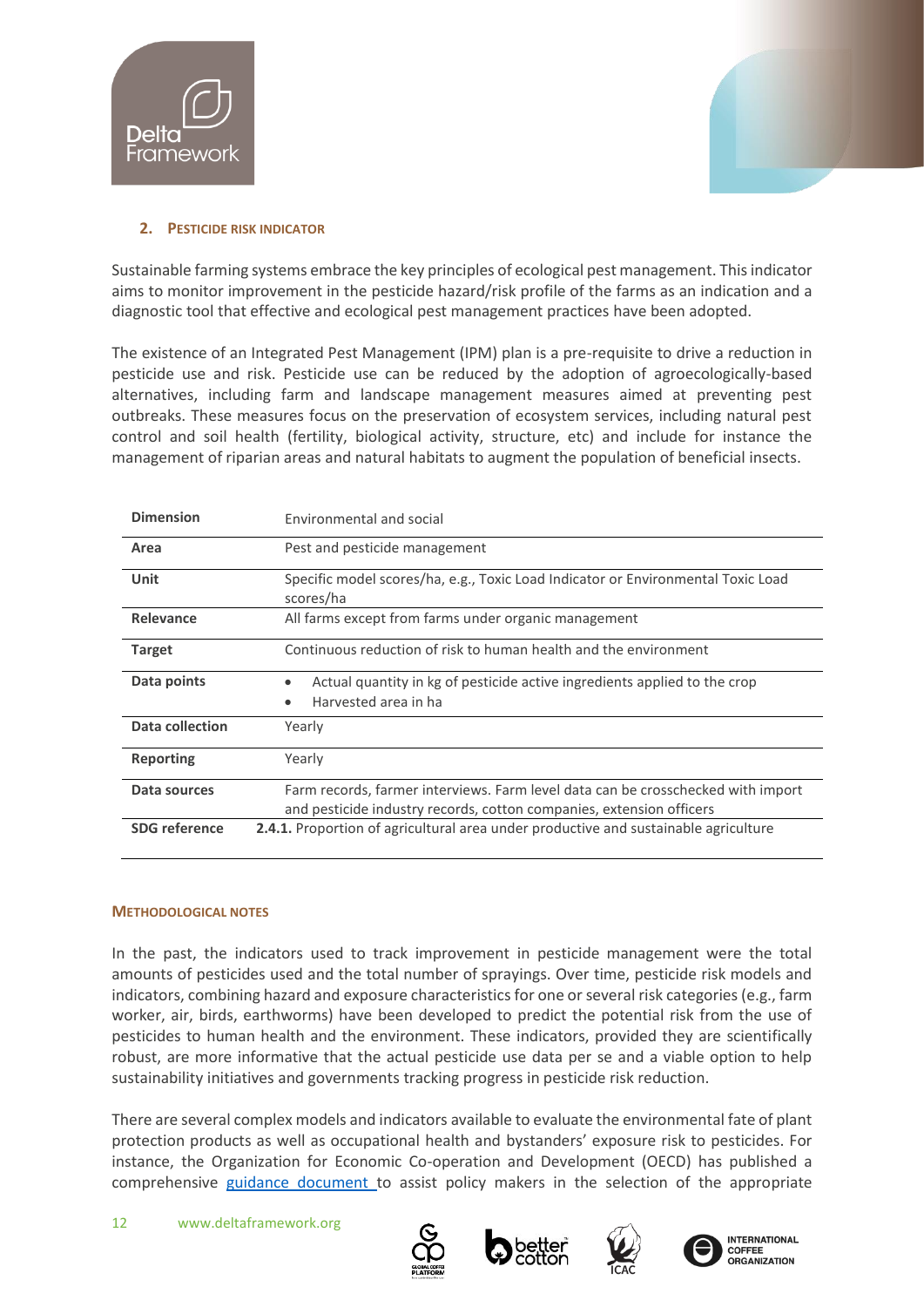



indicators based on the protection goals that have been set. Considering the growing global concern for pollinators, the risk-models selected should include pollinators as an assessment category and be able to adequately assess the risks that the use of neonicotinoids poses on bees, beneficial insects and on insectivorous bird populations.

The [models](https://www.pesticidemodels.eu/) currently used in the European context for pesticide registration have gained an international reputation and can all be used for the purpose of this framework. There are however two simplified indicators, out of the several options, that are already in use within the cotton sector, namely the Environmental Toxic Load (ETL) and the Toxic Load Indicator (TLI). Both these indicators have a low data requirement (actual total pesticide use by active ingredient) and can provide estimates of the potential pesticide risk useful to improve pesticide management at the farm level. As information on actual exposure is not accounted for, both indicators do not measure the actual risk (i.e., the probability of an adverse effect on organisms).

The **[Environmental Toxic Load \(ETL\)](http://www.insidecotton.com/xmlui/bitstream/handle/1/4769/Environmental%20Toxic%20Load%20For%20Australian%20Cotton%20Production%202000-2018.pdf?sequence=4&isAllowed=y)** indicator represents the average amount of toxic pressure caused by the application of pesticides on one (1) hectare of cotton in one (1) year. The ETL can only be used to evaluate the impact of changes in pesticide use on environmental hazards between years and countries. The indicator is based on the quantitative information on pesticide use and the environmental toxicity of the considered pesticides. ETL environmental categories include risk to algae, water fleas (*Daphnia* species), fish, birds and honey bees.

The **[Toxic Load Indicator \(TLI\)](https://www.researchgate.net/publication/319259870_Toxic_Load_Indicator_-_A_new_tool_for_analyzing_and_evaluating_pesticide_use_Introduction_to_the_methodology_and_its_potential_for_evaluating_pesticide_use)** is a qualitative indicator for the hazards caused by pesticide active ingredients which translates numerical and non-numerical values (toxicological endpoints, classifications) into a scoring system to measure and compare pesticide use (current use and trends). TLI environmental categories include risk to algae, water fleas (*Daphnia* species), arthropods, fish and birds. It also includes an acute and chronic health hazard category.

# **KEY REFERENCE MATERIAL**

• Selection of [Pesticide Risk Indicators: Guidance for](http://www.oecd.org/officialdocuments/publicdisplaydocumentpdf/?cote=env/jm/mono(2016)56&doclanguage=e) Policy Makers, OECD, 2016.





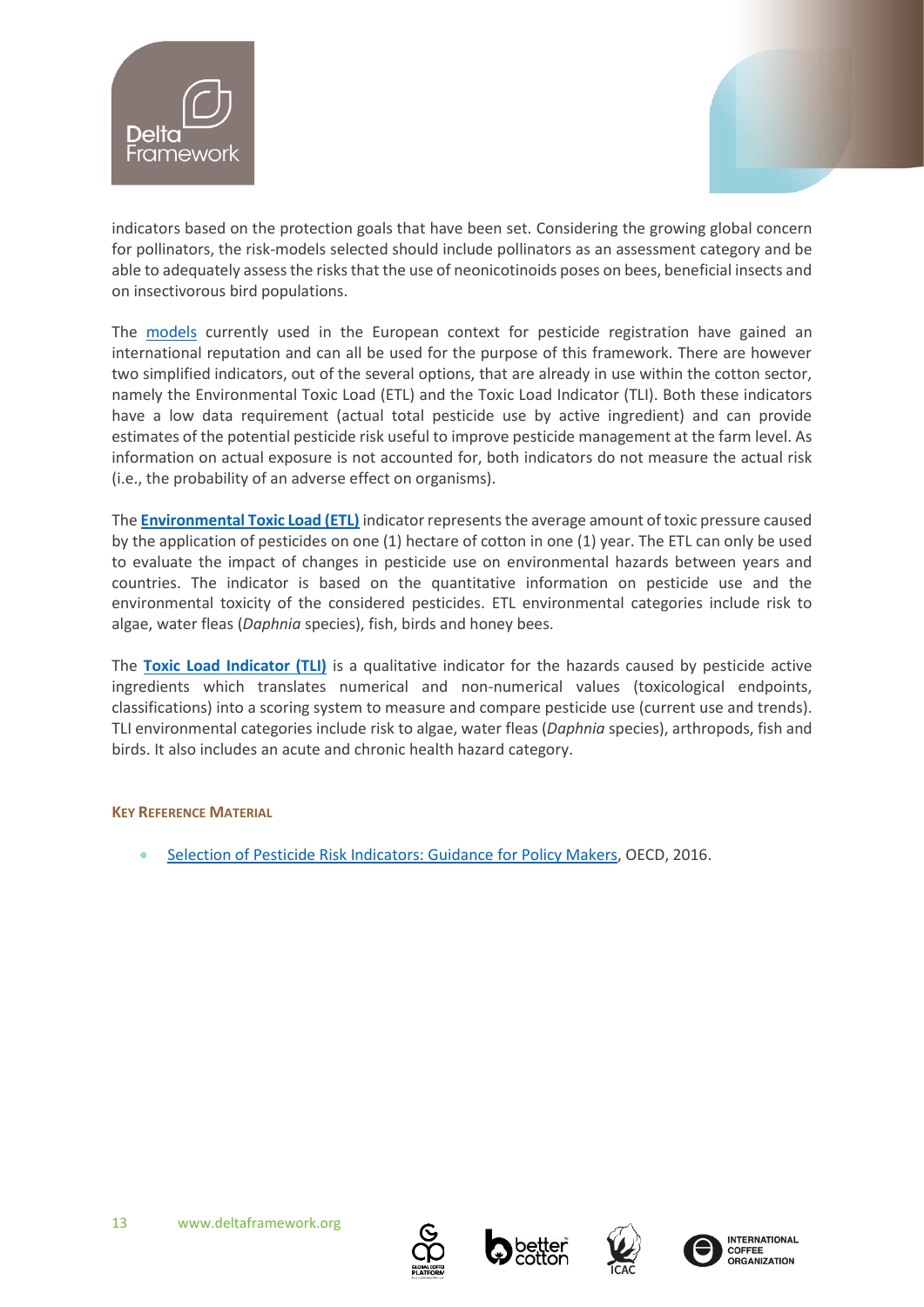



# <span id="page-13-0"></span>**3. WATER MANAGEMENT (IN IRRIGATED FARMS)**

- 3.1 Water extracted for irrigation
- 3.2 Irrigation Efficiency
- 3.3 Water Productivity

This suite of indicators provides an indication of how effectively irrigation water is used on the farm. It includes the total irrigation water used, the efficiency in supplying the water used (water withdrawn or diverted from its sources versus water used) and the amount of marketable biomass produced in relation to the irrigation water used. Sustainable agriculture requires that the level of use of freshwater for irrigation does not affect water reserves. This indicator sub-set was selected from a range of options currently in use to monitor sustainable water use for their relevance and feasibility. While these indicators do not directly address the issue of water depletion, increasing water use efficiency is a key aspect of ensuring sustainable withdrawals and supply of freshwater. Irrigation systems in cotton and coffee differ from drip irrigation to surface irrigation methods. In most cases, there are opportunities to improve efficiency by reducing water losses.

Water quality (salinity, pollution...) is the other important aspect in water management. While establishing a water quality monitoring system is very expensive and beyond the immediate scope of this framework, aspects of water quality and pollution are addressed under the pesticide risk indicator (#2).

| <b>Dimension</b> | Environmental                                                                                                                                                                               |  |  |
|------------------|---------------------------------------------------------------------------------------------------------------------------------------------------------------------------------------------|--|--|
| Area(s)          | Water management                                                                                                                                                                            |  |  |
| Unit             | 3.1 Water extracted for irrigation - water extracted for irrigation (blue water)<br>expressed as ML <sup>9</sup> per hectare of harvested land [ML/ha]                                      |  |  |
|                  | 3.2 Irrigation Efficiency – expressed as the ratio of water actually required for<br>irrigation over water extracted for irrigation [%]                                                     |  |  |
|                  | 3.3 Water Productivity (WP) – expressed as yield (kilograms of cotton lint or Green<br>Bean Equivalent (GBE)) per cubic metre 10 of water consumed per hectare of<br>harvested land [kg/m3] |  |  |
| Relevance        | All farms                                                                                                                                                                                   |  |  |
| <b>Target</b>    | Locally specific – Increase efficiency over time                                                                                                                                            |  |  |







<sup>&</sup>lt;sup>9</sup> 1 Megalitre is equivalent 1000 cubic meter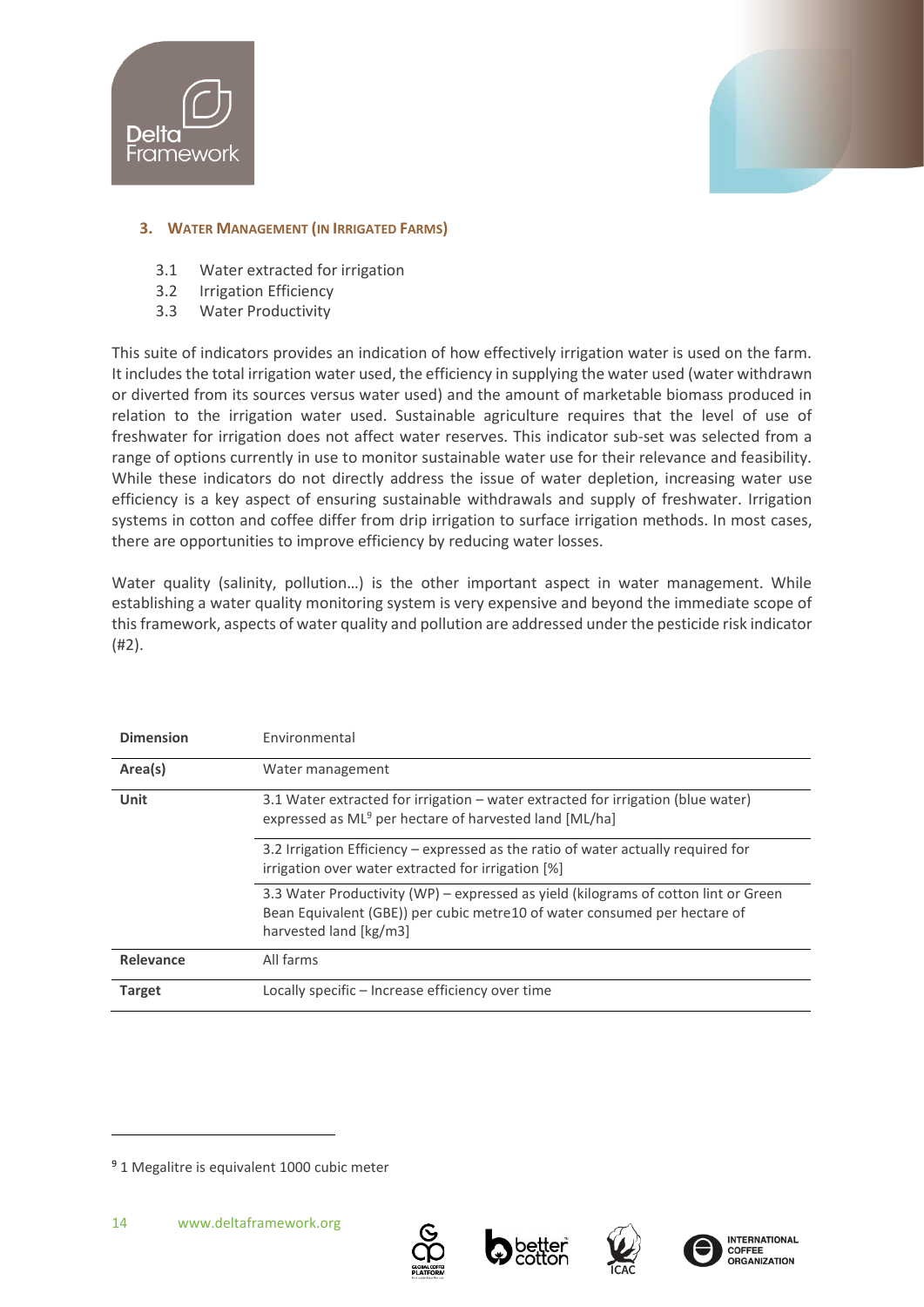| <b>Delta</b><br>Framework |                                                                                                                                                                                                                                         |  |  |  |  |
|---------------------------|-----------------------------------------------------------------------------------------------------------------------------------------------------------------------------------------------------------------------------------------|--|--|--|--|
| Data points               | Water extracted for irrigation<br>٠<br>Beneficially consumed water<br>٠<br>Rainfall or effective rainfall<br>Cotton lint or GBE harvested<br>Evapotranspiration (ETc)<br>Soil Moisture<br>٠<br>(Irrigated) harvested area<br>$\bullet$  |  |  |  |  |
| <b>Data collection</b>    | Yearly                                                                                                                                                                                                                                  |  |  |  |  |
| <b>Reporting</b>          | Yearly                                                                                                                                                                                                                                  |  |  |  |  |
| Data sources              | Farm records, rainfall records from official statistic or local rain gauge, soil moisture<br>field measurement, ETc reference values from published articles or dataset like<br><b>IrriSAT</b>                                          |  |  |  |  |
| <b>SDG</b> reference      | SDG 6.4.1 Change in water-use efficiency over time. The SDG indicator measures the<br>value added per water withdrawn, expressed in USD/m <sup>3</sup> over time of a given major<br>sector (showing the trend in water use efficiency) |  |  |  |  |

# **DEFINITIONS**

**Beneficially consumed water.** This is a measure of the water actually consumed by the crop and is calculated as evapotranspiration (ET<sub>c</sub>) of the crop (as defined by FAO 56).<sup>11</sup>

**Effective rainfall**: Water that actually infiltrates to the root zone.

**Evapotranspiration**. The combination of two separate processes whereby water is lost on the one hand from the soil surface by evaporation and on the other hand from the crop by transpiration is referred to as evapotranspiration ( $ET<sub>c</sub>$ ).

**Rainfall (Green water).** Local seasonal rainfall recorded during the growing season.

**Water extracted for irrigation (Blue water).** All water extracted and diverted for irrigation of target crop (cotton or coffee). This metric does not account for any blue water recycled within the farm boundary or released from the farm as return flows, and therefore, assumes all blue water is consumed.

# **CALCULATION**

# **3.1 Water extracted for irrigation**

Water extracted for irrigation provides a measure of the total amount of water diverted or extracted to grow the crop. This indicator does not take into account the efficiency: either in terms of the actual









<sup>11</sup> Allen RG, Pereira LS, Raes D & M Smith (1998). *Crop Evapotranspiration – Guidelines for computing crop water requirements* – FAO Irrigation and Drainage Paper 56. FAO Food and Agriculture Organization for the United Nations, Rome, 1998.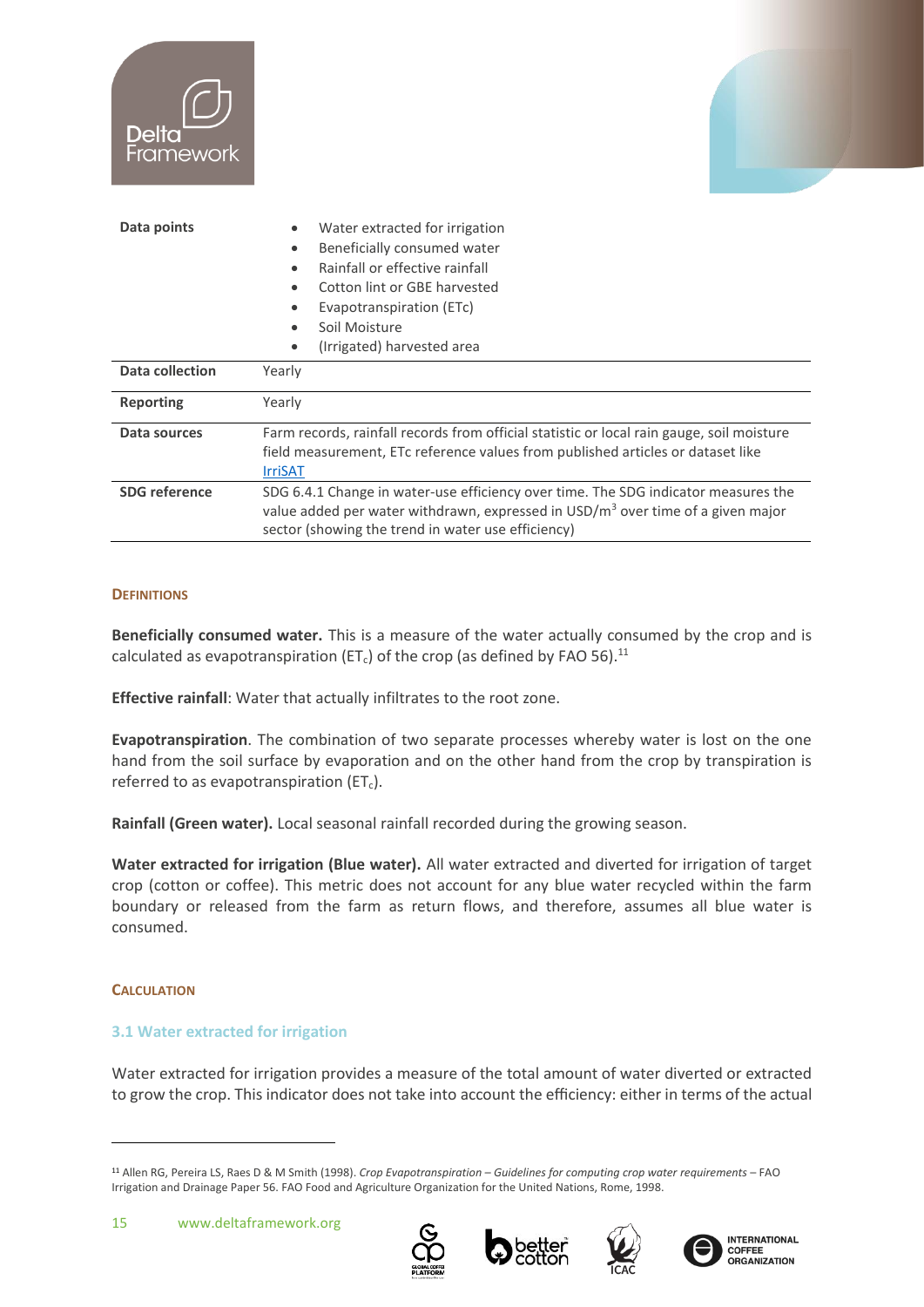



production of marketable produce associated with that water use, or in terms of water losses between the point of extraction and delivery to the crop.

**Formula:** Sum of all the volumes of water extracted or diverted in one season to grow the crop

# **3.2 Irrigation Efficiency**

Irrigation Efficiency is the ratio of water actually required for irrigation over the total water diverted or extracted<sup>12</sup> (blue water). Water required for irrigation (the numerator of this index) is defined as the water beneficially consumed that is not delivered by rainfall, or in other words, the shortfall in crop water requirements after accounting for rainfall. Irrigation Efficiency is therefore a measure of beneficially consumed blue water (numerator) over all water extracted for irrigation (denominator).

# **Formula:** Irrigation Efficiency = Beneficially consumed water  $(ET_c)$  – Rainfall X 100 Water extracted for irrigation

# **3.3 Water Productivity (WP)**

This indicator is a measure of the marketable biomass produced in relation to the water used. Water Productivity is defined here in terms of both the ratio of yield to water beneficially consumed (WP<sub>lint/ET</sub>) and to the total water available to grow the crop (WP<sub>lint/I+R</sub>).

Water Productivity in terms of water beneficially consumed (WP<sub>lint/ET</sub>) is the generally favoured definition of Water Productivity internationally<sup>13</sup>. The rationale being that by focusing on the water actually consumed by the crop (ET) it 'explains the potential trade-offs and reallocation of water uses and users in a water scarce basin when increases in agricultural production are propagated'.<sup>14</sup> By omitting non-beneficial consumption of water, however, this metric will not show differences in efficiency of growers to the productivity of all water available.<sup>15</sup> For this reason we also recommend the use of the total input Water Productivity.

| Formula:                 | WP <sub>lint/ET</sub> | $=$ Cotton yield <sup>16</sup> (tonnes cotton lint/ha harvested land) OR GBE                                  |
|--------------------------|-----------------------|---------------------------------------------------------------------------------------------------------------|
|                          |                       | $E_{\rm L}$                                                                                                   |
| Formula:<br>$WPlint/l+R$ |                       | = Cotton yield <sup>17</sup> (tonnes cotton lint/ha harvested land) OR GBE<br>Water for irrigation + rainfall |

These formulas do not account for the biomass produced in marketable co-products, for example in cotton seed. This is particularly important when extrapolating yield/ $m<sup>3</sup>$  measures of Water







<sup>12</sup> FAO (2017) *Water for Sustainable Food and Agriculture: A report produced for the G20 Presidency of Germany*, Food and Agriculture Organization of the United Nations. Rome, 2017

<sup>13</sup> FAO (2017) *Water for Sustainable Food and Agriculture: A report produced for the G20 Presidency of Germany*, Food and Agriculture Organization of the United Nations. Rome, 2017

<sup>14</sup> *ibid*

<sup>15</sup> CRDC (2019) *Australian Cotton Sustainability Report 2019: Sustainable Australian Cotton. Plant. People. Paddock.* Narrabri, Australia 2019

<sup>16</sup> Yield calculated as indicated under Indicator 8

<sup>17</sup> *ibid*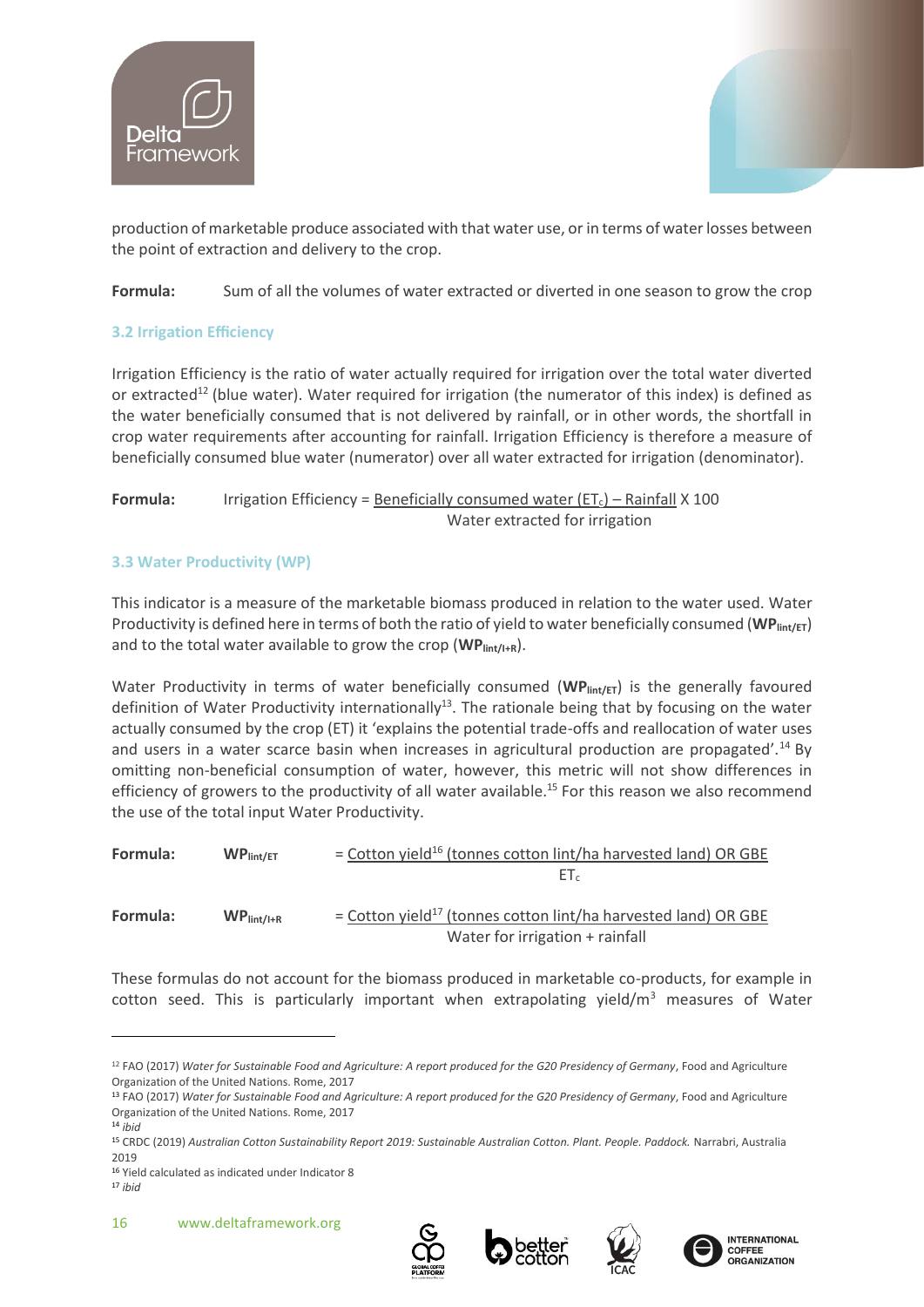



Productivity to USD/m<sup>3</sup> measure of economic return per unit of water (as indicated under the SDG 6.4.1). Inclusion of an estimate of Water Productivity per kilogram of cotton seed per cubic metre should also be estimated for the full productivity and profitability per unit of water.

# **METHODOLOGICAL NOTES**

Following the feedback received from the project's pilot, a simplified methodology for the collection of rainfall and soil moisture data has been developed. It should however be noted that a more accurate expression of these indicators could be achieved through the inclusion of:

- 1) effective rain (i.e., water that actually infiltrates to the root zone),
- 2) soil moisture consumed,
- 3) an account for the fate of blue water (e.g., not just a measure of water diverted or extracted, but also tail water recovered and recycled, and volumes of returned flows to the environment, including a measure of grey water), and
- 4) water remaining on-farm (for example in storage, and available for subsequent application to other crops outside the cotton season).

The definition of indicators above is a trade-off between accuracy and research capacity to ensure that the most useful and achievable data collection can be undertaken.

# *Replacing total rain with effective rain in tropical, monsoon climatic zones*

Further to point 1) from above, analysis of datasets from pilot trials in India found that effective rainfall needs to be incorporated instead of using total rainfall. Rainfall during monsoonal months, when totals were extremely high, would also need be omitted or adjusted for the Irrigation Efficiency metric to be resolved.

Total rainfall can be converted to effective rain by multiplying by an established rainfall efficiency coefficient. Applying a coefficient to large datasets on small timeframes is complex as the soil type, slope, groundcover, rainfall intensity, soil moisture content all influence the amount of rainfall that infiltrates into the soil profile and rootzone of the plant. More detailed data on shorter timeframe (daily) would be required to obtain a more accurate estimate of effective rainfall.

Where detailed datasets are not available, a 'rule of thumb' coefficient range of 0.75-0.85 may be applied to estimate effective rainfall. Noting that in drier months, the soil profile is more likely to be drier and a greater proportion of rainfall is likely to infiltrate, which is better represented by a higher coefficient (i.e., towards the 0.85 end). Conversely, during the wetter months, a coefficient lower down the scale could be used. Methods to estimate effective rainfall coefficients can be found in the reference material.

In some monsoonal months, the rainfall and the crop water use could be excluded from the calculation of Irrigation Efficiency as the metric will not resolve given the monthly rainfall exceeds the total crop water use for the whole season. Alternatively, the rainfall amount could be set to equal the crop water demand. It is highly unlikely any irrigation occurs during these monsoonal months, so excluding them or setting the rainfall to equal the crop water use is appropriate. A dynamic approach is needed to apply this metric as heavy rainfall can be experienced in different months from the previous year.

![](_page_16_Picture_16.jpeg)

![](_page_16_Picture_17.jpeg)

![](_page_16_Picture_18.jpeg)

![](_page_16_Picture_19.jpeg)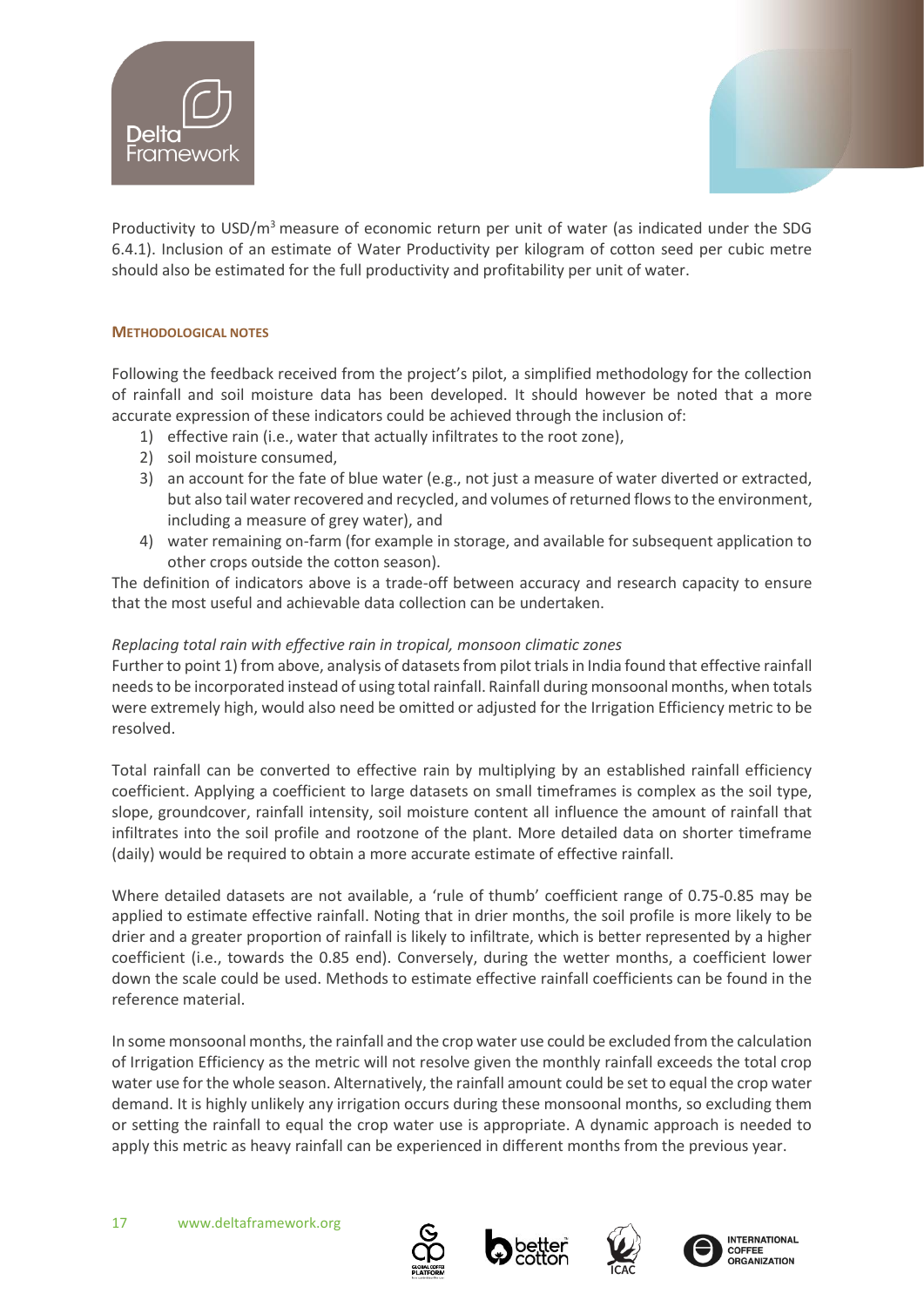![](_page_17_Picture_0.jpeg)

![](_page_17_Picture_1.jpeg)

The method of applying an effective rainfall coefficient should also be applied to the Water Productivity metric. During the heavy rainfall monsoonal months, the total rainfall should be included but set equal to the crop water demand. During these heavy rainfall months, significant amounts of water will make its way into the root zone and then be lost as deep drainage and therefore not be effective, however the small amounts of water used by the crop should still be included.

# *Reporting Units*

Care is also necessary with the units for reporting indicators. Typical rainfall and ET are expressed in millimetres (per m<sup>2</sup>), while irrigation water is reported in cubic metres (per m<sup>2</sup>) or ML (per ha). Rainfall and ET need to be converted to the same units as irrigation water  $[m<sup>3</sup>]$ , when calculating Total input water, Irrigation Efficiency and Water Productivity. To convert from rainfall and ET from mm to  $m<sup>3</sup>$ divide by 1000; to convert irrigation water from ML/ha to  $m<sup>3</sup>$  divide by 10. For example, 150 mm of rainfall is equivalent to  $0.150 \text{ m}^3$  (and  $1.50 \text{ ML/ha}$ ).

**Beneficially consumed water** or Crop water use is measured as the cumulative evapotranspiration (ET<sub>c</sub>) [mm] of the crop during the growing season.<sup>18</sup> Evapotranspiration is a combination of two separate processes whereby water is lost from the soil surface through evaporation and used by the crop through transpiration. Cumulative ET<sub>c</sub> is calculated following FAO 56,<sup>19</sup> as the daily reference evapotranspiration (ET<sub>0</sub>) multiplied by the crop factor ( $K_c$ ).

While  $ET_0$  can be calculated with the FAO56 method<sup>20</sup>, it may also be sourced from published values.  $K_c$  can be calculated with reference to remote sensing software or applications. A worked example of obtaining ET<sub>o</sub> and Kc values, and how to use these to calculate cumulative ET<sub>c</sub> is given in Annex 4.

**Water extracted/diverted for irrigation (Blue water).** This should include all water extracted or diverted from any source (river, creek, lake, pond, underground bore, well, etc.) to grow the crop, and should include any water used to establish the crop as well as any water used to *wet-up* the field prior to planting. All supplemental irrigation should also be counted, even if farms are otherwise considered "rainfed". The area of the field should also be known, so that the irrigation water can be expressed as a rate by hectare (or per square metre). Any other crops grown during the season should also be recorded so that the proportion of water applied to cotton can be calculated.

The amount of water applied as irrigation will vary depending on the amount of rainfall received. Rainfall is an important (even essential) component of the water required to grow the crop. It is important, therefore, that the amount of rainfall is also collected – including in rainfed farms. This will help to identify the total amount of water required to grow the crop and the efficiency of the crop to convert water into yield.

**Rainfall (Green water).** Rainfall is most easily measured with the use of rain gauge – generally a clear plastic container with the volume marked in millimetres, mounted in the field. Following every rainfall

![](_page_17_Picture_13.jpeg)

![](_page_17_Picture_14.jpeg)

![](_page_17_Picture_15.jpeg)

![](_page_17_Picture_16.jpeg)

<sup>18</sup> Steduto P, Hsiao TC, Fereres E, & D Raes (2012) Crop yield response to water – FAO Irrigation and Drainage Paper 66. Food and Agriculture Organization of the United Nations, Rome 2012.

<sup>19</sup> Allen RG, Pereira LS, Raes D & M Smith (1998). Crop Evapotranspiration – Guidelines for computing crop water requirements – FAO Irrigation and Drainage Paper 56. FAO Food and Agriculture Organization for the United Nations, Rome, 1998.  $20$  ibid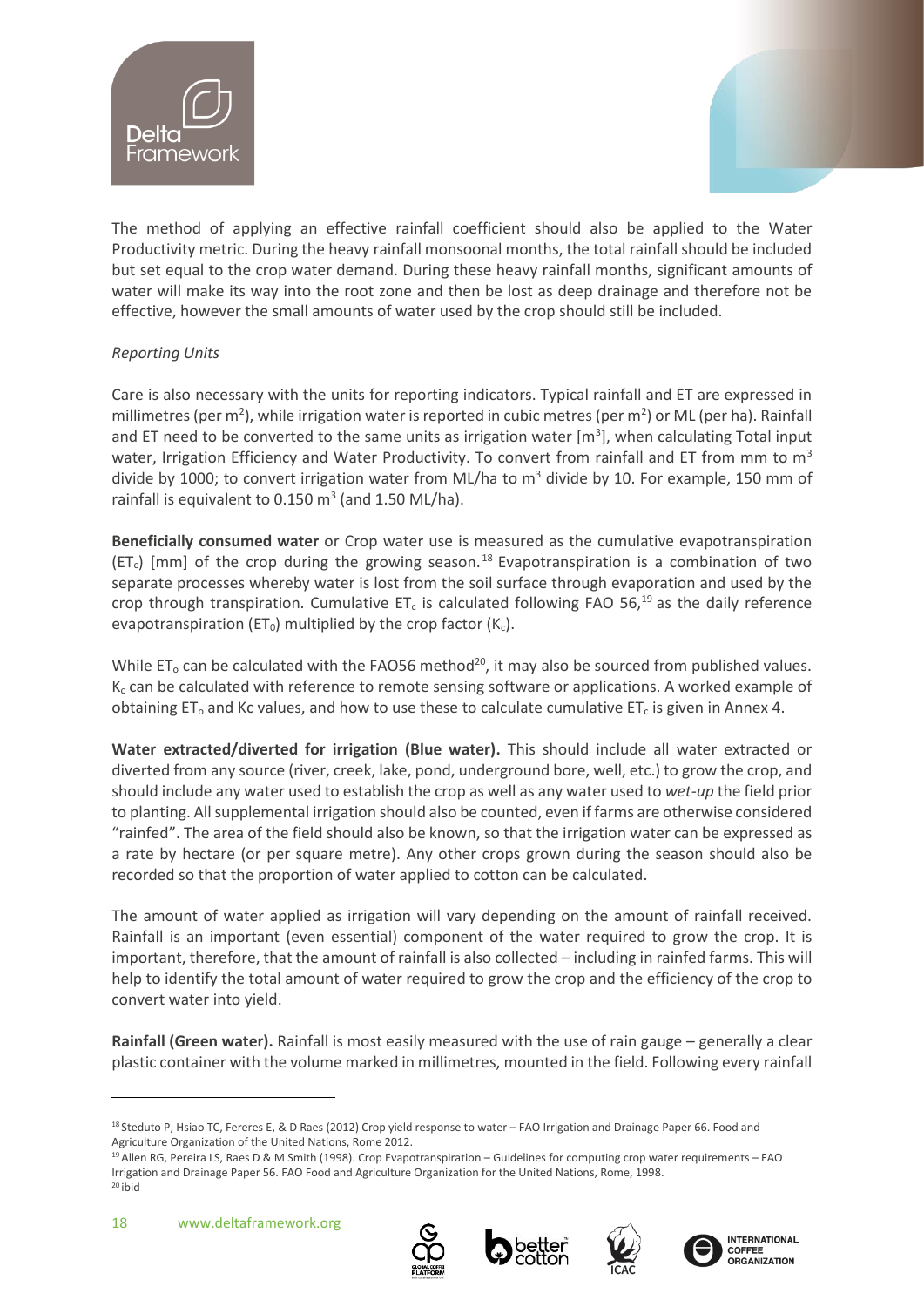![](_page_18_Picture_0.jpeg)

![](_page_18_Picture_1.jpeg)

event during the growing season the volume of water (rain) in the gauge is checked and recorded in a diary or rainfall chart and the gauge is emptied and ready for the next rainfall event. At the end of the growing season, the total rain recorded is calculated as the sum of all recorded events. Rainfall can also be acquired from published meteorological data from nearby weather stations.

**Soil moisture**. Soil moisture can be measured with a specific appliance such as a tensiometer. In the absence of any specific equipment, the **Gravimetric Weight Method** provides a good alternative to determine soil moisture content by weighing soil samples, drying them in an oven, weighing them again, and using the difference in weight to calculate the amount of water in the soil. This method is laborious and time-consuming, but low-cost and rather accurate. Guidance on the use of this technique can be found in the Soil testing methods manual (see references).

If accurate soil moisture measures are not available or challenging to obtain, a modified version of Irrigation Efficiency and Water Productivity without the soil moisture component can be used. These are referred as partial Irrigation Efficiency and Water Productivity, as they are computed without the soil moisture data*.* Soil moisture is usually a minor component as compared to the other factors in the formula and therefore its exclusion is not expected to affect dramatically the overall trends in data. It is important, however, to specify when the partial formula has been used for comparability purposes.

**Mixed systems**. Cotton and coffee are often grown in spatial combination with other crops. In mixed farming systems (e.g., intercropped fields), crop water use and water crop productivity for cotton and coffee can be calculated based on the estimated land area under each crop grown in the field.

**Rainfed cotton**. Inclusion of indicators on water availability and water scarcity in combination with geo-referenced risk maps shall be explored when the Delta Framework will be revised.

# **LIMITATIONS**

- Notwithstanding the relevance of these water metrics to all irrigated farms, concerns remain on their feasibility and cost in small-scale farming for both cotton and coffee where water use, and soil moisture records are mostly not available;
- The formula to calculate Irrigation Efficiency and Water Productivity are not well fitted to tropical, monsoon zones.

# **KEY REFERENCE MATERIAL**

- [Benchmarking Water Productivity of Australian Cotton,](https://d.docs.live.net/b0448ed9c423e870/Documents/BCI/Indicators/-%09https:/www.dpi.nsw.gov.au/agriculture/irrigation/irrigation/irrigation-primefacts/benchmarking-water-productivity-of-australian-cotton-primefact) 2019
	- <https://www.youtube.com/playlist?list=PL4zlvcUKKUmW1M8WN854xdpBkwg1Fpr4q>
	- <https://www.cottoninfo.com.au/podcasts/podcast-4-water-benchmarking-study>
- [Gravimetric water content](http://www.fao.org/3/ca2796en/CA2796EN.pdf) in the "Soil testing methods manual", FAO 2020
- [Effective Rainfall Calculation Methods for Field Crops:](https://www.researchgate.net/profile/M-Ali-23/publication/321363262_Effective_Rainfall_Calculation_Methods_for_Field_Crops_An_Overview_Analysis_and_New_Formulation/links/5a222fc8aca2727dd87af23a/Effective-Rainfall-Calculation-Methods-for-Field-Crops-An-Overview-Analysis-and-New-Formulation.pdf) An Overview, Analysis and New Formulation.

![](_page_18_Picture_17.jpeg)

![](_page_18_Picture_18.jpeg)

![](_page_18_Picture_19.jpeg)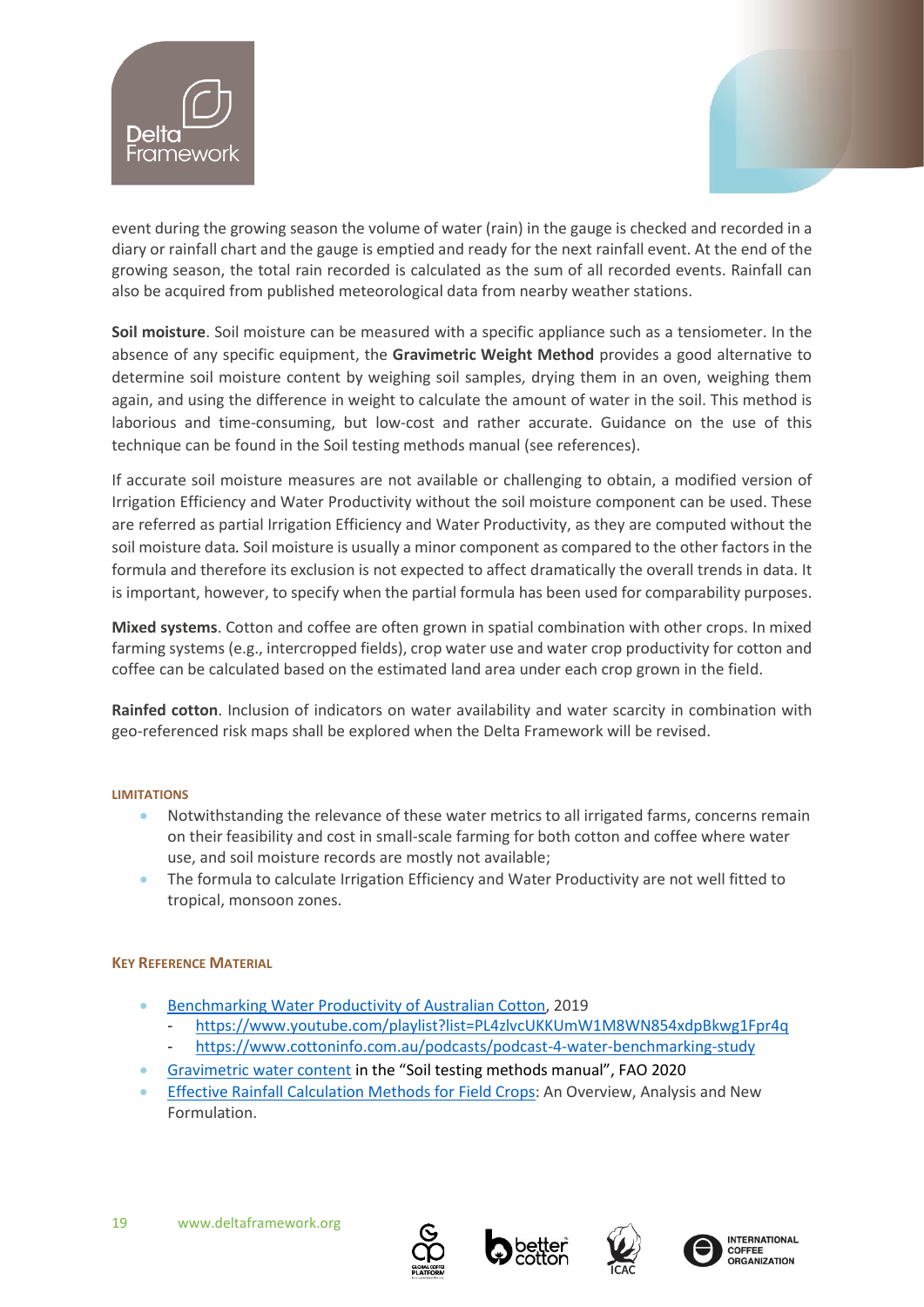![](_page_19_Picture_0.jpeg)

![](_page_19_Picture_1.jpeg)

# <span id="page-19-0"></span>**4. TOPSOIL CARBON CONTENT**

This indicator measures the Soil Organic Carbon (SOC), which is the main component of the Soil Organic Matter (SOM), in the top layer of the soil (0 - 10/30 cm) over time. SOM is increasingly being recognised for its contribution to nutrient cycling, water retention, biological function, and optimising crop growth. It is the foundation of [soil health,](https://www.fao.org/3/cb1110en/cb1110en.pdf) which is the ability of the soil to sustain the productivity, diversity, and environmental services of terrestrial ecosystems. SOM is however hard to measure directly, and it is therefore generally estimated based on SOC values. Sustainable agricultural systems integrate practices aimed at conserving soil resources and enhancing soil carbon content. On the contrary, large-scale monocultures, if not properly managed, can negatively impact soil health as a result of reduced soil biodiversity and increased erosion. The last [Intergovernmental Panel on](https://www.ipcc.ch/srccl/)  [Climate Change \(IPCC\) report on climate change and land](https://www.ipcc.ch/srccl/) considers SOC management as one of the most cost-effective options for climate change adaptation and mitigation. Countries signatories of the United Nations Framework Convention on Climate Change (UNFCCC) are committed to monitor and report SOC stock changes.

| <b>Dimension</b>     | <b>Environmental</b>                                                          |  |  |  |  |
|----------------------|-------------------------------------------------------------------------------|--|--|--|--|
| Area(s)              | Soil health and climate change                                                |  |  |  |  |
| Unit                 | Grams of organic carbon per tonne soil per ha of harvested area               |  |  |  |  |
| Relevance            | All farms                                                                     |  |  |  |  |
| <b>Target</b>        | Stable or higher SOC over time                                                |  |  |  |  |
| Data points          | Soil carbon content (SOC)                                                     |  |  |  |  |
|                      | Soil bulk density                                                             |  |  |  |  |
|                      | Harvested area in ha                                                          |  |  |  |  |
| Data collection      | Yearly visual or spectroscopic assessments and laboratory tests every 5 years |  |  |  |  |
| <b>Reporting</b>     | 5 years                                                                       |  |  |  |  |
| Data sources         | Visual or spectrometric assessments, laboratory tests results                 |  |  |  |  |
| <b>SDG</b> reference | 15.3.1 Proportion of land that is degraded over total land area               |  |  |  |  |

# **DEFINITIONS**

# *Definitions from the Soil Organic Carbon, the hidden potential, FAO, 2017*

**Soil Organic Matter (SOM).** The term SOM is used to describe the organic constituents in soil in various stages of decomposition such as tissues from dead plants and animals, materials less than 2 mm in size, and soil organisms. SOM is critical for the stabilization of soil structure, retention and release of plant nutrients and maintenance of water-holding capacity, thus making it a key indicator not only for agricultural productivity, but also environmental resilience. SOM contains roughly 55–60 percent carbon by mass.

![](_page_19_Picture_9.jpeg)

![](_page_19_Picture_10.jpeg)

![](_page_19_Picture_11.jpeg)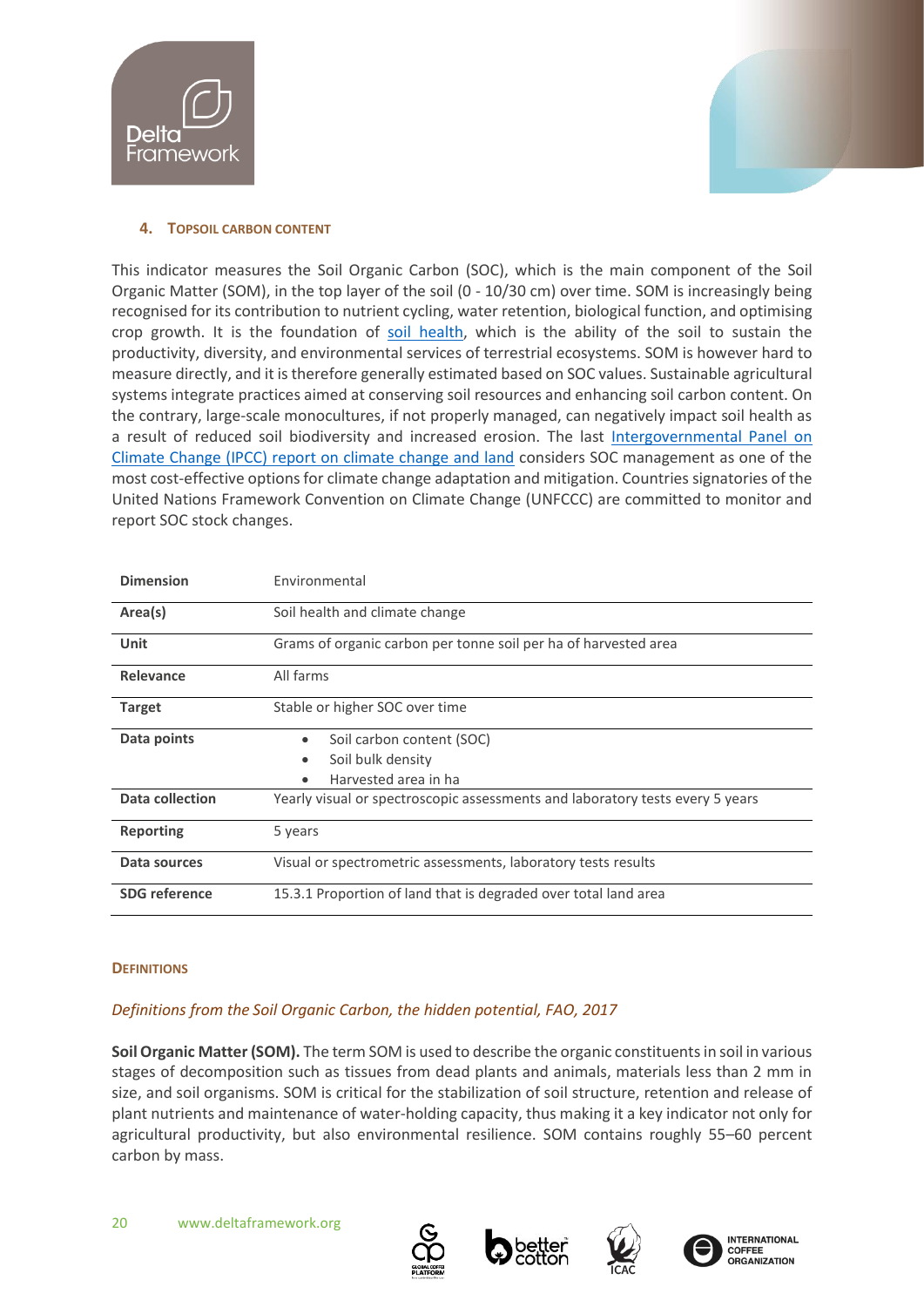![](_page_20_Picture_0.jpeg)

![](_page_20_Picture_1.jpeg)

**Soil Organic Carbon (SOC).** Soil organic carbon (SOC) is the main component of soil organic matter (SOM). SOC refers only to the carbon component of organic compounds. SOC improves soil structural stability by promoting aggregate formation which, together with porosity, ensures sufficient aeration and water infiltration to support plant growth.

# **METHODOLOGICAL NOTES**

A combination of **yearly visual or spectrometric assessments of soil colour and biological activity** with periodic **laboratory topsoil testing** is recommended to monitor SOC.

**Visual or spectrometric assessment:** The simplest method for visual assessment and colour determination is the Munsell Notation System. The Munsell soil-colour charts contain 238 standardised colours arranged in seven charts and encoded in the Munsell system. Each chart uses three coordinates well correlated with the visual colour attributes: hue, value and chroma. The soil testing methods manual provides guidance on assessing soil colour with farmers (see references). Visual assessment however requires a significant field experience to avoid the human error associated with the interpretation and/or perception of the colour of the sample. A more accurate but expensive method is the use of a portable spectrophotometer to determine carbon in soils by direct measurement of sample spectra in the near-infrared spectral region.

**Soil sampling**. The soil should be sampled prior to any organic or inorganic fertilization and to sowing of annual crops. The laboratory selected for the soil test will provide a detailed protocol to collect and prepare the soil samples. In general, sample should be taken from the first 0-15 to 20 centimetres of soil with a trowel, avoiding soil disturbances as much as possible. Each sample should consist of subsamples taken from 5 to 20 locations within the sampling area following a defined shape such as an S, or X, or E or W (the number of sub-samples and the sampling shape will depend on the size of the field and the crop grown). As a general rule, sampling in spots where conditions are different from the rest of the field should be avoided (e.g., fence lines, former manure piles). The same soil sample can be used to perform both the visual and the laboratory tests. It is therefore important that: 1) the field areas from where the soil samples are collected are clearly marked and recognisable over the years; and 2) the soil visual assessment is performed on each individual soil sample before it is further manipulated or disturbed. Soil samples should be taken from the same field areas every year to be comparable.

A stepwise approach is proposed to carry out the visual assessment:

**Step 1** – Prepare the sample for the colour reading. The sample should be moist, not wet or dry;

**Step 2** – Read and record the soil sample colour using a Munsell chart. Optimal field conditions to determine the soil colour are under natural light on a clear, sunny day at midday, without wearing sunglasses. The reading should not take too long;

*Comprehensive, practical guidance on how to use the Munsell soil colour charts, including the preparation of the sample, is provided by the [Munsell official site](https://munsell.com/about-munsell-color/how-color-notation-works/how-to-read-color-chart/) and in the [video](https://www.youtube.com/watch?v=826cPcxeULw) and [power point](http://www.floridahealth.gov/environmental-health/onsite-sewage/training/_documents/1-soil-colors.pdf)  [presentation](http://www.floridahealth.gov/environmental-health/onsite-sewage/training/_documents/1-soil-colors.pdf) listed under the references. It is however advisable that researchers or expert technicians accompany farmers in this exercise to develop their soil colour assessment skills.*

![](_page_20_Picture_12.jpeg)

![](_page_20_Picture_13.jpeg)

![](_page_20_Picture_14.jpeg)

![](_page_20_Picture_15.jpeg)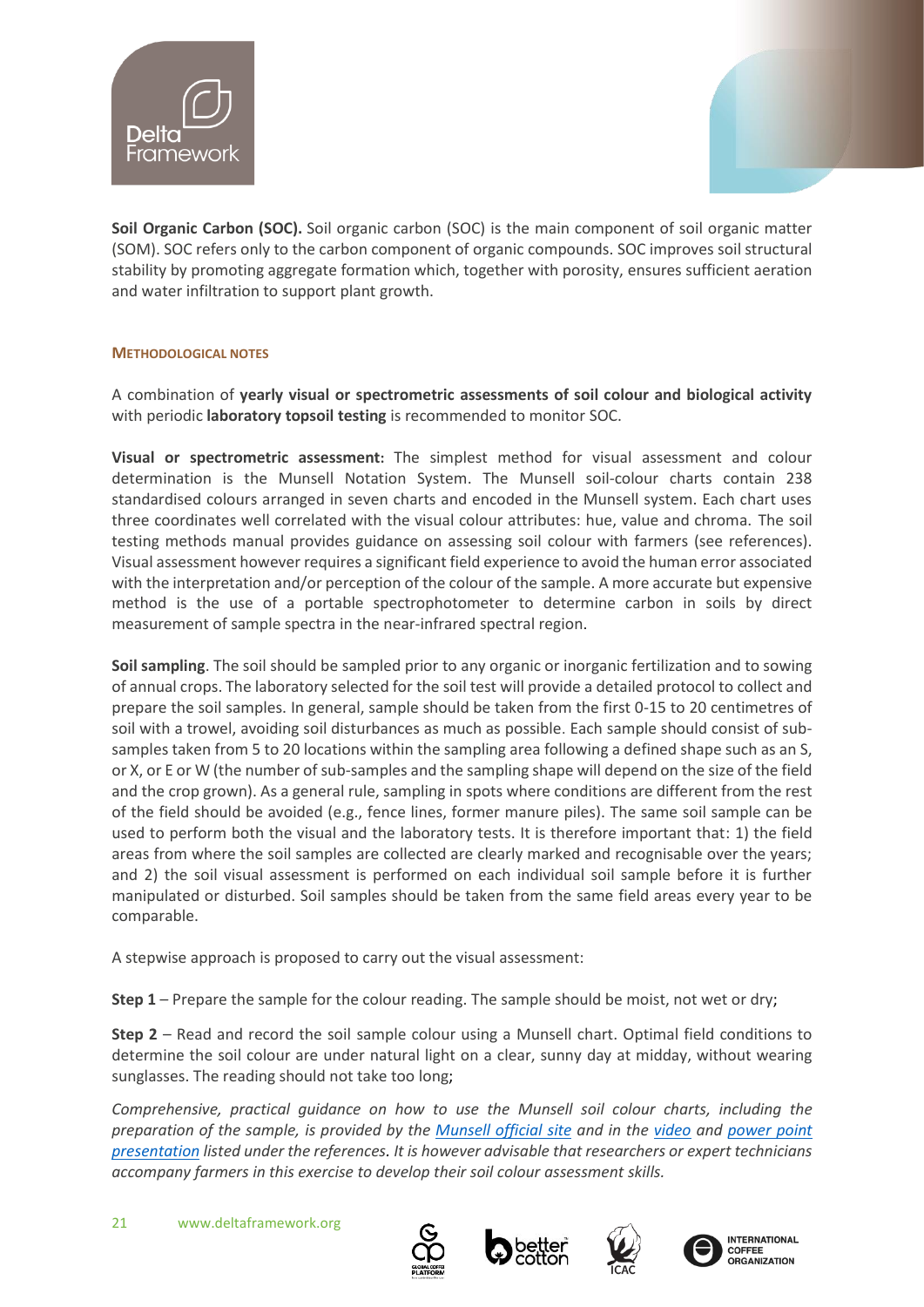![](_page_21_Picture_0.jpeg)

![](_page_21_Picture_1.jpeg)

**Step 3** – Estimate the organic carbon content based on the Munsell soil colour value using the values reported in the table below;

**Step 4** – Compare results from step 3 with the results from the laboratory test to re-calibrate the visual assessment and establish a baseline in the first year. As results from the laboratory can take a long time, the soil sample used for the visual assessment need to be preserved or a new sample collected to "re-calibrate" the visual assessment;

**Step 5** – Compare readings with previous values to estimate if there has been an increase or decrease in soil organic content by looking at the change in colour.

| Colour            | Munsell        | Moist soil  |             |                    | Dry soil    |             |                    |
|-------------------|----------------|-------------|-------------|--------------------|-------------|-------------|--------------------|
|                   | value          | $\mathsf S$ | LS, SL, L   | SiL, Si, SiCL, CL, | $\mathsf S$ | LS, SL, L   | SiL, Si, SiCL, CL, |
|                   |                |             |             | SCL, SC, SiC, C    |             |             | SCL, SC, SiC, C    |
|                   |                |             |             |                    | (%)         |             |                    |
| Light grey        | $\overline{7}$ |             |             |                    | < 0.3       | < 0.5       | < 0.6              |
| Light grey        | 6.5            |             |             |                    | $0.3 - 0.6$ | $0.5 - 0.8$ | $0.6 - 1.2$        |
| Grey              | 6              |             |             |                    | $0.6 - 1$   | $0.8 - 1.2$ | $1.2 - 2$          |
| Grey              | 5.5            |             |             | < 0.3              | $1 - 1.5$   | $1.2 - 2$   | $2 - 3$            |
| Grey              | 5              | < 0.3       | < 0.4       | $0.3 - 0.6$        | $1.5 - 2$   | $2 - 4$     | $3 - 4$            |
| Dark grey         | 4.5            | $0.3 - 0.6$ | $0.4 - 0.6$ | $0.6 - 0.9$        | $2 - 3$     | $4 - 6$     | $4 - 6$            |
| Dark grey         | $\overline{4}$ | $0.6 - 0.9$ | $0.6 - 1$   | $0.9 - 1.5$        | $3 - 5$     | $6 - 9$     | $6 - 9$            |
| <b>Black grey</b> | 3.5            | $0.9 - 1.5$ | $1 - 2$     | $1.5 - 3$          | $5-8$       | $9 - 15$    | $9 - 15$           |
| <b>Black grey</b> | 3              | $1.5 - 3$   | $2 - 4$     | $3 - 5$            | $8 - 12$    | $>15$       | $>15$              |
| <b>Black</b>      | 2.5            | $3 - 6$     | >4          | >5                 | $>12$       |             |                    |
| <b>Black</b>      | $\overline{2}$ | >6          |             |                    |             |             |                    |

*Table 3: [Estimation of Organic Matter Content \(SOC\) based on Munsell soil colour](http://www.fao.org/3/a0541e/a0541e.pdf) (FAO, 2006)<sup>21</sup> .* 

*Note: if chroma is 3.5-6, add 0.5 to value; if chroma is > 6, add 1.0 to value*

|    | Clay       | S          | Sand            | SiC         | Silty clay      |
|----|------------|------------|-----------------|-------------|-----------------|
| CL | Clay Ioam  | SC         | Sandy clay      | <b>SiCL</b> | Silty Clay Loam |
|    | Loam       | <b>SCL</b> | Sandy clay loam | SiL         | Silt Loam       |
| LS | Loamy sand | Si         | Silt            | SL          | Sandy loam      |

**Laboratory testing protocols:** The Global

<sup>21</sup> Table adapted from Schlichting, Blume and Stahr, 1995

![](_page_21_Picture_12.jpeg)

![](_page_21_Picture_13.jpeg)

![](_page_21_Picture_14.jpeg)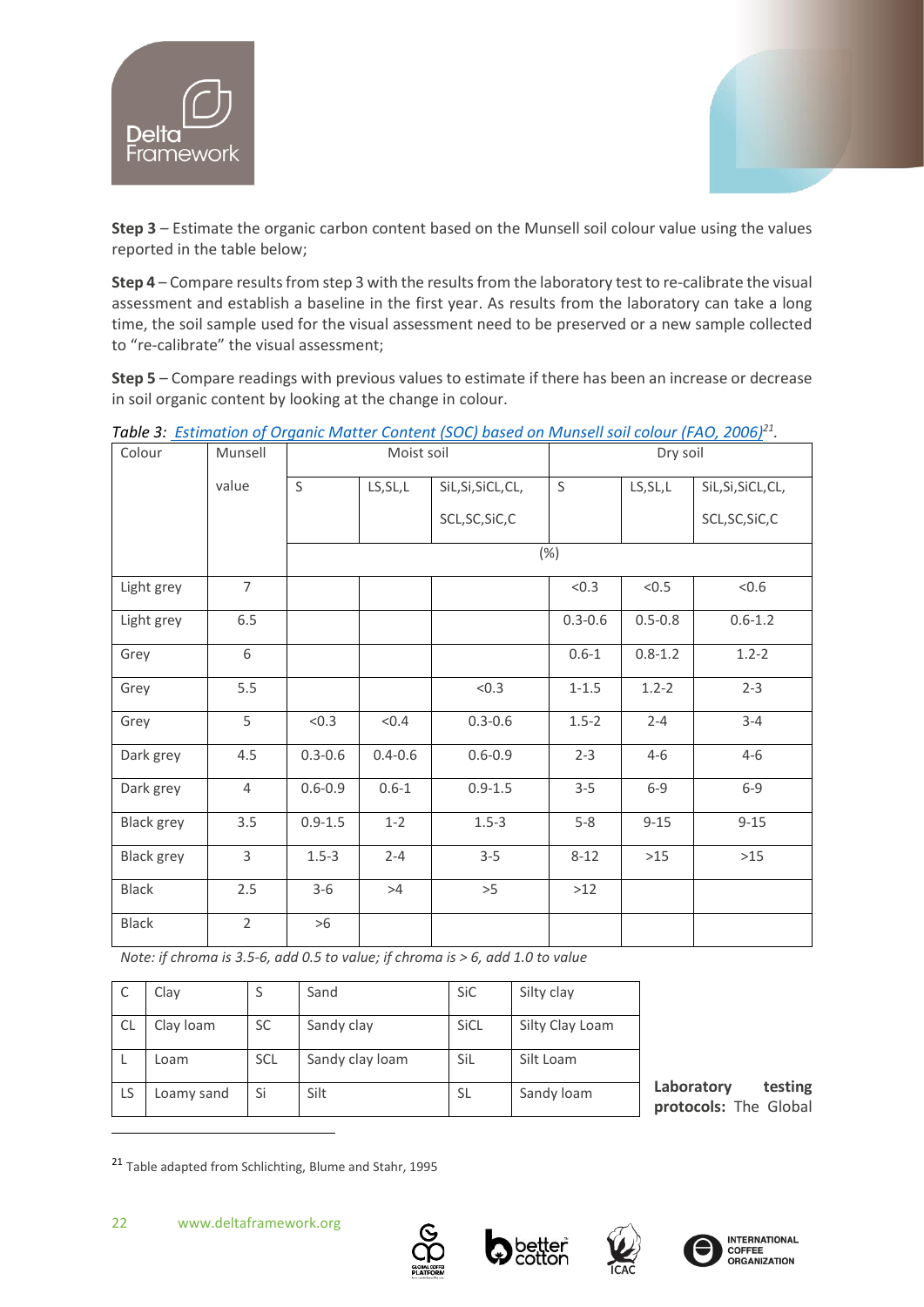![](_page_22_Picture_0.jpeg)

![](_page_22_Picture_1.jpeg)

Soil Laboratory Network (GLOSOLAN) has been recently established to harmonize existing soil laboratory procedures, standards for results' interpretation and provision of recommendations to farmers. The Delta Framework will align with the Standard Operating Procedures (SOPs) proposed by GLOSOLAN to harmonize organic and total carbon measures. SOPs offer step-by-step instructions on how to perform laboratory analyses. For SOC the Walkley-Black method (Titration and colorimetric method) and the Dumas dry combustion method are recommended. The Walkley-Black method remains the most common method despite the concerns associated with the use of chromic acid to measure the oxidizable organic carbon. With the upgrading of soil testing laboratories, the Dumas method might become more prevalent.

Most commercial soil tests report SOC results as a percentage, which translates directly as the weight of soil organic carbon (in grams) per 100 grams of oven-dried soil (gr C/100 gr soil).

*Example of conversion: 1.25% soil organic carbon = 1.25 gr soil organic carbon per 100 gr soil = 12.5 gr carbon per kg soil = 12,500 gr carbon per metric tonnes soil.* 

**Soil bulk density (g/cm3):** An accurate measurement of changes in organic carbon might require an estimate of bulk density of the soil to adjust for changes in soil mass at specified depth intervals. Bulk density is the weight of soil in a known volume, and it reflects the total soil porosity. Soils often experience changes in bulk density (BD) over time due to the adoption of new management practices such as reduced or zero tillage, or the introduction of mechanization, or through natural processes such as compaction or erosion. In these cases, it is necessary to adjust any carbon stocks to an equivalent soil mass. A higher soil bulk density means a greater weight of soil for the same depth.

There are several methods of determining soil bulk density. The most common method is to obtain a known volume of soil using a metal ring pressed into the soil (intact core), dry it to remove the water, and weigh the dry mass. The bulk density is the dry weight in grams divided by the volume in cubic centimetres. Bulk density  $(g/cm^3)$  = Dry soil weight (g) / Soil volume (cm<sup>3</sup>). For a step-wise guide to measure soil bulk density refer to th[e factsheet](http://soilquality.org.au/factsheets/bulk-density-measurement) on Bulk Density.

Adjusting SOC content for soil bulk density requires a simple calculation:

*Example: Soil sample depth (0–10 cm); 1.3 g/cm3 bulk density; 1.2% organic carbon 10,000 m2 in one hectare x 0.1m soil depth x 1.3 g/cm3 bulk density x (1.2/100) = 15.6 tonnes carbon hectare*.

**Reporting units.** SOC makes up about 58 per cent of the mass of organic matter and is usually reported as the concentration (i.e., per cent) of organic carbon in soil. Different reporting units may however be used, which are easily convertible.

It should also be noted that changes in SOC generally occur over many years, and it is often difficult to appreciate small variations. **SOC stock changes** however are a key factor in GHG emission accounting. Guidance to estimate country SOC stock changes is provided in the [IPCC 2019 GHG](https://www.ipcc-nggip.iges.or.jp/public/2019rf/pdf/4_Volume4/19R_V4_Ch02_Generic%20Methods.pdf)  [Inventory Guidelines for SOC estimation.](https://www.ipcc-nggip.iges.or.jp/public/2019rf/pdf/4_Volume4/19R_V4_Ch02_Generic%20Methods.pdf) Depending on the available data and resources in a given country, the IPCC GHG Inventory Guidelines define three levels of "Tier" from the most basic method (Tier 1) to the most complex and accurate (Tier 3). All the three tiers factor in data on land use and

![](_page_22_Picture_12.jpeg)

![](_page_22_Picture_13.jpeg)

![](_page_22_Picture_14.jpeg)

![](_page_22_Picture_15.jpeg)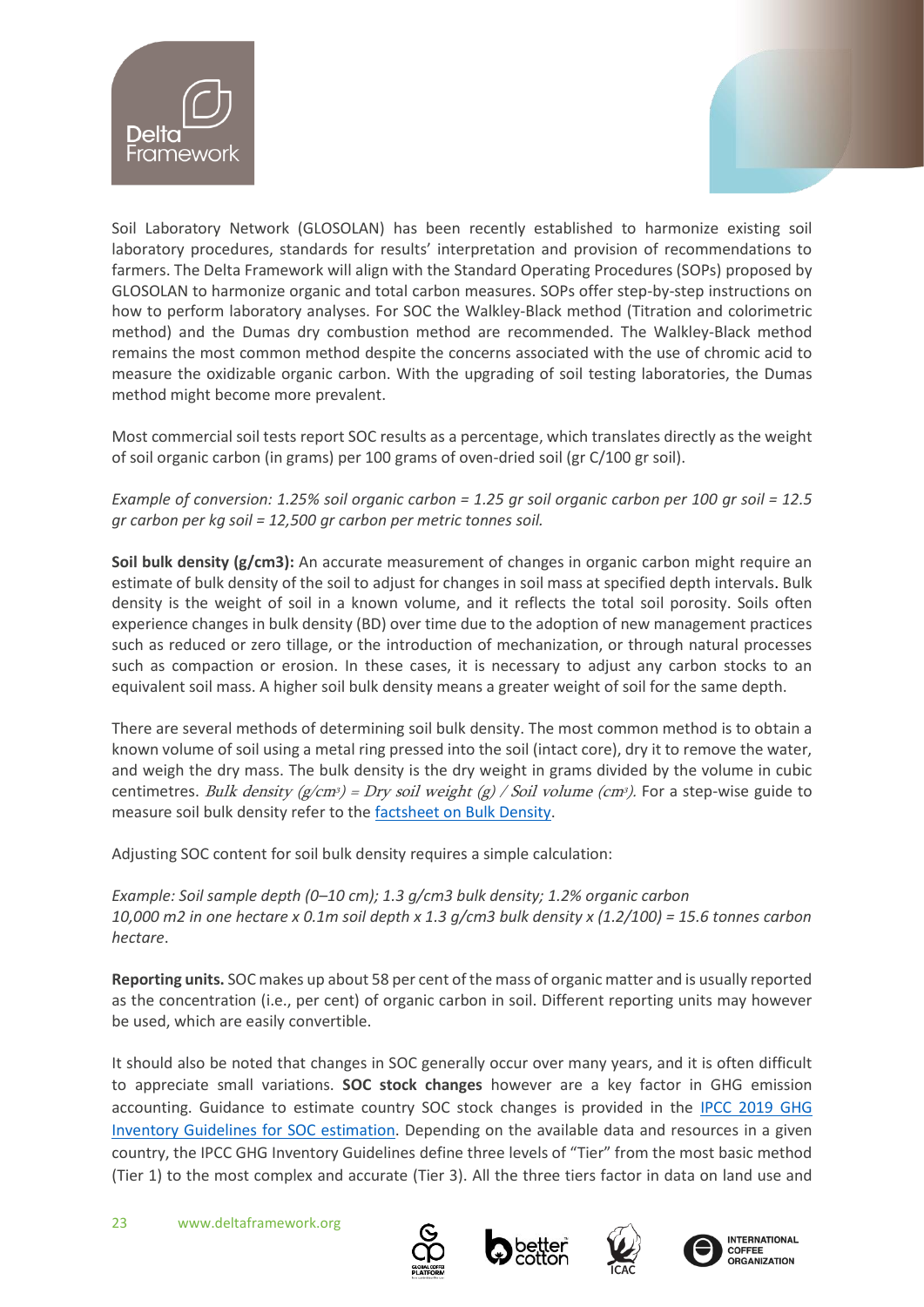![](_page_23_Picture_0.jpeg)

![](_page_23_Picture_1.jpeg)

soil management practices (managing crop residues and reducing tillage). The use and monitoring of good management practices to improve soil health and productivity is recommended, including**:**

- Use of cover crops and/or perennials in crop rotations;
- Implementing crop rotations with more crops;
- Effective (e.g., appropriate application rate, time and method) use of organic amendments, such as animal manure, compost, digestates, biochar;
- Balanced fertilizer applications with appropriate and judicious fertilizer application methods, types, rates and timing;
- Managing crop residues: using forage by grazing rather than harvesting, applying mulches or providing the soil to give permanent cover;
- Reducing tillage events and intensity and/or adopting new residue management techniques, minimum or no-tillage;
- Landform management modifications such as those implemented for erosion control (e.g., terraces), surface water management, and drainage/ flood control.

# **LIMITATIONS**

- Accredited laboratories for soil testing are limited in some countries and soil testing can be expensive;
- The visual determination of soil colour with Munsell charts requires extensive field experience.

# **KEY REFERENCE MATERIAL**

- [Munsell Notation](https://munsell.com/about-munsell-color/how-color-notation-works/) System
- [Practical guidance to read soil colour Munsell charts](https://fendaki.com/how-to-read-munsell-soil-color-chart/)
- [Soil testing methods manual.](http://www.fao.org/3/ca2796en/CA2796EN.pdf) Soil Doctors Global Programme. A farmer-to-farmer training programme. FAO, 2020
- [Soil Organic Carbon, the hidden potential,](http://www.fao.org/3/a-i6937e.pdf) FAO, 2017
- [Standard Operating Procedures \(SOPs\) for Soil Organic Content.,](http://www.fao.org/3/ca7471en/CA7471EN.pdf) FAO, 2020
- [Guidelines for soil description,](http://www.fao.org/3/a0541e/a0541e.pdf) FAO, 2006
- [Factsheet on Soil Bulk Density](https://www.soilquality.org.au/factsheets/bulk-density-measurement)
- [Global Soil Partnership](http://www.fao.org/global-soil-partnership/pillars-action/5-harmonization/glosolan/en/) Website
- [Voluntary Guidelines for Sustainable Soil Management](https://d.docs.live.net/b0448ed9c423e870/Documents/BCI/Indicators/bl813e.pdf%20(fao.org)) FAO, 2017

![](_page_23_Picture_24.jpeg)

![](_page_23_Picture_25.jpeg)

![](_page_23_Picture_26.jpeg)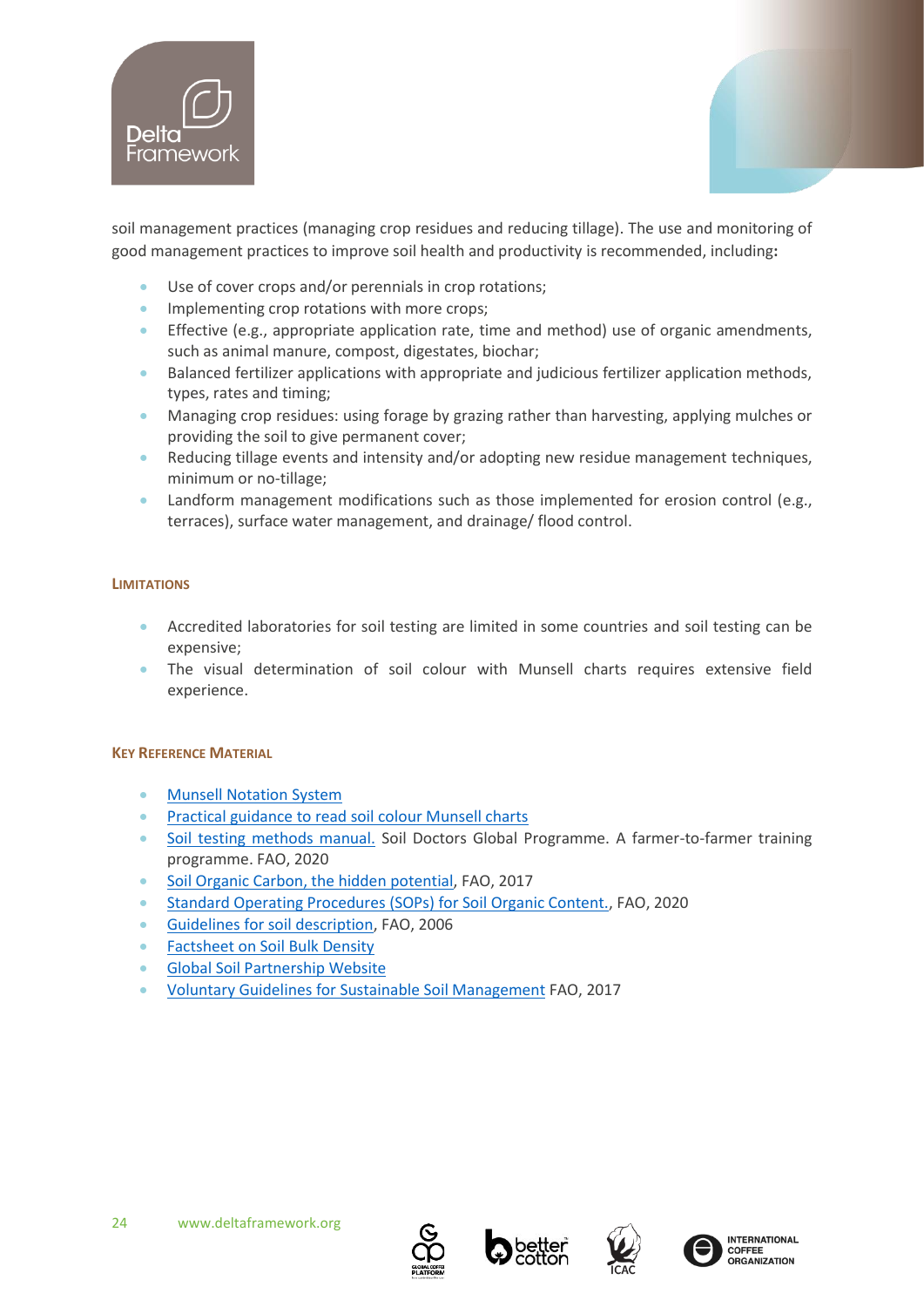![](_page_24_Picture_0.jpeg)

![](_page_24_Picture_1.jpeg)

# <span id="page-24-0"></span>**5. QUANTITY OF FERTILIZER USED BY TYPE AND NITROGEN USE EFFICIENCY**

This indicator requires data on inorganic fertilizers, in terms of nutrient content, for the three crop nutrients: Nitrogen (N), Phosphorus (P) and Potassium (K). An accounting of synthetic fertilizer types and quantities represents a proxy for understanding soil management practices and quality. It is a relevant measure for improving productivity and for pollution prevention strategies. This indicator does not include organic fertilizers.

| <b>Dimension</b>       | Environmental                                                                                                                                                                                                                                                          |  |
|------------------------|------------------------------------------------------------------------------------------------------------------------------------------------------------------------------------------------------------------------------------------------------------------------|--|
| Area                   | Soil management and climate change                                                                                                                                                                                                                                     |  |
| Unit                   | Kg active ingredients of types of fertilizer (N,P,K) per ha of harvested land                                                                                                                                                                                          |  |
| Relevance              | All except from farms under organic management                                                                                                                                                                                                                         |  |
| <b>Target</b>          | Increased Nitrogen Use Efficiency (suggested measure yield (kg/ ha)/kg of fertiliser<br>N)<br>Optimisation of NPK use<br>Reduction of environmental risks associated with fertilizer use                                                                               |  |
| Data points            | Kg of fertilizer products used<br>Fertilizer conversion factors for:<br>Nutrient nitrogen N kg / ha<br>Nutrient phosphate P2O5 kg /ha<br>$\overline{\phantom{a}}$<br>Nutrient potash K2O kg / ha<br>Harvested area in ha<br>Yield<br>Crop residue management practices |  |
| <b>Data collection</b> | Yearly                                                                                                                                                                                                                                                                 |  |
| <b>Reporting</b>       | Yearly                                                                                                                                                                                                                                                                 |  |
| Data sources           | NPK fertilizer applications/purchases records                                                                                                                                                                                                                          |  |
| <b>SDG</b> reference   | 2.4.1. Management of fertilizer                                                                                                                                                                                                                                        |  |

# **METHODOLOGICAL NOTES**

**Fertilizer conversion factors.** In the case that specific values to convert tonnes of fertilizer product used into nutrient concentration are not available, **[a fertilizer converter tool](https://www.ifastat.org/) is provided** in the webpage of the **International Fertilizer Association.**

**Good management measures** to improve fertilizer management and use efficiency include:

- Follow protocols as per extension service or retail outlet recommendations or local regulations, not exceeding recommended doses;
- Use soil sampling to perform nutrient budget calculations;
- Perform site-specific nutrient management or precision farming (where possible);

![](_page_24_Picture_12.jpeg)

![](_page_24_Picture_13.jpeg)

![](_page_24_Picture_14.jpeg)

![](_page_24_Picture_15.jpeg)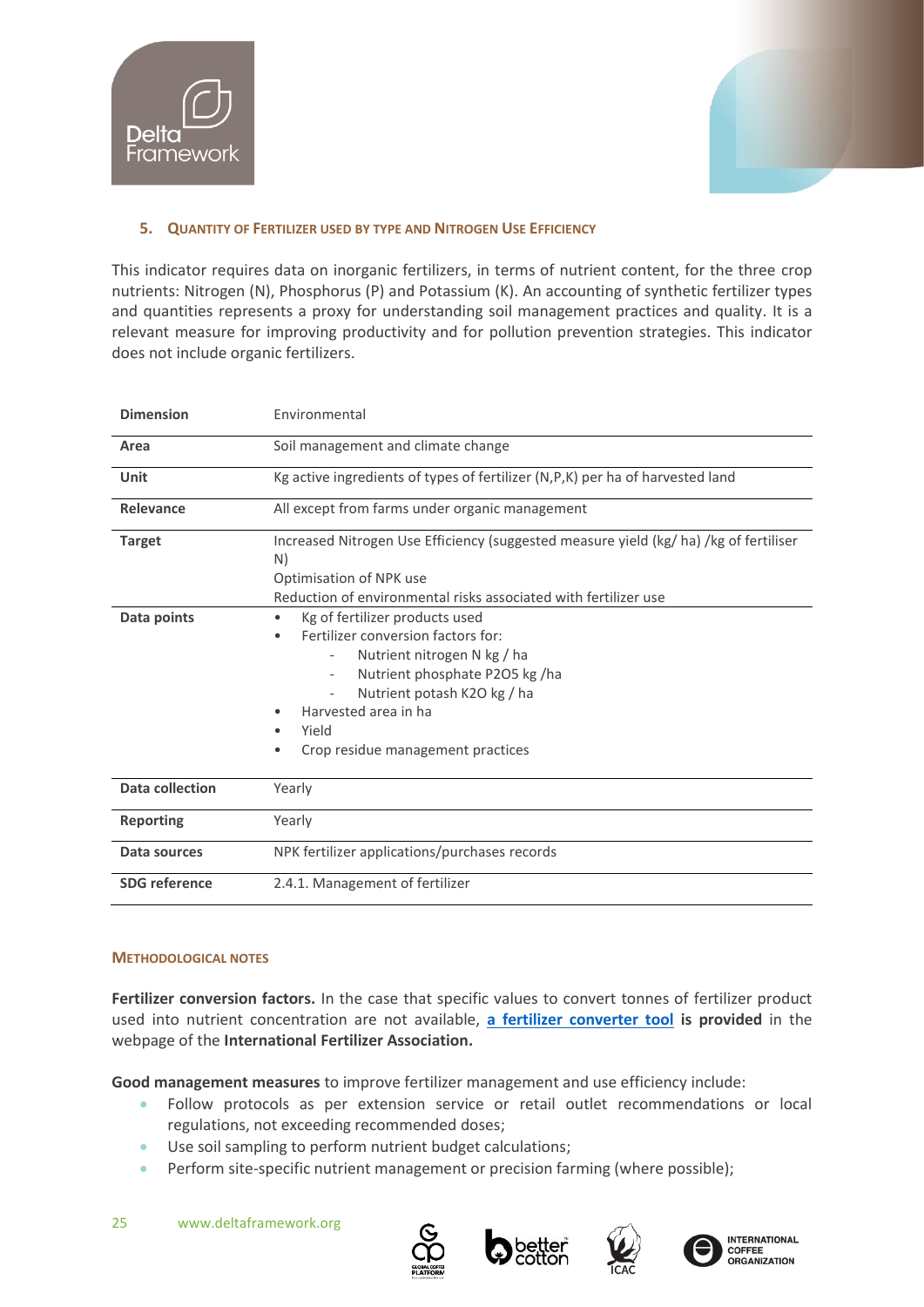![](_page_25_Picture_0.jpeg)

![](_page_25_Picture_1.jpeg)

- Use an organic source of nutrients (including manure or composting residues) alone, or in combination with synthetic or mineral fertilizers;
- Use legumes as a cover crop or intercrop to reduce fertilizer inputs; and
- Consider soil type and climate in deciding fertilizer application doses and frequencies.

In addition to fertilizer use, **Nitrogen Use Efficiency** (NUE) is a useful metric to understand the relationships between the total nitrogen input compared to the nitrogen output and optimize the fertilization regime. The simplest way to calculate NUE is in kgs of total nitrogen applied per output (Kgs of lint cotton or GBE harvested) or per area (ha of lint cotton harvested). This implies that within a crop rotation the soil available nitrogen is a constant. The NUE, although it does not provide information on the other soil nutrients, is a very useful metric for farm productivity and profitability. Nitrogen Use Efficiency can also be calculated as lint yield (kg/ ha) divided by the total amount of N applied.

# **LIMITATIONS**

• The indicator does not account for organic fertilizer and estimating the amount of nutrients in various organic fertilizers (e.g., manure) is complex.

# **KEY REFERENCE MATERIAL**

• [International Fertilizer Association](https://www.ifastat.org/)

![](_page_25_Picture_11.jpeg)

![](_page_25_Picture_12.jpeg)

![](_page_25_Picture_13.jpeg)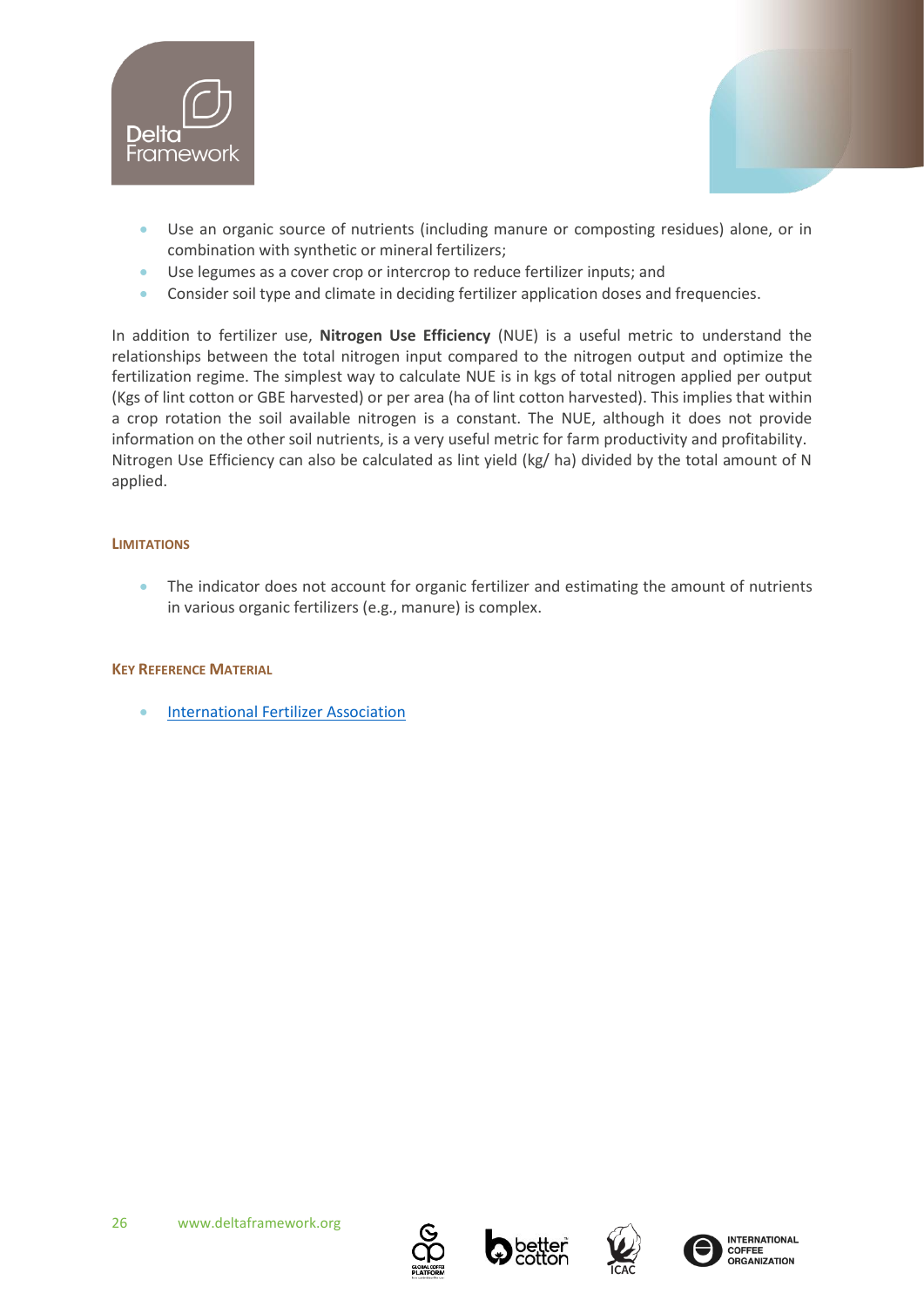![](_page_26_Picture_0.jpeg)

![](_page_26_Picture_1.jpeg)

# <span id="page-26-0"></span>**6. FOREST, WETLAND AND GRASSLAND CONVERTED FOR CROP PRODUCTION**

This indicator measures the conversion of any natural land (e.g., forest, wetland, grassland) to land used for cotton or coffee production. The term "forests" refers to both primary and naturally regenerating forests. The degradation and conversion of forests to alternative land uses, such as agriculture, is one of the leading causes of biodiversity loss. Most of the forest loss takes place in tropical forests which host at least two-thirds of the terrestrial species. Stopping deforestation contributes to reducing the impacts of climate change as forests absorb carbon dioxide from the atmosphere and store it as biomass.

| <b>Dimension</b>     | Environmental                                                                                                                                                                                                                                                           |  |
|----------------------|-------------------------------------------------------------------------------------------------------------------------------------------------------------------------------------------------------------------------------------------------------------------------|--|
| Area                 | Biodiversity and climate change                                                                                                                                                                                                                                         |  |
| Unit                 | Ha of forest, wetland or grassland converted to cotton or coffee production                                                                                                                                                                                             |  |
| Relevance            | All farms                                                                                                                                                                                                                                                               |  |
| <b>Target</b>        | 0% - Exclusion criterion for sustainability standards                                                                                                                                                                                                                   |  |
| Data points          | Land area (in ha) and proportion of the farm that was converted from<br>$\bullet$<br>natural land (e.g., forest, wetland, grassland and savanna) to land used for<br>cotton or coffee production in the last 5 years <sup>22</sup> .<br>Converted land geolocation data |  |
| Data collection      | Yearly                                                                                                                                                                                                                                                                  |  |
| <b>Reporting</b>     | Yearly                                                                                                                                                                                                                                                                  |  |
| Data sources         | Farmers' interviews, secondary data and GPS maps                                                                                                                                                                                                                        |  |
| <b>SDG</b> reference | 15.1 Forest area as a proportion of total land area                                                                                                                                                                                                                     |  |

# **DEFINITIONS**

# *Definitions from the Forest Resource Assessment, FAO, 2020*

**Forest**: is a land spanning more than 0.5 hectares with trees higher than 5 meters and a canopy cover of more than 10 percent, or trees able to reach these thresholds *in situ*. It does not include land that is predominantly under agricultural or urban land use.

**Naturally regenerating forest**: forest predominantly composed of trees established through natural regeneration.

**Primary forest**: Naturally regenerated forest of native tree species, where there are no clearly visible indications of human activity, and the ecological processes are not significantly disturbed.

![](_page_26_Picture_12.jpeg)

![](_page_26_Picture_13.jpeg)

![](_page_26_Picture_14.jpeg)

<sup>&</sup>lt;sup>22</sup>The 5-year reference period is in alignment with the Coffee Data Standard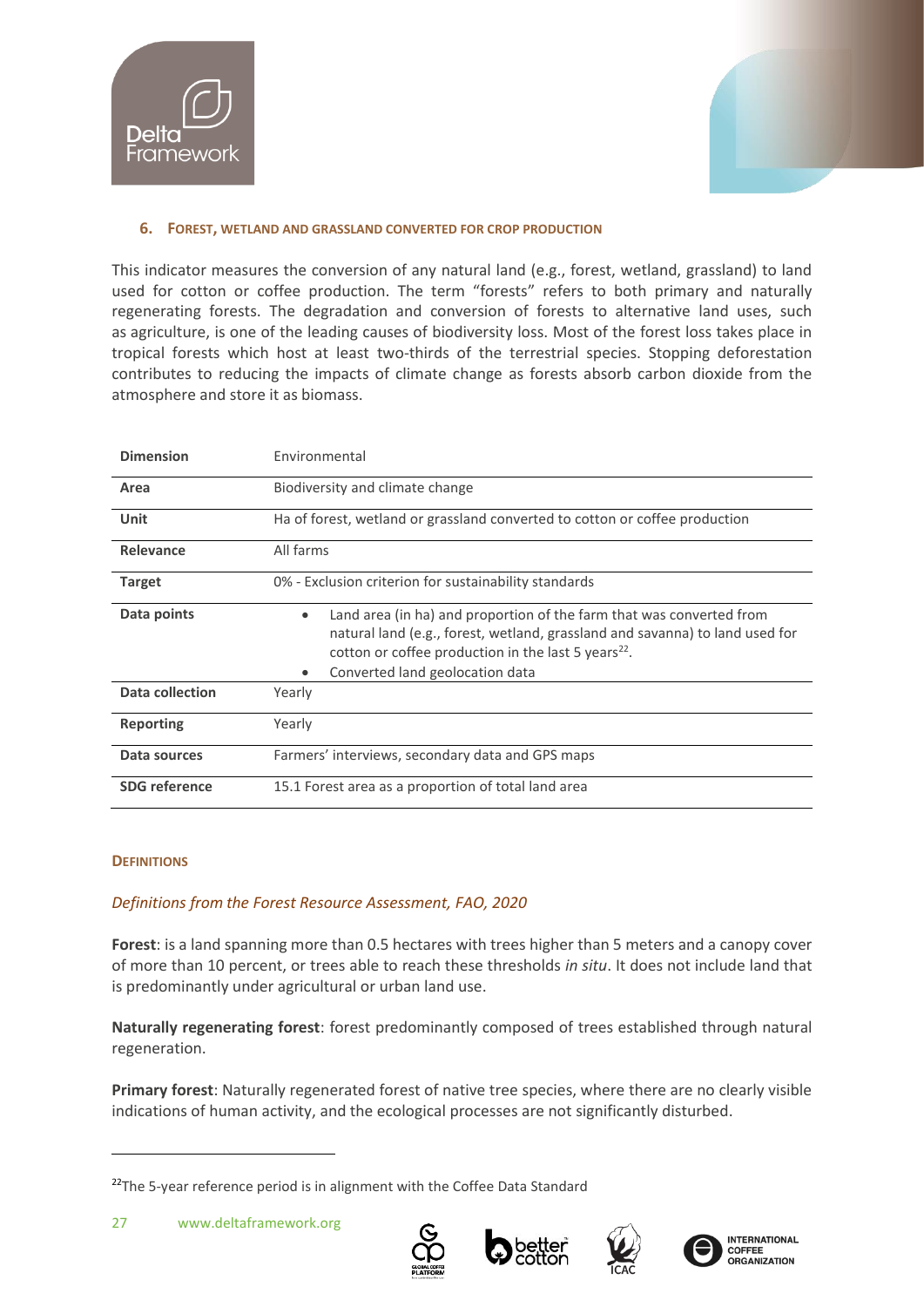![](_page_27_Picture_0.jpeg)

![](_page_27_Picture_1.jpeg)

# *Definitions from [2019 Refinement of the 2016 IPCC Guidelines for National Greenhouse Gas](https://www.ipcc.ch/report/2019-refinement-to-the-2006-ipcc-guidelines-for-national-greenhouse-gas-inventories/)  [Inventories](https://www.ipcc.ch/report/2019-refinement-to-the-2006-ipcc-guidelines-for-national-greenhouse-gas-inventories/)*

**Wetland**: This category includes land that is covered or saturated by water for all or part of the year (e.g., peatland) and that does not fall into the forest land, cropland, grassland, or settlements categories. The category can be subdivided into managed and unmanaged according to national definitions. Wetlands occur over all climate zones and include reservoirs and other constructed waterbodies (e.g., agriculture and aquaculture ponds, canals and ditches and wetlands constructed for wastewater treatment) as managed sub-divisions. Managed wetlands may also include peatlands, riparian wetlands, forested swamps, marshes, playas, pans, salt lakes, brackish wetlands, salinas, and sabkhas, in addition to coastal wetlands, including mangroves, saltmarshes, tidal marshes and seagrass. Unmanaged wetlands include natural rivers, lakes and ponds and any wetlands that have not been directly modified by human activity based on the Managed Land Proxy.

**Grassland:** Definitions of grassland and the associated term "range" are multitude, many with specific local legal connotations; the Second Expert Meeting on Harmonizing Forest -related Definitions for use by Various Stakeholders (FAO, 2000) gives eleven pages of them. The Oxford Dictionary of Plant Sciences gives a succinct definition: "Grassland occurs where there is sufficient moisture for grass growth, but where environmental conditions, both climatic and anthropogenic, prevent tree growth. Its occurrence, therefore, correlates with a rainfall intensity between that of desert and forest and is extended by grazing and/or fire to form a plagioclimax in many areas that were previously forested."

FAOSTAT divides the data between:

- *Temporary meadows & pastures*: Land cultivated for a period of less than five years for growing herbaceous forage crops for mowing or pasture. A period of less than 5 years is used to differentiate between temporary and permanent meadows;
- *Permanent meadows & pastures*: Land used permanently for grazing (five years or more) which includes herbaceous forage crops, either cultivated or growing wild (wild shrubs, wild prairie or grazing land).

# **METHODOLOGICAL NOTES**

Deforestation is assessed using geo-referenced risk maps. Some of the existing approaches in the agricultural sector relevant to commodity sector are described below.

The **Global Coffee Data Standard** suggests overlaying GPS coordinates of farms with regional deforestation maps to understand areas at risk. Note though that usually only a single GPS point will exist for many smallholder farms, meaning that there often isn't sufficient information to track the contribution of individual farms to deforestation in most cases. However, even with single GPS points, general farming areas prone to deforestation will still be visible.

**Rainforest Alliance has developed a deforestation risk tool** to evaluate whether a farm is located within areas where deforestation has been detected from 2014 onwards and therefore there is a risk of further deforestation. The general methodology consists of 3 steps:

![](_page_27_Picture_13.jpeg)

![](_page_27_Picture_14.jpeg)

![](_page_27_Picture_15.jpeg)

![](_page_27_Picture_16.jpeg)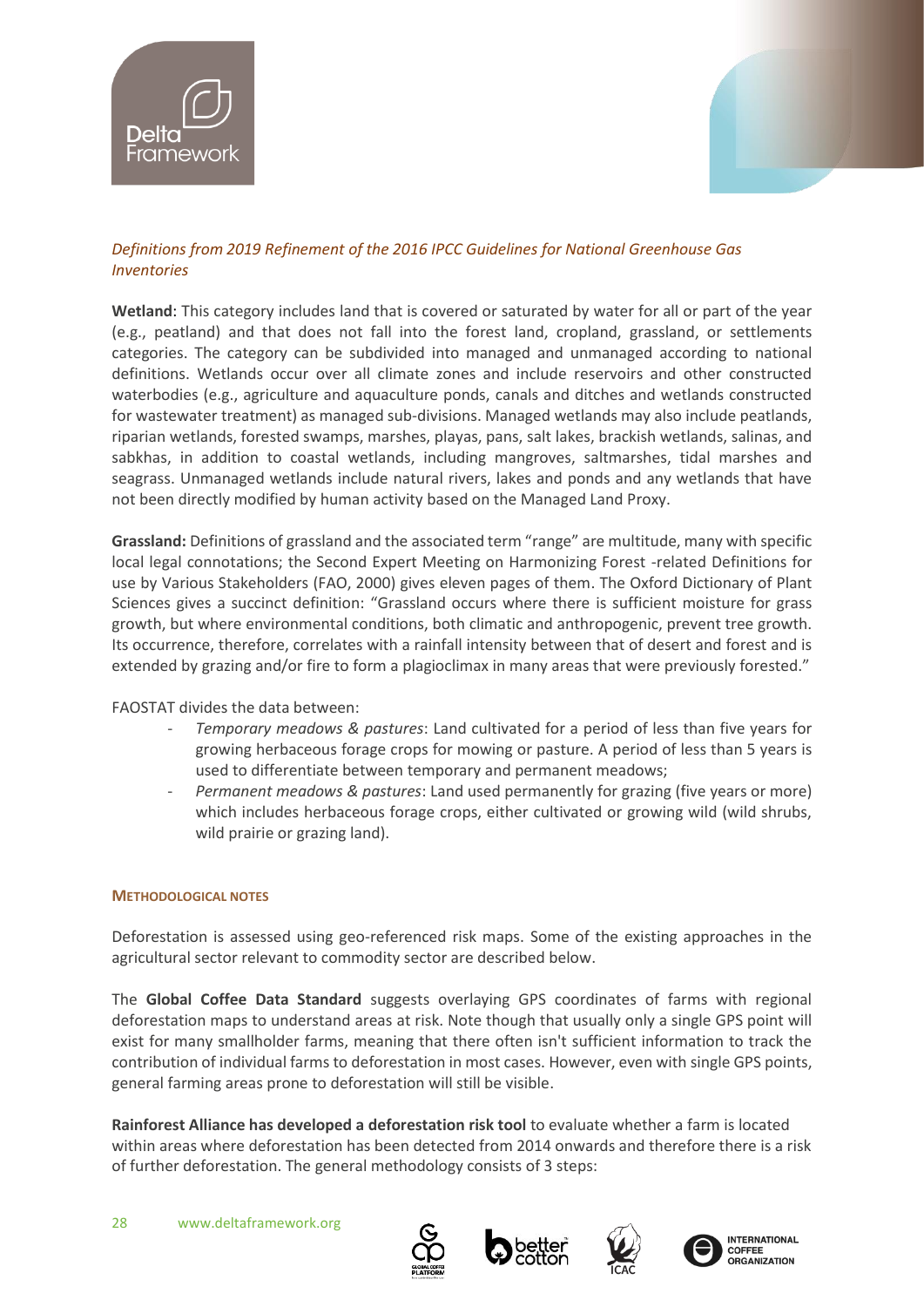![](_page_28_Picture_0.jpeg)

![](_page_28_Picture_1.jpeg)

- 1. Mapping farm location using a combination of location points and polygons;
- 2. Creating a deforestation map and add the farm to the deforestation layer to identify if there has been a conversion of forest areas to agricultural production; and
- 3. Assign the deforestation risk based on the following criteria:
	- Percentage of overlapping within the deforested area
	- Total deforested areas. For big farms a farm size threshold is applied.

**GFW Pro** offers a forest change analysis that shows where tree cover loss occurred in a given location and highlights loss that occurred on some of the most sensitive forest areas in deforestation policies. It also offers a risk analysis that illustrates the risk that a commodity (cocoa, soy and palm oil as of now) is associated with deforestation at the global and regional level.

#### **LIMITATIONS**

- While the current application of GFW Pro is relevant to coffee, it has a limited applicability to cotton since the latter is rarely grown in tropical areas. Also, GWF Pro only identifies trees above 5 meters. On-going and future developments under the [Land & Carbon lab project](https://www.landcarbonlab.org/data) may see an expansion of the GWF Pro coverage to non-tropical and arid regions, including grasslands and wetlands;
- Accurate geolocation data of field/plots under annual crops is difficult to obtain especially in the case of small holder farmers;
- In some countries, where disputes on land ownership are frequent, this information may be sensitive to collect.

# **KEY REFERENCE MATERIAL**

• [Forest Resource Assessment,](http://www.fao.org/3/I8661EN/i8661en.pdf) FAO, 2020

![](_page_28_Picture_15.jpeg)

![](_page_28_Picture_16.jpeg)

![](_page_28_Picture_17.jpeg)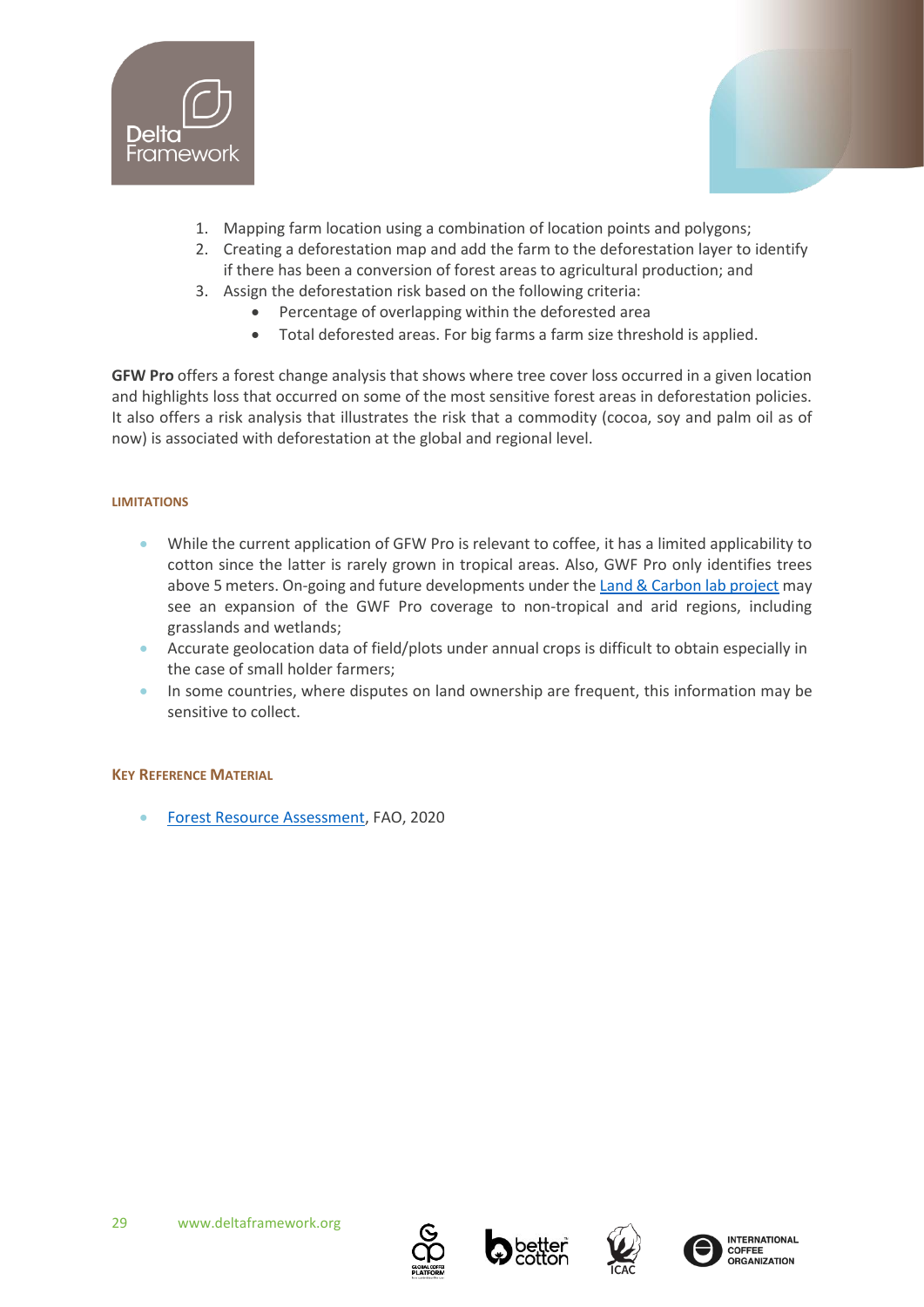![](_page_29_Picture_0.jpeg)

![](_page_29_Picture_1.jpeg)

# <span id="page-29-0"></span>**7. GREENHOUSE GAS EMISSIONS**

This indicator is defined as the ratio between CO2 equivalent (CO2e) emissions from agricultural activities and the marketable biomass produced: e.g., cotton lint or GBE. The scope of this indicator includes direct and indirect emissions (1, 2 and 3) including all emissions occurring upstream and at the farm from cotton/coffee production; when the reporting is calculated per cotton lint or GBE, the calculation shall also include the ginning process for cotton or wet/dry processing for coffee.

| <b>Dimension</b>     | Environmental                                                                                                                                                                                                                                                                                                                                                                                                                                           |
|----------------------|---------------------------------------------------------------------------------------------------------------------------------------------------------------------------------------------------------------------------------------------------------------------------------------------------------------------------------------------------------------------------------------------------------------------------------------------------------|
| Area                 | Climate change                                                                                                                                                                                                                                                                                                                                                                                                                                          |
| Unit                 | Kg CO2e / kg seed cotton or coffee cherries<br>Kg CO2e / kg cotton lint or GBE                                                                                                                                                                                                                                                                                                                                                                          |
| Relevance            | All farms                                                                                                                                                                                                                                                                                                                                                                                                                                               |
| <b>Target</b>        | Carbon neutral<br>Intermediate milestones (X% reduction by year XXXX) as defined by countries,<br>organisations, or sustainability initiatives                                                                                                                                                                                                                                                                                                          |
| Data points          | Kg of fertilizer products used/ha<br>Kg of pesticide products applied/ha<br>$\bullet$<br># of pesticide applications<br>Soil Organic Matter<br>Soil Ph<br>Soil type: clay, silt, sand %<br>Energy use (kWh and fuel) used/ha<br>Rainfall<br>Temperature: Minimum, average, maximum<br>Total water use<br>Irrigation system<br>Soil draining capacity (good or poor)<br>Transport of inputs<br>Land conversion<br>Tillage<br>Cover crops<br>Tree biomass |
| Data collection      | Yearly                                                                                                                                                                                                                                                                                                                                                                                                                                                  |
| <b>Reporting</b>     | 3 years                                                                                                                                                                                                                                                                                                                                                                                                                                                 |
| Data sources         | Farmers' interviews and secondary data                                                                                                                                                                                                                                                                                                                                                                                                                  |
| <b>SDG</b> reference | 13.2.2 Total greenhouse gas emissions per year                                                                                                                                                                                                                                                                                                                                                                                                          |

Several tools have been developed to quantify on-farm greenhouse gas (GHG) emissions. The most important variables for GHG estimation are fertilizers and pesticides used, irrigation water used and irrigation system, cover cropping, use of residues and energy use. Three examples are reported below:

![](_page_29_Picture_7.jpeg)

![](_page_29_Picture_8.jpeg)

![](_page_29_Picture_9.jpeg)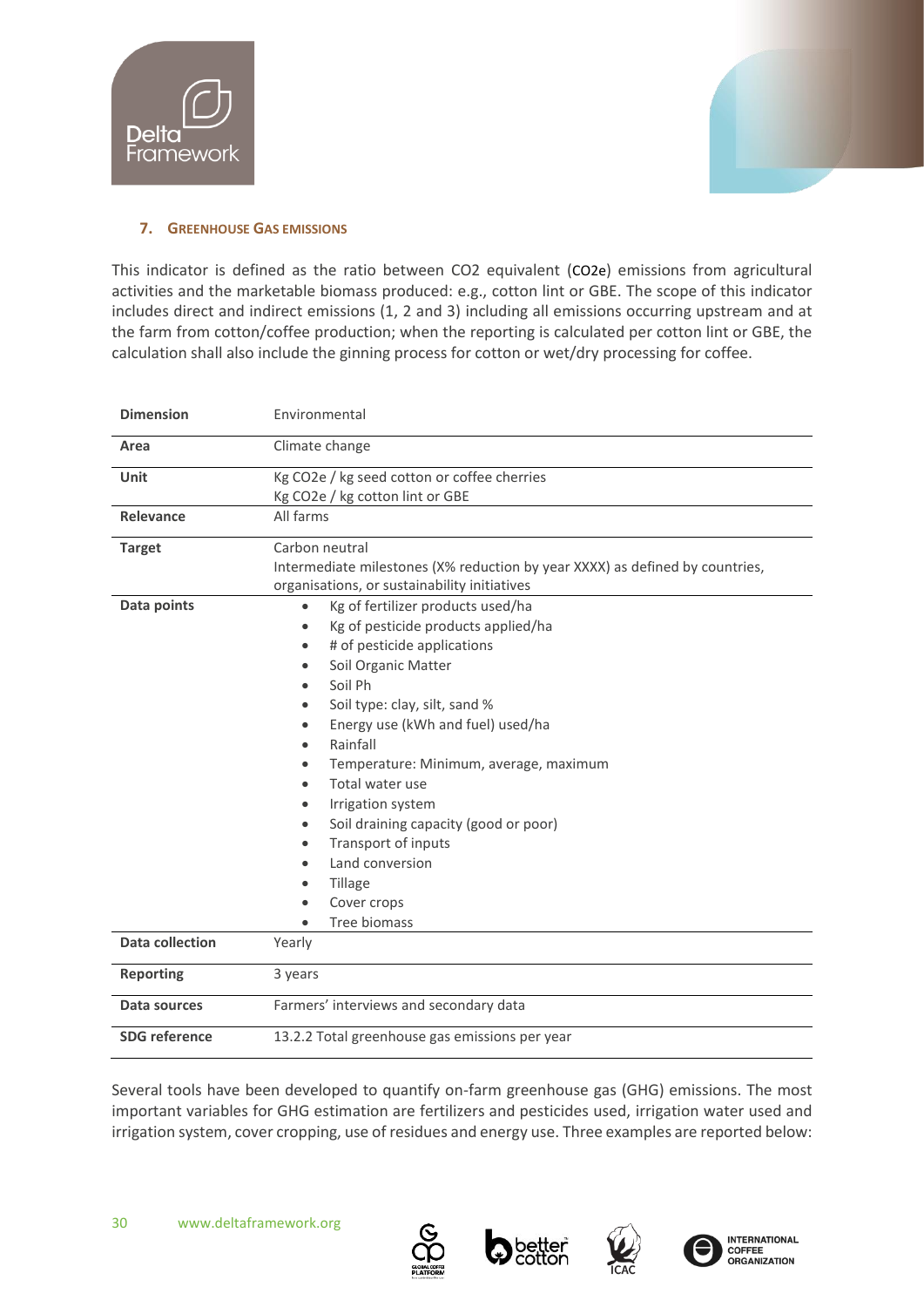![](_page_30_Picture_0.jpeg)

![](_page_30_Picture_1.jpeg)

A user-friendly option for cotton and coffee is the [Cool Farm Tool.](https://coolfarmtool.org/) The tool is suitable for farm-level estimates (emissions from cotton or coffee processing are not included) and is flexible in the definition of the assessment boundaries.

The Field to Market Alliance for Sustainable Agriculture has developed a tool called [Fieldprint](https://fieldtomarket.org/our-programs/fieldprint-platform/#:~:text=The%20Fieldprint%C2%AE%20Platform%20is%20a%20pioneering%20assessment%20framework,crop%20production%20and%20identify%20opportunities%20for%20continuous%20improvement.)  [Platform,](https://fieldtomarket.org/our-programs/fieldprint-platform/#:~:text=The%20Fieldprint%C2%AE%20Platform%20is%20a%20pioneering%20assessment%20framework,crop%20production%20and%20identify%20opportunities%20for%20continuous%20improvement.) which includes GHG emissions. The Fieldprint Platform is based on national datasets and therefore relevant to cotton farming in USA. Australia has developed a specific GHG tool to calculate emissions from cotton production and ginning.

A complementary tool is the [geoFootprint](https://www.bing.com/search?q=geoFootprint&cvid=b1ef1de52c4d4288ba014ff009698379&aqs=edge..69i57.514j0j4&FORM=ANAB01&PC=HCTS) which is developed to map and visualize crop carbon footprints at a larger scale (coffee is not included at this stage). This tool focuses on crop emissions only.

| <b>Cool Farm Tool</b>                                                                                                                   | <b>GeoFootprint</b>                                                                                                                                                                                                                          | <b>Fieldprint Calculator</b>                                                                                                                                                                     |
|-----------------------------------------------------------------------------------------------------------------------------------------|----------------------------------------------------------------------------------------------------------------------------------------------------------------------------------------------------------------------------------------------|--------------------------------------------------------------------------------------------------------------------------------------------------------------------------------------------------|
| User-defined system<br>boundaries, i.e., GHG<br>footprint is calculated for the<br>elements recorded by the<br>end user and only those. | Scope 3 at the farm exit gate (i.e.,<br>including all emissions occurring<br>upstream and at the farm). Default<br>data are provided.                                                                                                        | Energy use, nitrous oxide<br>emissions from soils, methane<br>emissions (rice only) and<br>emissions from residue<br>burning.                                                                    |
| Farm level (even plot level),<br>without default data. All must<br>be recorded by the end-user.                                         | Default data are provided for every<br>parameter at maximum granularity of<br>10x10 km. All defaults except soil<br>characteristics can be overwritten to<br>recalculate customized emission<br>factors.                                     | The Fieldprint <sup>®</sup> Platform uses<br>standard US government<br>assumptions regarding fuel<br>use, such as the 22.3 pounds<br>of CO2e that are emitted per<br>gallon of diesel combusted. |
| Focus on GHG emissions.<br>Includes calculation for water<br>footprint and biodiversity<br>indicators (in progress).                    | Multiple indicators: climate change<br>(GHG emissions), water withdrawal,<br>water scarcity, eutrophication<br>potential, acidification potential,<br>biodiversity loss, ecosystems quality,<br>soil organic carbon change, soil<br>erosion. | Multiple indicators: GHG<br>emissions, water quality,<br>irrigation water use,<br>biodiversity soil organic<br>carbon, soil erosion, land use,<br>energy use.                                    |

*Table 4: Comparison of the scope of three GHG emissions calculators*

#### **LIMITATIONS**

- All tools require a large number of data points to estimate GHG emissions;
- The tools need some adjustments to estimate emissions associated with organically grown crops (the Delta Project team is collaborating with the CFT developers to include a specific module on organic fertilizers and biopesticides).

# **KEY REFERENCE MATERIAL**

- [2019 Refinement of the 2016 IPCC guidelines for National Greenhouse Gas Inventories.](https://www.ipcc.ch/report/2019-refinement-to-the-2006-ipcc-guidelines-for-national-greenhouse-gas-inventories/)
- [2016 Guidelines for National Greenhouse Gas Inventories](https://www.ipcc.ch/report/2006-ipcc-guidelines-for-national-greenhouse-gas-inventories/)
- 31 www.deltaframework.org

![](_page_30_Picture_14.jpeg)

![](_page_30_Picture_15.jpeg)

![](_page_30_Picture_16.jpeg)

**INTERNATIONAL** COFFEE<br>COFFEE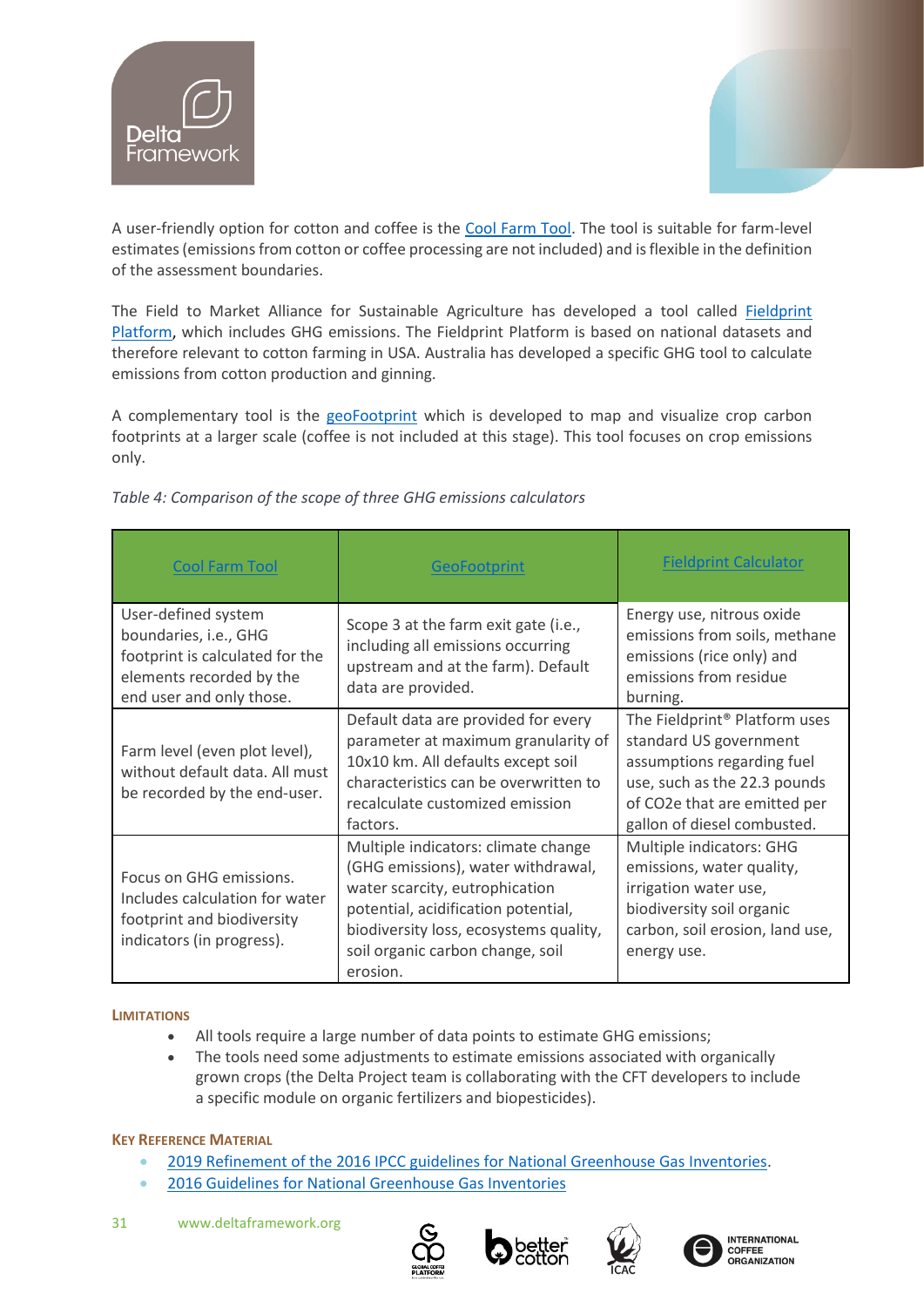![](_page_31_Picture_0.jpeg)

![](_page_31_Picture_1.jpeg)

# <span id="page-31-0"></span>**8. YIELD (AVERAGE)**

High productivity (yield) is likely to lead to better economic returns and to reduce pressure on increasingly scarce land resources, commonly linked to deforestation and associated losses of ecosystem services and biodiversity.

| <b>Dimension</b>     | Economic                                                                                                                                                          |  |
|----------------------|-------------------------------------------------------------------------------------------------------------------------------------------------------------------|--|
| Area                 | Economic profitability                                                                                                                                            |  |
| Unit                 | Kg cotton lint or coffee GBE per ha of harvested land                                                                                                             |  |
| Relevance            | All farms                                                                                                                                                         |  |
| <b>Target</b>        | Increased or stabilized yield over time                                                                                                                           |  |
| Data points          | Kg cotton lint or GBE harvested<br>٠<br>Total area harvested (Cotton harvested area or Coffee productive land)<br>٠<br>Conversion factors to lint and to GBE<br>٠ |  |
| Data collection      | Yearly                                                                                                                                                            |  |
| <b>Reporting</b>     | 3-year average                                                                                                                                                    |  |
| Data sources         | Farm cash records, farmer interviews                                                                                                                              |  |
| <b>SDG</b> reference | SDG 2.4.1. Percentage of agricultural area under productive and sustainable<br>agriculture                                                                        |  |

# **METHODOLOGICAL NOTES**

# **Conversion factors**

*Seed cotton conversion to cotton lint.* This indicator requires conversion from seed cotton to cotton lint in countries where yield is measured in kg of seed cotton, which includes the weights of both the seeds and the lint. If local conversion coefficients are not available, ICAC publishes ginning percentages for 37 cotton producing countries which can be requested from the ICAC Secretariat and used to convert seed cotton production to lint. In case of multiple pickings, the average yield is calculated.

*Coffee amount harvested*. Coffee volume harvested requires local unit conversion to kgs. Amount sold can be a suitable proxy where harvested amounts are unknown (i.e., many smallholders will only know production volumes when their product is weighed at the mill).

# **KEY REFERENCE MATERIAL**

- ICAC Cotton Data Book, 2020 Paid publication
- [ICO conversion factors](https://d.docs.live.net/b0448ed9c423e870/Documents/BCI/Indicators/•%09http:/www.ico.org/documents/cy2016-17/conversion-factors-e.pdf)

![](_page_31_Picture_13.jpeg)

![](_page_31_Picture_14.jpeg)

![](_page_31_Picture_15.jpeg)

![](_page_31_Picture_16.jpeg)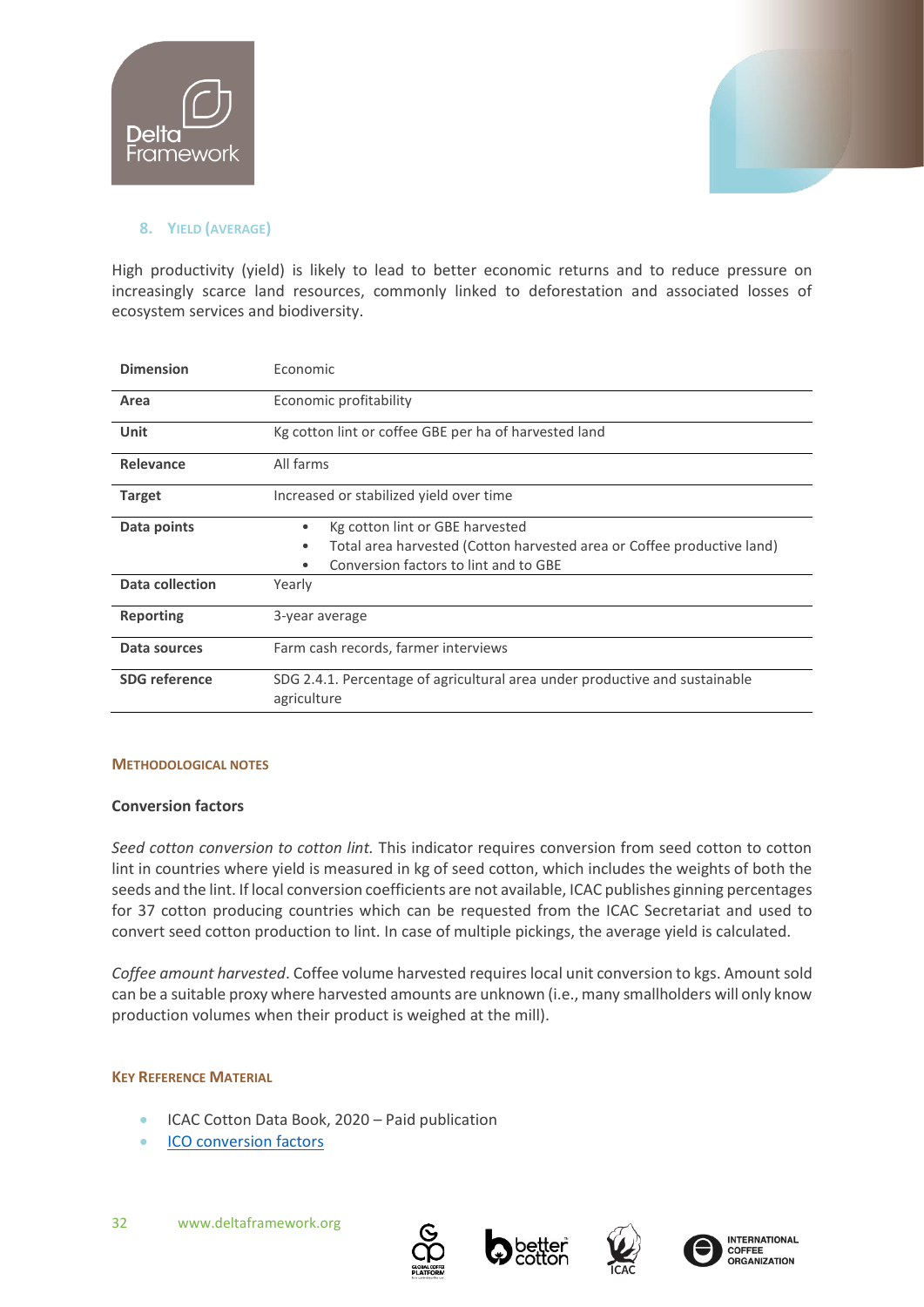![](_page_32_Picture_0.jpeg)

![](_page_32_Picture_1.jpeg)

# <span id="page-32-0"></span>**9. GROSS MARGIN FROM CROP PRODUCTION (LIVING INCOME IN FUTURE)**

Gross Margin (GM) is the average gross income from seed cotton or coffee minus the cost of production (variable costs). GM analysis represents the most widespread basis for farm planning of the next year's production, and it should be calculated for each crop that contributes to a farm's aggregate profit. In the context of this framework, however, the indicator refers specifically to the GM generated by the production of cotton or coffee as a measure of the profitability and economic viability of these commodities.

A more refined measure of the economic sustainability of farming is the living income, a concept that looks at the net annual income required for a household in a particular place to afford a decent standard of living for all members of that household. Although there is a variety of methodologies available or in development to calculate the living income, the data efforts required by these methodologies as of today are very significant. It is hoped that the living income indicator will be integrated in a future revision of the Delta Framework.

| <b>Dimension</b>       | Economic                                                                                                                                                                                                                                               |  |
|------------------------|--------------------------------------------------------------------------------------------------------------------------------------------------------------------------------------------------------------------------------------------------------|--|
| Area                   | Economic viability                                                                                                                                                                                                                                     |  |
| <b>Unit</b>            | USD per ha seed cotton or GBE                                                                                                                                                                                                                          |  |
| Relevance              | All farms                                                                                                                                                                                                                                              |  |
| <b>Target</b>          | Increasing returns over time                                                                                                                                                                                                                           |  |
| Data points            | Gross income (from the selling of the crops and by-products marketed) on<br>seed cotton and GBE<br>Cost of cultivation (variable costs)<br>$\bullet$<br>Cotton harvested area or Coffee productive land in ha<br>٠<br>Currency conversion rates to USD |  |
| <b>Data collection</b> | Yearly                                                                                                                                                                                                                                                 |  |
| <b>Reporting</b>       | 3-year average                                                                                                                                                                                                                                         |  |
| Data sources           | Farm cash records, farmer interviews                                                                                                                                                                                                                   |  |
| <b>SDG</b> reference   | SDG 1 No poverty                                                                                                                                                                                                                                       |  |

# **DEFINITIONS**

**Gross income.** Gross income is the income generated through the selling of seed cotton (includes lint and seeds) or GBE at the farmgate price<sup>23</sup>.

![](_page_32_Picture_10.jpeg)

![](_page_32_Picture_11.jpeg)

![](_page_32_Picture_12.jpeg)

![](_page_32_Picture_13.jpeg)

<sup>&</sup>lt;sup>23</sup> The value of produce consumed or stored on farm from the reference harvest should be included in the gross income.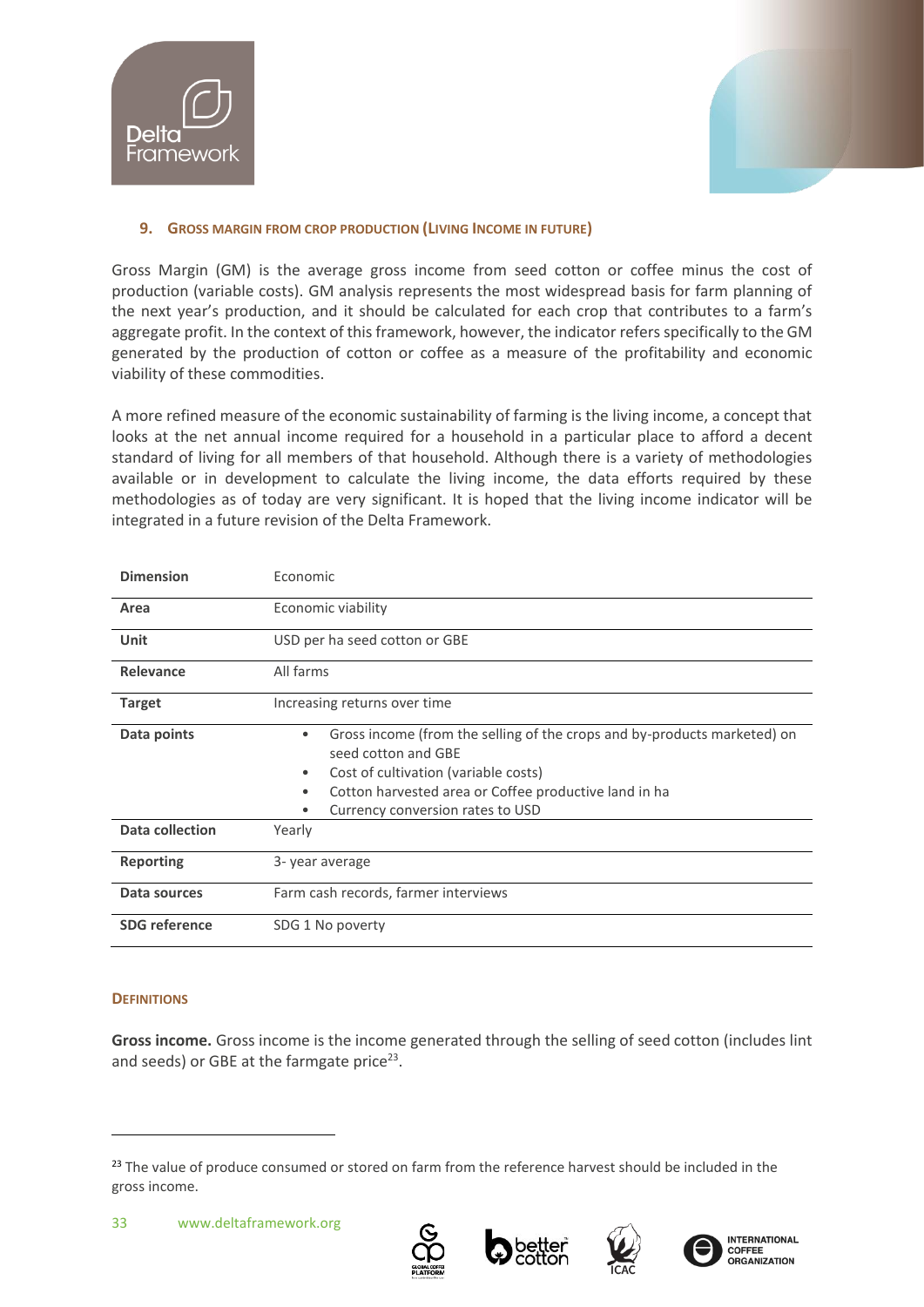![](_page_33_Picture_0.jpeg)

![](_page_33_Picture_1.jpeg)

**Variable costs** are costs associated with the actual production. They vary as production output changes. Variable costs include: cost of inputs such as seeds, fertilizers, pesticides, water, cost of nonpermanent labour, cost of fuel and energy, machinery replacement parts used and disposed of in the production cycle, financial costs (interest and fees) of loans taken for the crop cultivation (e.g. inputs) and maintenance of machinery charges.

**Fixed costs** are costs that do not change with the production output and are not included in the calculation of gross margin. Fixed costs include the purchase of machinery, permanent labour, and depreciation.

# **METHODOLOGICAL NOTES**

GM is the gross income less the variable costs incurred in producing the crop. GM is not the same as net profit because it does not include fixed or overhead costs such as amortization and depreciation, interest payments, rental rates, permanent labour, administrative costs, etc.

# **Gross Margin (GM) = Gross income or revenue** /ha – **Variable costs**/ha.

Where:

# **Gross income or revenue** = Yield x farmgate price

**Variable costs** = All costs that vary depending on the volume of crop produced

The [International Monetary Fund \(IMF\)](https://www.imf.org/external/np/fin/data/param_rms_mth.aspx) provides official exchange rates on a monthly basis to convert local currency into USD for selected countries.

The [World Bank dataset](http://wdi.worldbank.org/table/4.16) provides official exchange rates and the DEC alternative conversion factor which is the underlying annual exchange rate used for the World Bank Atlas method. As a rule, it is the same as the official exchange rate reported in the IMF's International Financial Statistics (IFS), except where further refinements are made by World Bank staff when official exchange rates are deemed to be unreliable or unrepresentative of the effective exchange rate during a period. It is expressed in local currency units per US dollar.

# **LIMITATIONS**

- The computation of GM requires basic financial transactions which are usually maintained in large commercial farms, but rarely in small scale farming. If farm records are not available, returns can be estimated based on farmer declaration of outputs and inputs quantity and value;
- GM alone is not an exhaustive measure of the economic sustainability and wellbeing of the household. The living income is a more mature concept that put a strong emphasis on the idea of decency and earning enough income to live comfortably.

# **KEY REFERENCE MATERIAL**

- [Farm Management Tool: Gross Margin Budgeting,](https://www.fao.org/3/a1298e/a1298e12.pdf) online presentation, FAO
- **[Living Income Community of Practice](https://www.living-income.com/)**
- 34 www.deltaframework.org

![](_page_33_Picture_19.jpeg)

![](_page_33_Picture_20.jpeg)

![](_page_33_Picture_21.jpeg)

**INTERNATIONAL COFFEE**<br>ORGANIZATION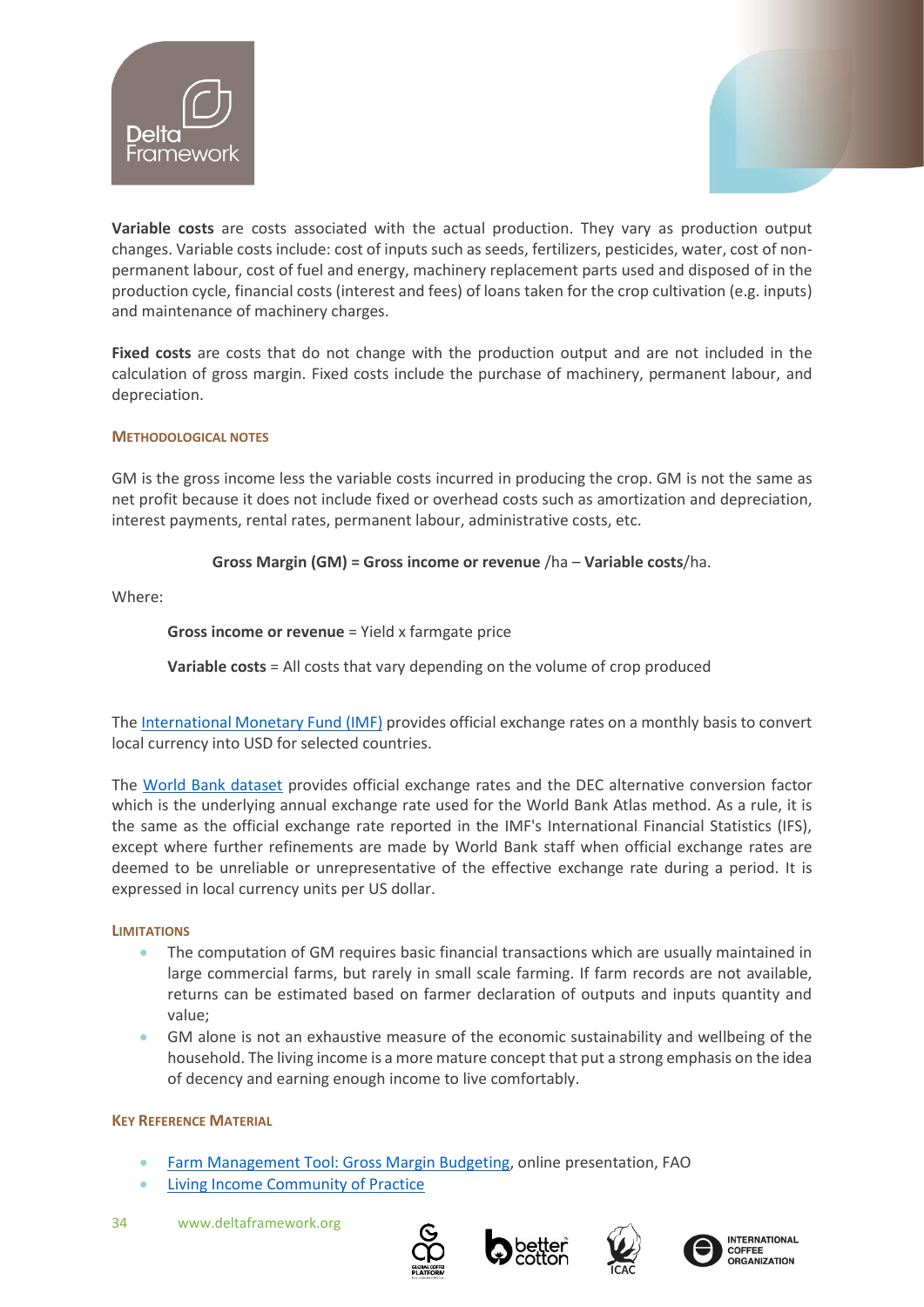![](_page_34_Picture_0.jpeg)

![](_page_34_Picture_1.jpeg)

# <span id="page-34-0"></span>**10. PRICE (AT FARMGATE)**

This indicator refers to the average price received per tonne of seed cotton or coffee (GBE). Price is an important measure of the economic health of the commodity sector. Price trends over time can provide, together with other economic variables, an insight into price stability, as well as the level of [inflation](https://www.investopedia.com/terms/i/inflation.asp) or [deflation.](https://www.investopedia.com/terms/d/deflation.asp)

| <b>Dimension</b>       | Economic                                                                                             |  |  |
|------------------------|------------------------------------------------------------------------------------------------------|--|--|
| Area                   | Economic viability                                                                                   |  |  |
| Unit                   | Local currency and/or USD per tonne of seed cotton or coffee (GBE)                                   |  |  |
| Relevance              | All farms. Relevant to premium-based standards only.                                                 |  |  |
| <b>Target</b>          | Price stability (tentative)                                                                          |  |  |
| Data points            | Average price for the year<br>٠<br>Total revenue<br>٠<br>Total volume sold<br>٠<br>Exchange rate     |  |  |
| <b>Data collection</b> | Yearly                                                                                               |  |  |
| <b>Reporting</b>       | 3-year average                                                                                       |  |  |
| Data sources           | Farm cash records, farmer interviews, ginning mills records (cotton), traders and<br>buyers' records |  |  |
| <b>SDG</b> reference   | SDG 1 No Poverty                                                                                     |  |  |

# **METHODOLOGICAL NOTES**

**Average price per unit**: If actual sale prices are available, the average price for the year should be calculated. Alternatively, a simplified approach involves dividing the total revenue received from cotton or coffee during the last production year by the volume sold.

**Multiple sales**. For multiple sales, calculate the average price of sales. The average price can then be compared to the global reference price (e.g., ICAC, ICO). This approach avoids the additional time and resources necessary for detailed accounting and asking about each sale (and the associated premiums, deductions or bonuses) while still providing good results. For countries like the USA, Brazil, and Australia, values will be provided for lint and cotton seed and converted into seed cotton.

**Conversion rates** from local currency to USD can be accessed at the [World Bank dataset](http://wdi.worldbank.org/table/4.16) and the [International Monetary Fund \(IMF\).](https://www.imf.org/external/np/fin/data/param_rms_mth.aspx)

![](_page_34_Picture_10.jpeg)

![](_page_34_Picture_11.jpeg)

![](_page_34_Picture_12.jpeg)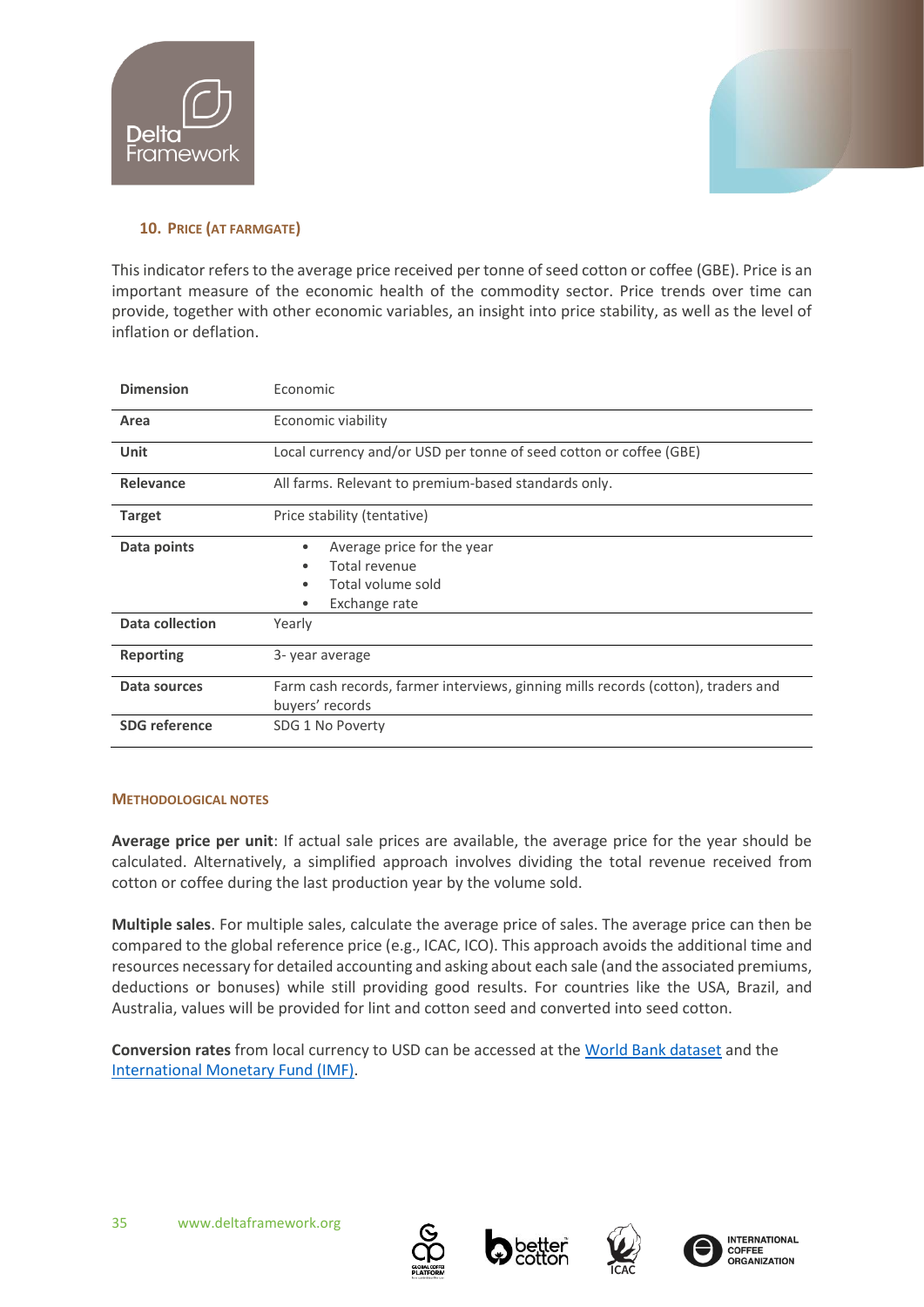![](_page_35_Picture_0.jpeg)

![](_page_35_Picture_1.jpeg)

# **DEFINITIONS**

**Farmgate price** is in principle the price received by farmers for their produce at the location of the farm. Thus, the costs of transporting from the farm gate to the nearest market or first point of sale and market charges (if any) for selling the produce are, by definition, not included in the farm gate prices.

# **LIMITATIONS**

• Primary data on prices are often hard to obtain or unreliable. Secondary data sources are often required to obtain accurate prices.

#### **KEY REFERENCE MATERIAL**

• Price statistics and Index Numbers of Agricultural Production and Prices. Chapter 4 Concept [on price data,](https://www.fao.org/economic/the-statistics-division-ess/methodology/methodology-systems/price-statistics-and-index-numbers-of-agricultural-production-and-prices/4-concepts-on-price-data/en/) FAO online.

![](_page_35_Picture_9.jpeg)

![](_page_35_Picture_10.jpeg)

![](_page_35_Picture_11.jpeg)

![](_page_35_Picture_12.jpeg)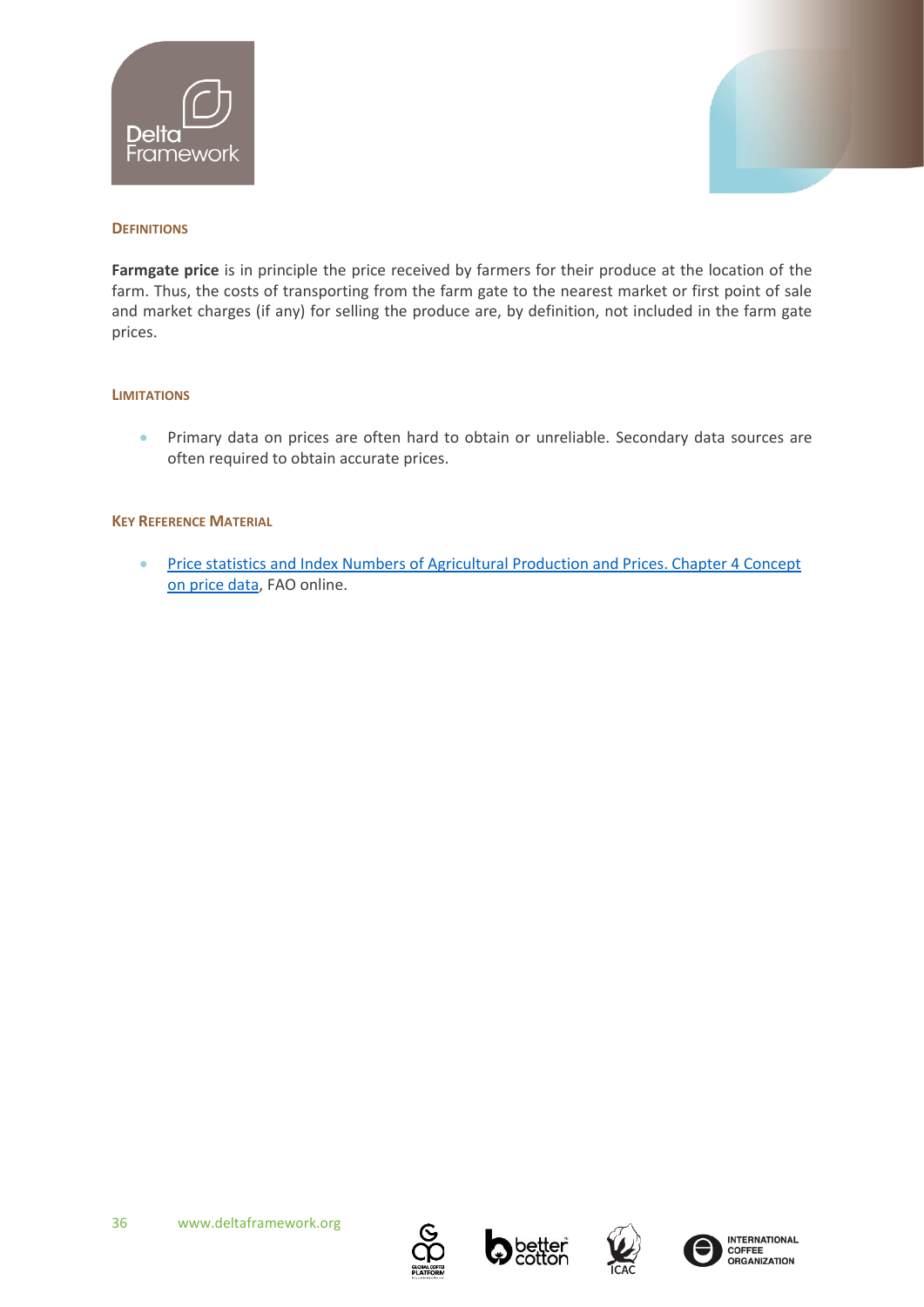![](_page_36_Picture_0.jpeg)

![](_page_36_Picture_1.jpeg)

# <span id="page-36-0"></span>**11. PROPORTION OF WORKERS EARNING A LEGAL MINIMUM WAGE (OR ABOVE) BY SEX AND BY AGE**

This indicator provides information on the earnings that workers receive in exchange for their work, and therefore an indication of their purchasing power and living standards. Wages of all workers, including part-time and seasonal workers, should be equal to or above existing legal national minimum wages or sector agreements, whichever is higher.

The analysis of this indicator, together with the economic indicators, can illustrate the extent to which economic growth and labour productivity translate into gains for workers. Trends in employees' earnings over time bring to light improvements or deteriorations of working conditions. In addition, statistics on earnings disaggregated by sex can reveal the existence of eventual gender disparities in workers' retribution (gender gap pay). Although the SDG 8.5.1 monitors the average hourly earnings, the Delta Framework indicator focuses on the average daily earnings to preserve alignment with the Coffee Data Standard.

| <b>Dimension</b>       | Social                                                                                                                                                                                                                                                                                                                                                               |  |  |
|------------------------|----------------------------------------------------------------------------------------------------------------------------------------------------------------------------------------------------------------------------------------------------------------------------------------------------------------------------------------------------------------------|--|--|
| Area                   | Labour rights                                                                                                                                                                                                                                                                                                                                                        |  |  |
| Unit                   | Proportion (%) of workers earning a legal minimum wage (or above) over the total<br>number of workers working on the farm by sex and age.                                                                                                                                                                                                                            |  |  |
| Relevance              | Farms that employ hired labour; not applicable to farms that employ only family<br>labour                                                                                                                                                                                                                                                                            |  |  |
| <b>Target</b>          | 100% compliance - Entry criterion for sustainability standards                                                                                                                                                                                                                                                                                                       |  |  |
| Data points            | # of hired (permanent and temporary) workers working on the farm in the<br>$\bullet$<br>reference period by sex<br>Total labour cost in the reference period per worker OR Daily wage rate paid<br>$\bullet$<br>to each worker<br># of days worked in the reference period<br>٠<br>National minimum wages and/or sector agreements<br>٠<br>Currency conversion rates |  |  |
| <b>Data collection</b> | Yearly                                                                                                                                                                                                                                                                                                                                                               |  |  |
| <b>Reporting</b>       | Yearly                                                                                                                                                                                                                                                                                                                                                               |  |  |
| Data sources           | Work contracts, farmer interviews, farm workers interviews                                                                                                                                                                                                                                                                                                           |  |  |
| <b>SDG</b> reference   | 8.5.1 Average hourly earnings of female and male employees, by occupation, age,<br>and persons with disabilities                                                                                                                                                                                                                                                     |  |  |

![](_page_36_Picture_7.jpeg)

![](_page_36_Picture_8.jpeg)

![](_page_36_Picture_9.jpeg)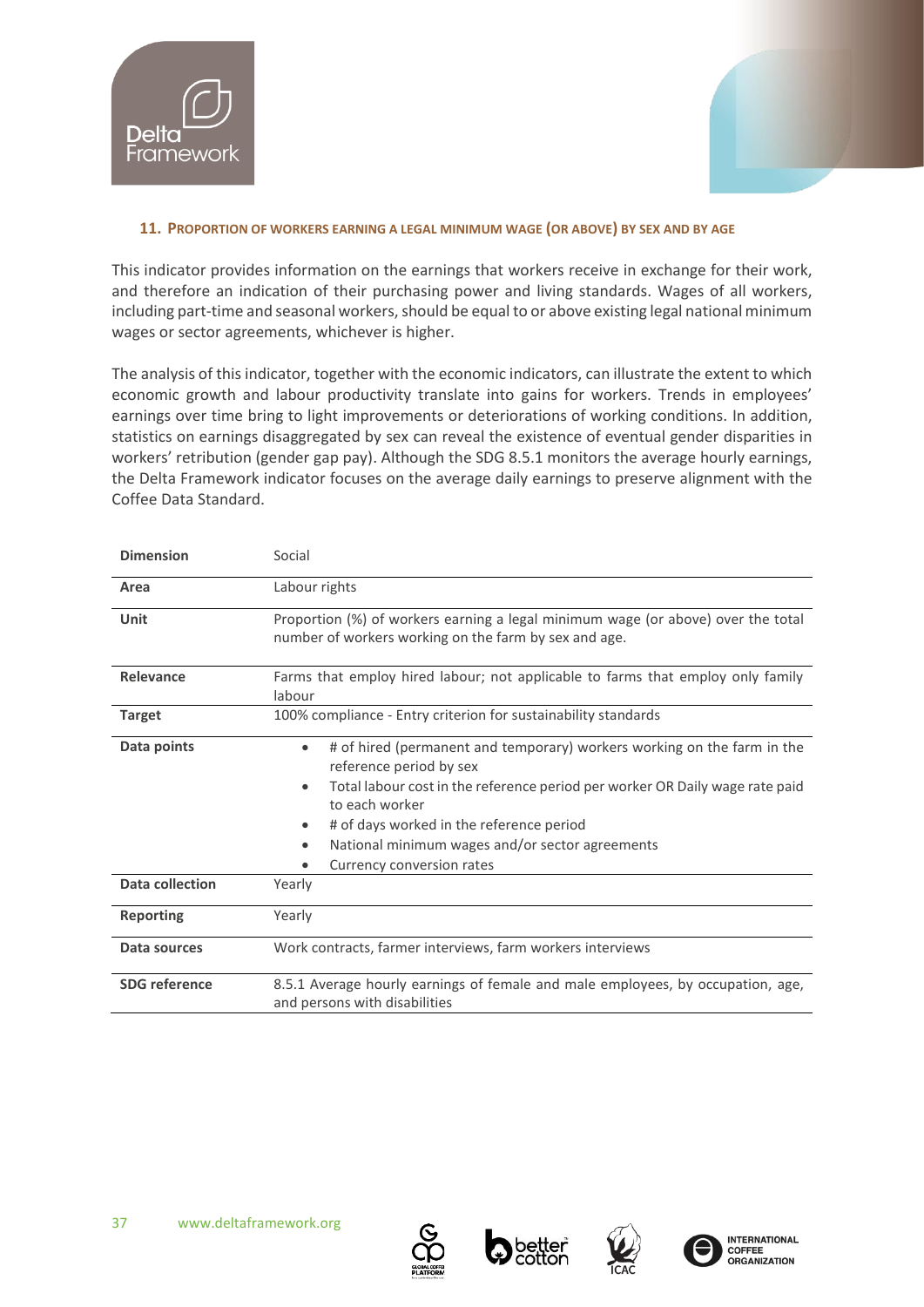![](_page_37_Picture_0.jpeg)

![](_page_37_Picture_1.jpeg)

#### **DEFINITIONS**

# *Definitions from the IL[O Minimum Wage Policy Guide](https://www.ilo.org/global/topics/wages/minimum-wages/lang--en/index.htm)*

**Minimum wages** are the minimum amount of remuneration that an employer is required to pay wage earners for the work performed during a given period, which cannot be reduced by collective agreement or an individual contract**.** 

# *Definitions adapted from Fairtrade Standard for Small-scale Producer Organisations*

**Workers:** all workers including migrant, temporary, seasonal, sub-contracted and permanent workers. Workers are **waged employees hired to work in the field**. The term is restricted to personnel that can be unionised and therefore, middle and senior workers, as well as other professionals are generally not considered workers.

**Migrant workers**: persons who move from one area to another within their own country or across the borders to another country for employment. Migrant workers work for a limited period of time in the region that they have migrated to. Workers are not considered migrant after living one year or more in the region where they work, and if either a permanent position has been granted by the employer or legal permanent resident status has been granted.

**Seasonal workers:** workers whose work by its character is dependent on seasonal conditions and is performed only during part of the year.

**Temporary workers**: persons who work at the company on a non-regular, short-term basis. A temporary worker may be a seasonal worker.

# *Definitions from the International Standard Classification of Occupation (ISCO) classification*

**Low-skill (or unskilled) workers** include agricultural, forestry and fishery labourers.

#### **METHODOLOGICAL NOTES**

Information on earnings from waged work can be expressed in various forms depending on the crops, the task performed, the country, or the farm record keeping system. For instance, earnings can be expressed by volume of produce, by area covered, by number of plants, by piece. In order to calculate this indicator, data on earnings need to be normalised to wage earned per day of work.

While this indicator refers to the wages of all employees working on the farm, the priority group is the low-skill agricultural workers who are usually at higher risk of exploitation.

The first step in the indicator computation consists of the calculation of the average daily wage of each employed worker on the farm for the reference period.

![](_page_37_Picture_17.jpeg)

![](_page_37_Picture_18.jpeg)

![](_page_37_Picture_19.jpeg)

![](_page_37_Picture_20.jpeg)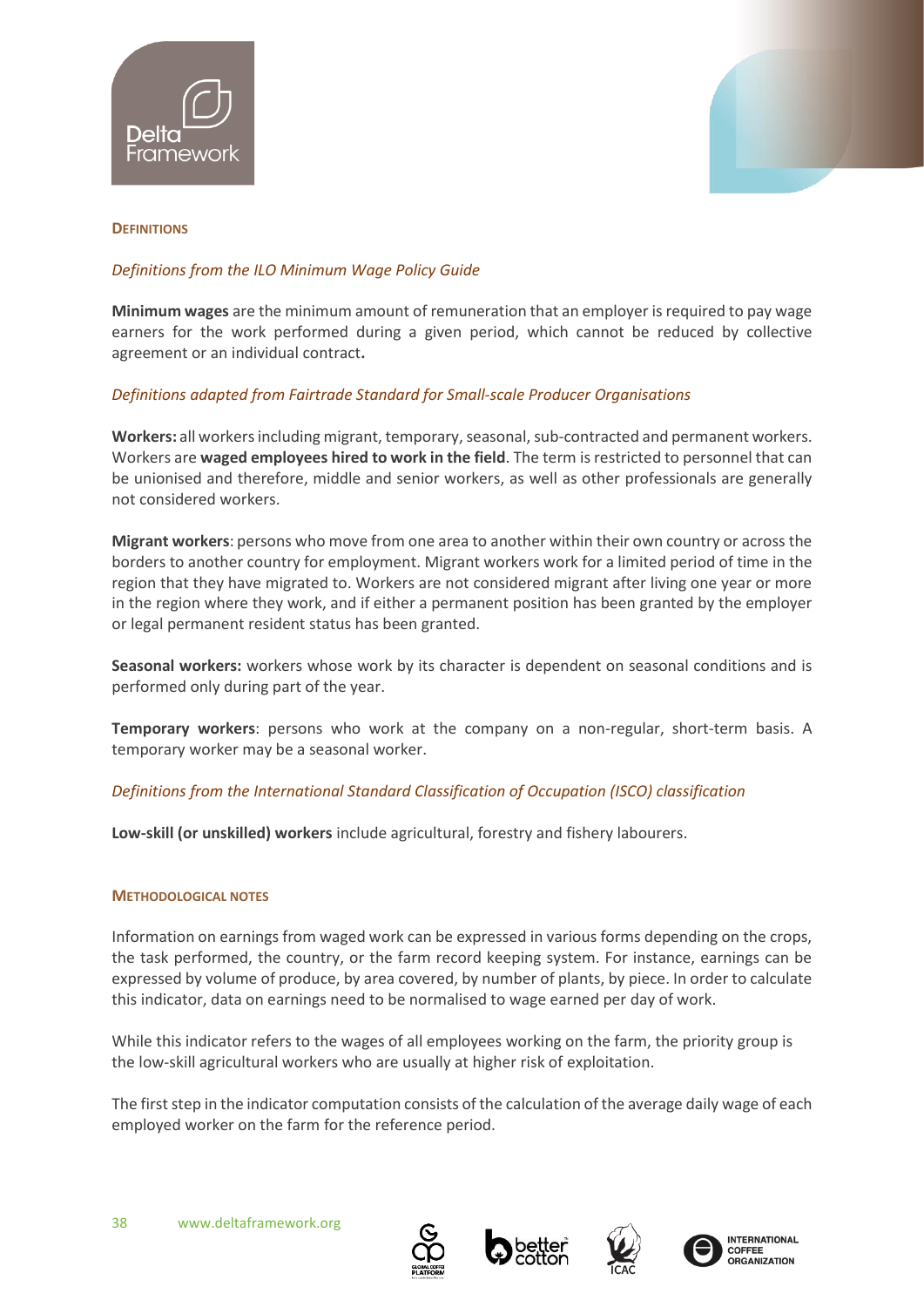![](_page_38_Picture_0.jpeg)

![](_page_38_Picture_1.jpeg)

Total labour cost ( $\Sigma$  earnings of each working day)

**Average daily wage** (in local currency) = ------------

Total number of days worked

The average daily wages are then compared to the rural minimum wage (where that exists) alternatively to the national minimum wage - in local currency to calculate the pay gap expressed as a percentage of the (rural) minimum wage.

 Average daily wage – Minimum wage **Pay gap (%)** = ------------------------------------------------- x 100 Minimum wage

Finally, the formula to calculate the **proportion of workers earning equal or above the minimum wage** is:

 $\Sigma$  workers with a pay gap equal to 0 or positive

------------------------------------------------------------------ x 100

Total number of workers

In alignment with ILO recommendations, labour statistics should be disaggregated by sex and age. The age groups used can vary (5-year or 10-year age bands, for instance) but they should always at the very least ensure a distinction between youth (ages 15 to 24) and adults (ages 25 and over).

# **LIMITATIONS**

- Workers can be employed for less than a full day, therefore measuring hourly wages as in the SDG indicator 8.5.1 is more accurate, but more data intensive;
- Issues with the accuracy of information on earnings is the most frequently raised challenge as respondents may over declare or under declare their earnings for various reasons, or they may declare gross wages including bonuses and benefits;
- Comparability among earnings statistics present a number of challenges, most of which arise from the variety of possible sources of data and conversion rates.

# **KEY REFERENCE MATERIAL**

- [Fairtrade Standard for Small-scale Producer Organizations,](https://files.fairtrade.net/standards/SPO_EN.pdf#:~:text=The%20Fairtrade%20Standard%20for%20Small-scale%20Producer%20Organizations%20has,chapter%20defines%20the%20unique%20Fairtrade%20approach%20to%20development.) 2019
- [Minimum Wage](https://www.ilo.org/global/topics/wages/minimum-wages/lang--en/index.htm) Policy Guide, ILO website
- [International Standard Classification of Occupation](https://www.ilo.org/public/english/bureau/stat/isco/docs/groupdefn08.pdf) (ISCO-08 code 92) ILO [Minimum Wage Fixing Convention,](https://www.ilo.org/dyn/normlex/en/f?p=NORMLEXPUB:12100:0::NO::P12100_INSTRUMENT_ID:312276) 1970 (No. 131).

![](_page_38_Picture_21.jpeg)

![](_page_38_Picture_22.jpeg)

![](_page_38_Picture_23.jpeg)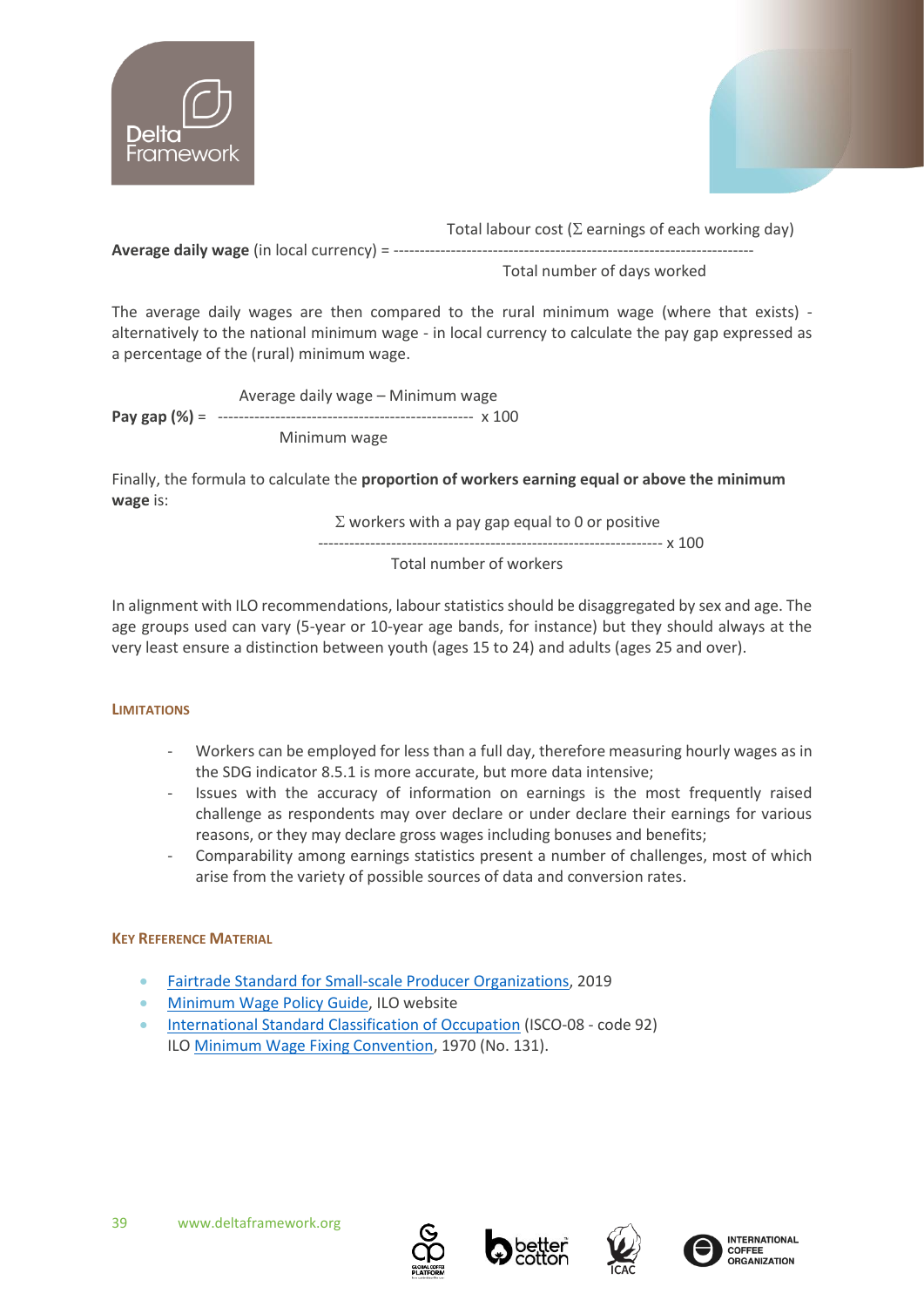![](_page_39_Picture_0.jpeg)

![](_page_39_Picture_1.jpeg)

#### <span id="page-39-0"></span>**12. INCIDENCE OF CHILD LABOUR**

This indicator tracks the employment of children below the age of 18 or under the age defined by local law, whichever is higher. Child labour is work that deprives children of their childhood, their potential and their dignity, that is harmful to physical and mental development and interferes with their ability to attend regular school. Not all work carried out by children is considered child labour. Some agricultural tasks may help children acquire important livelihood skills and contribute to their survival and food security. Whether or not particular forms of "work" can be called "child labour" depends on several factors, and especially on the child's age, the type and hours of work performed, and the conditions under which it is performed.

Furthermore, the **worst forms of child labour include** children being exposed to serious hazards such as pesticides. Child labour in cotton and coffee production has been reported in several countries, primarily as a consequence of the low farm income.

Assessing the incidence of child labour in the field is complex and sensitive. Collaborations with UN dedicated agencies such as FAO, UNICEF and ILO, and with international or local non-governmental organisations present a real opportunity to proactively work in many countries on child labour.

| <b>Dimension</b>               | Social                                                                                                                                                                                                                                                                                                                                                                                                      |
|--------------------------------|-------------------------------------------------------------------------------------------------------------------------------------------------------------------------------------------------------------------------------------------------------------------------------------------------------------------------------------------------------------------------------------------------------------|
| Area                           | Child labour                                                                                                                                                                                                                                                                                                                                                                                                |
| Unit                           | Number of children aged 5-17 years engaged in child labour, by sex and age (during<br>the reference period)                                                                                                                                                                                                                                                                                                 |
| Relevance                      | All farms                                                                                                                                                                                                                                                                                                                                                                                                   |
| <b>Target</b>                  | 0% - Exclusion criterion for sustainability standards                                                                                                                                                                                                                                                                                                                                                       |
| Data points<br>Data collection | Audits results (for sustainability standards)<br>$\bullet$<br>Age and sex of the child<br>Hazardous working tasks of the child (as per categories provided in the<br>$\bullet$<br>definition of hazardous work and to be contextualised to the farming<br>conditions/commodity)<br>Working hours per hazardous activity (optional)<br>$\bullet$<br>Hazards associated with the agricultural tasks<br>Yearly |
|                                |                                                                                                                                                                                                                                                                                                                                                                                                             |
| <b>Reporting</b>               | Yearly                                                                                                                                                                                                                                                                                                                                                                                                      |
| Data sources                   | Secondary data on child labour (if existing)<br>Interview with farmers, children, teachers; household survey; school attendance,<br>relevant hospital records                                                                                                                                                                                                                                               |
| <b>SDG</b> reference           | 8.7.1 Proportion and number of children aged 5-17 years engaged in child labour                                                                                                                                                                                                                                                                                                                             |

![](_page_39_Picture_8.jpeg)

![](_page_39_Picture_9.jpeg)

![](_page_39_Picture_10.jpeg)

![](_page_39_Picture_11.jpeg)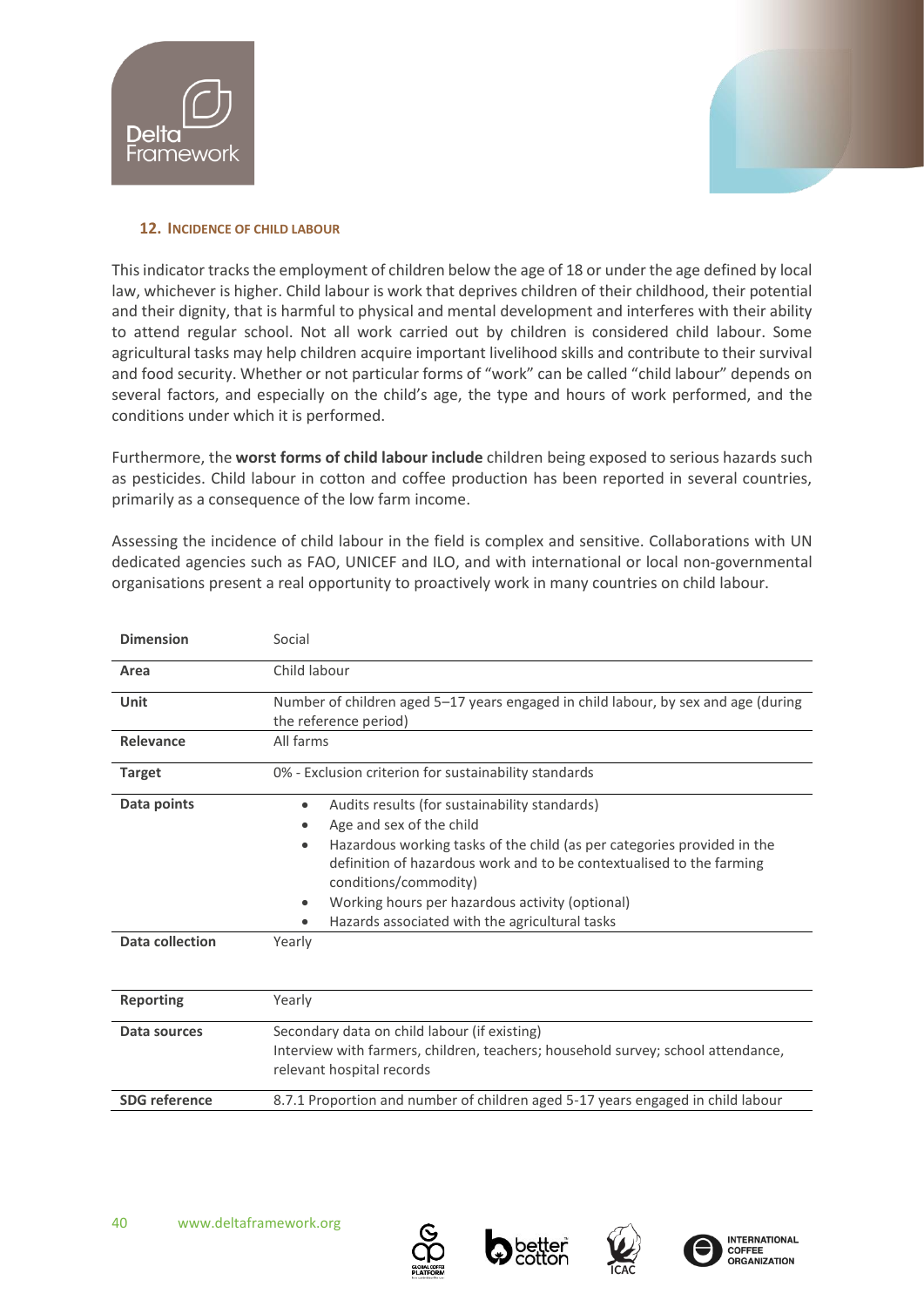![](_page_40_Picture_0.jpeg)

![](_page_40_Picture_1.jpeg)

# **DEFINITIONS**

# *Definitions from the relevant ILO Conventions*

**Child labour** reflects the engagement of children in prohibited work and, more generally, in types of work to be eliminated as socially and morally undesirable as guided by national legislation, the [ILO](https://www.ilo.org/dyn/normlex/en/f?p=NORMLEXPUB:12100:0::NO::P12100_ILO_CODE:C138)  [Minimum Age Convention, 1973 \(No. 138\),](https://www.ilo.org/dyn/normlex/en/f?p=NORMLEXPUB:12100:0::NO::P12100_ILO_CODE:C138) and the [Worst Forms of Child Labour Convention, 1999](https://www.ilo.org/dyn/normlex/en/f?p=NORMLEXPUB:12100:0::NO::P12100_ILO_CODE:C182)  [\(No. 182\),](https://www.ilo.org/dyn/normlex/en/f?p=NORMLEXPUB:12100:0::NO::P12100_ILO_CODE:C182) as well as their respective supplementing Recommendations (Nos 146 and 190).

**Child labour is work that impairs children's well-being or hinders their education, development, and**  future livelihood. The Convention on the Rights of the Child (UN, 1989) recognises and emphasises the child's right to education and the right of the child to be protected from economic exploitation and from performing any work that is likely to be hazardous, interfere with the child's education, or be harmful to the child's health or physical, mental, spiritual, moral or social development.

**The worst forms of child labour** involve children being enslaved, separated from their families, exposed to serious hazards and illnesses and/or left to fend for themselves on the streets of large cities – often at a very early age.

One of the worst forms of child labour is **hazardous work** (ILO Convention, 1999, No. 182). **I**n the context of crop production, it includes exposure to **sharp tools and dangerous machinery, injuries from animals**, **exposure to extreme environmental conditions**, **exposure to agrochemicals**, **long working hours in fields** (especially in extreme weather conditions), and **physically strenuous or repetitive activities**. . For all full description of the definitions refer to the FAO Handbook in the key references.

**Minimum age.** The ILO Minimum Age Convention, 1973 (No. 138) specifies the minimum age for different types of employment:

- 13 years for light work
- 15 years for ordinary work
- 18 years for hazardous work

Developing countries that ratified Convention No. 138 have the option to designate a higher age or, in exceptional cases, an age 1 year lower than the standard for ordinary work (14 years) and for light work (12 years). Hazardous work, however, should never be conducted under the age of 18.

Age-appropriate tasks become "child labour" when children:

- Are too young for the work they are undertaking;
- Work too many hours for their age;
- Undertake work of a hazardous nature or in hazardous conditions;
- Work under slave-like conditions; or
- Are obliged to undertake illicit activities.

**Family labour**: Children below 15 years of age only work after school or during holidays, the work they do is appropriate for their age and physical condition, they do not work for more than 14 hours/week

![](_page_40_Picture_21.jpeg)

![](_page_40_Picture_22.jpeg)

![](_page_40_Picture_23.jpeg)

![](_page_40_Picture_24.jpeg)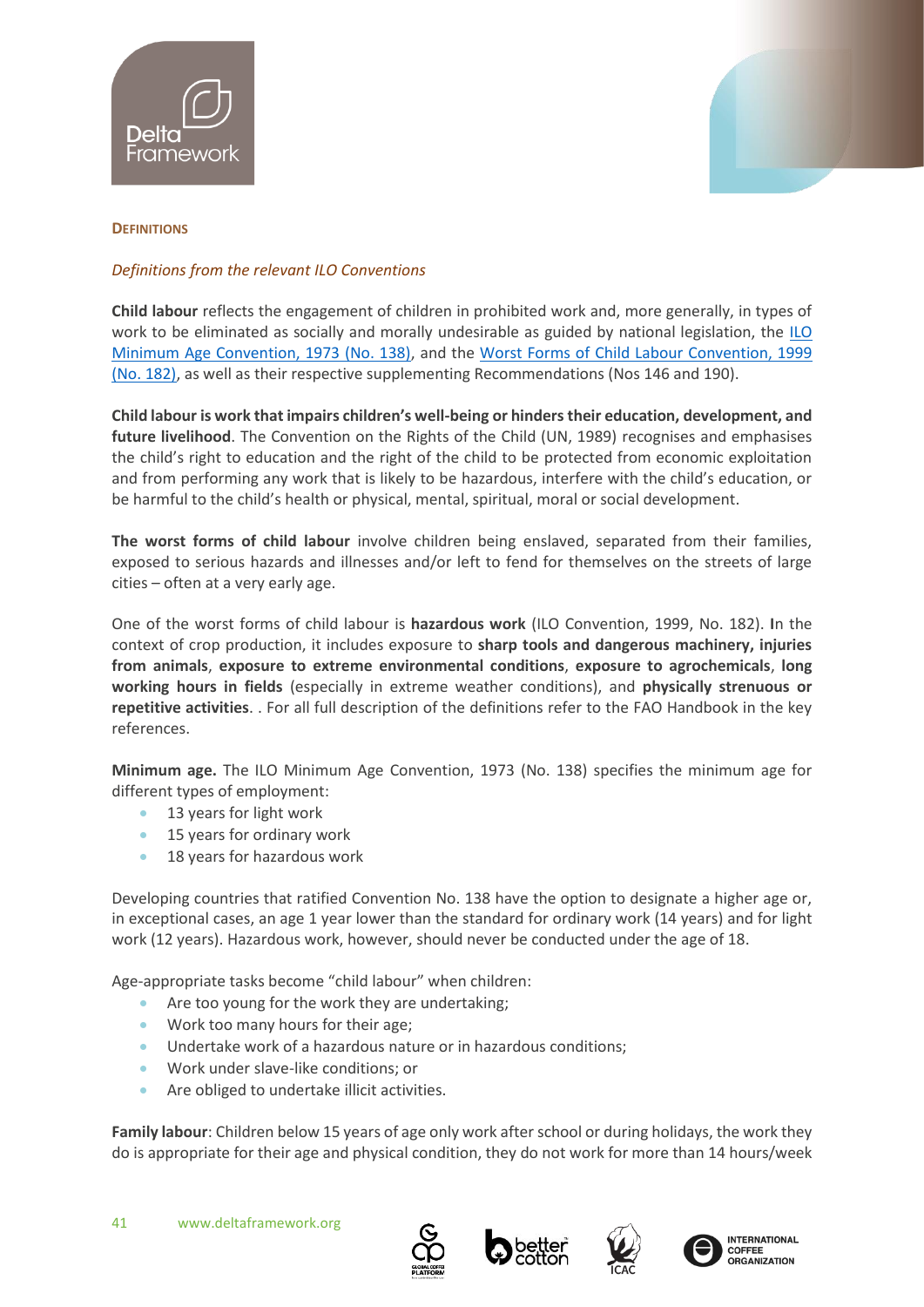![](_page_41_Picture_0.jpeg)

![](_page_41_Picture_1.jpeg)

and/or under dangerous or exploitative conditions and their parents or guardians supervise and guide them.

#### **METHODOLOGICAL NOTES**

Monitoring the incidence of child labour is a complex issue that requires a significant amount of resources and time. It requires trained social workers and a sound methodology that takes into consideration the ethical dimensions pertaining to informed consent, privacy and confidentiality, harms and benefits, and risk management (see [UNICEF Procedure for Ethical Standards in Research,](https://www.unicef.org/evaluation/documents/unicef-procedure-ethical-standards-research-evaluation-data-collection-and-analysis)  [Evaluation, Data Collection and Analysis\)](https://www.unicef.org/evaluation/documents/unicef-procedure-ethical-standards-research-evaluation-data-collection-and-analysis).

Certified sustainability standards primarily monitor the incidence of child labour through third-party audits. For monitoring and planning purposes, however, these standards, and other agribusiness actors, have recently introduced risk-based scores/maps that estimate the likelihood or potential (risk) of child labour in a given country/area. These scores combine relevant public indices on work conditions, access to education, and respect for human rights in a country with contextual information about the crop and production processes. Overall, these scores/maps provide important background information; they do not however factor in sub-national variations or data about individual producers' performance. Also, risk maps do not reflect the actual occurrences of child labour.

**Country risk maps**: country-level [Child Labour And Forced Labour Sectoral Risk Maps](https://www.rainforest-alliance.org/business/wp-content/uploads/2021/03/child-forced-labor-risk-map-guidance.pdf) are available on the Rainforest Alliance website for coffee and other commodities (not including cotton) for several countries. The sector risks per country for child (and forced) labour is calculated based on two components:

- **"***Structural or external factors*" derived from national data on the regulatory and socioeconomic environment. This component uses proxies suitable for gauging the likelihood that children could be working in a given country, e.g., UNICEF Children's Rights in the Workplace Index*,* and
- *"Risks in practice or internal factors"* which are risk drivers and root causes specific to the sector in question in each country. Risk in practice is scored using data drawn from RA institutional knowledge on the sector in specific countries.

Country-level risk maps for child labour on cotton, and for other countries which are currently not available on RA website, can be developed using the RA [technical guidance.](https://www.rainforest-alliance.org/wp-content/uploads/2021/03/child-forced-labor-risk-map-guidance.pdf)

**Farm vulnerability level**: a similar risk-based approach can be used at farm level to assess the farm's vulnerability to child (and forced) labour.

**Measuring Incidence**: The incidence is measured by the number and proportion of children engaged in child labour. For more information on the statistical definitions used to measure child labour refer to the [resolution concerning statistics of child labour.](http://ilo.org/global/statistics-and%20databases/standards-and-guidelines/resolutions-adopted-by-international-conferences-of-labour%20statisticians/WCMS_112458/lang--en/index.htm)

The minimum variables to be collected to establish the incidence of child labour are:

- Age and sex of the child
- Working hours per day/week (or average hours)

![](_page_41_Picture_16.jpeg)

![](_page_41_Picture_17.jpeg)

![](_page_41_Picture_18.jpeg)

![](_page_41_Picture_19.jpeg)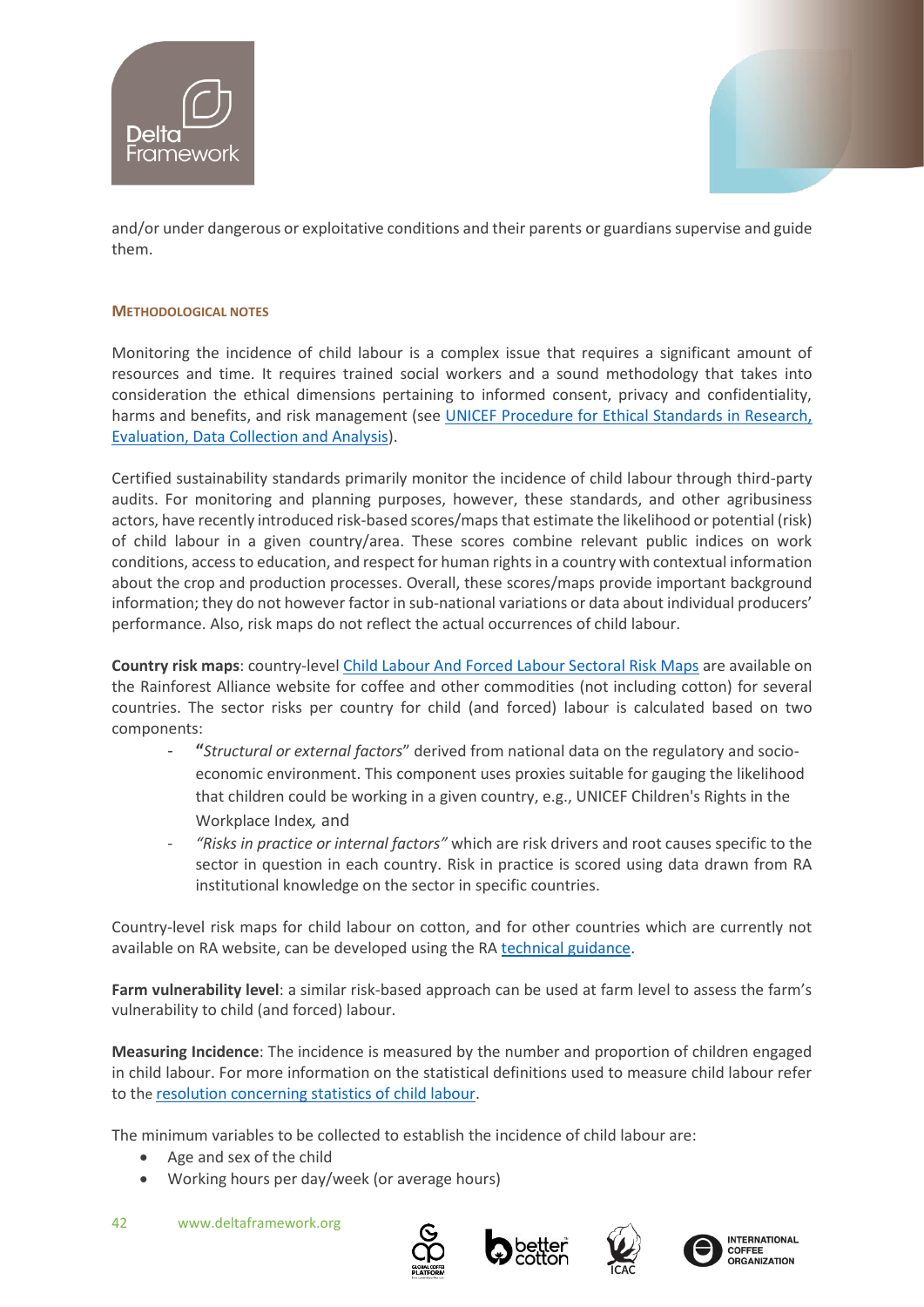![](_page_42_Picture_0.jpeg)

![](_page_42_Picture_1.jpeg)

• Hazards associated with the agricultural tasks

Some additional data to better interpret the extent of the impact of child labour on the wellbeing of children include:

- Impacts of the child's work on their health
- Impacts of the child's work on their education (regular access to school, age and education level)

In terms of number of hours that define a child engaged in economic activities, ILO uses the following categories:

- (a) children 5–11 years old who, during the reference week, did at least one hour of economic activity,
- (b) children 12–14 years old who, during the reference week, did at least 14 hours of economic activity,
- (c) children 15–17 years old who, during the reference week, did at least 43 hours of economic activity.

Two important references to design an *ad-hoc* assessment of the incidence of child labour are:

- The **[FAO Handbook for monitoring and evaluation of child labour in agriculture](http://www.fao.org/3/a-i4630e.pdf)** includes a toolkit designed to assess and gather data on child labour in family-based agriculture. It is recommended to use a combination of different tools during data collection, in order to obtain diverse data which can be cross-checked against each other. With a combination of tools, the strengths of one can overcome the potential weaknesses of another, and the data obtained are therefore more reliable; and
- The **[ILO Manual on child labour rapid assessment methodology,](https://www.ilo.org/ipec/Informationresources/WCMS_IPEC_PUB_1819/lang--en/index.htm)** a practical guide for users ranging from researchers to non-governmental organisations, community-based organisations, ministries, and other governmental agencies.

In the context of the Delta Framework, it is recommended to use available approaches at different scale to measure, monitor, and address child labour, namely:

- Use/develop country risk maps to identify countries at high and medium risk of child (and forced labour);
- Assess farm-level vulnerability to identify farms where further investigation is required; and
- Carry out assessments of the actual incidence of child labour at farm level.

The number of children in child labour should be available disaggregated by sex, and also separately for the different age subgroups making up the child-age band (for instance, using the two age subbands 5 to 14 and 15 to 17).

# **REPORTING**

The elimination of child labour from agriculture is a shared goal by private and public institutions, and for the sustainability standards this is an exclusion criterion. While this is an exclusion indicator for

![](_page_42_Picture_21.jpeg)

![](_page_42_Picture_22.jpeg)

![](_page_42_Picture_23.jpeg)

![](_page_42_Picture_24.jpeg)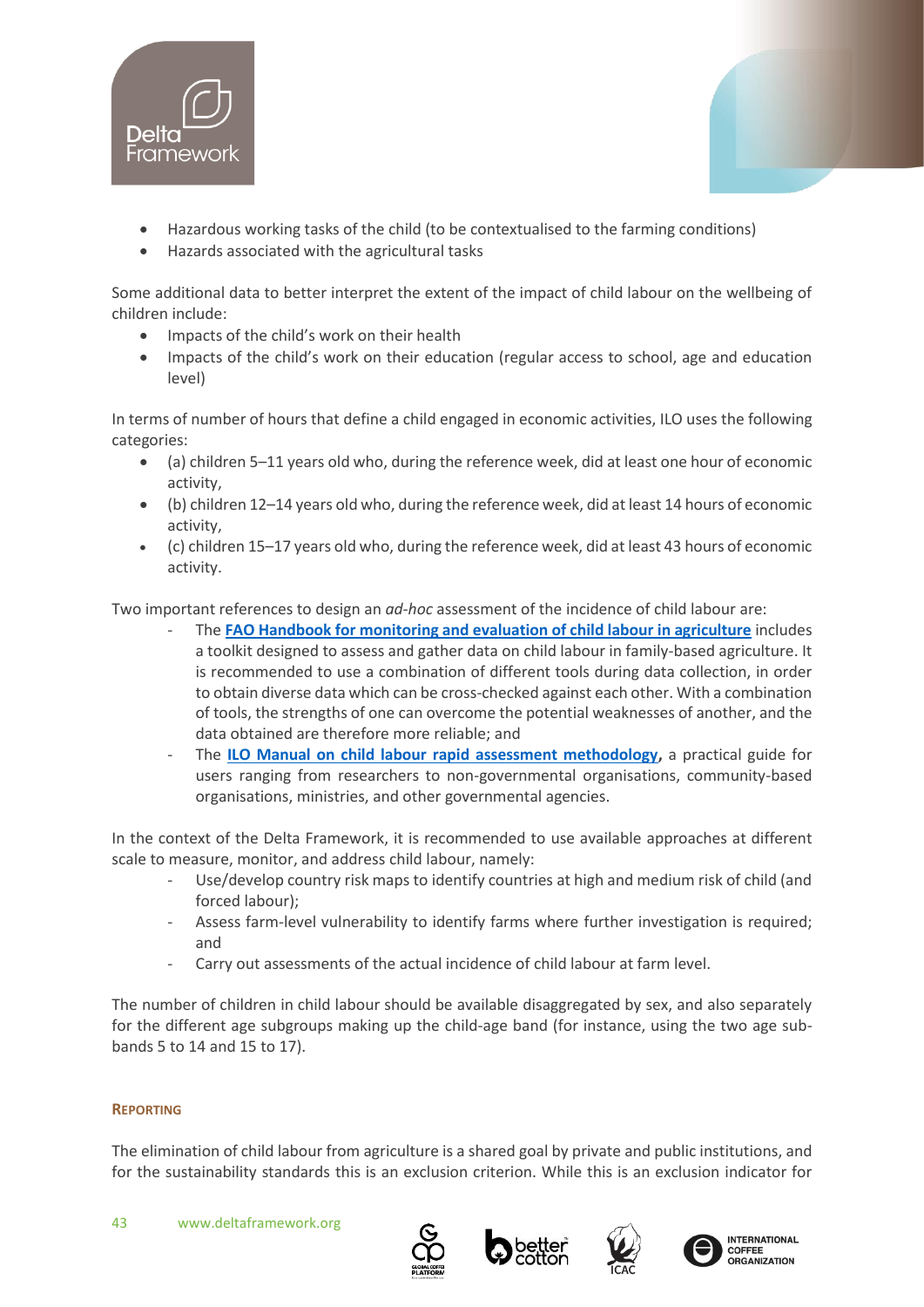![](_page_43_Picture_0.jpeg)

![](_page_43_Picture_1.jpeg)

any standards claiming sustainable practices, for countries where child labour is a significant reality, the path towards its complete elimination is often quite long and closely linked to the overall economic development of rural areas. In this context, tracking reduction in the incidence of child labour is an important assessment of the effectiveness of the reforms enacted.

Reporting options include:

- Reduction in percentage of children under the legal working age by sex;
- Reduction in percentage of children engaged in hazardous work by sex.

# **LIMITATIONS**

- Challenges in collecting reliable information on sensitive data, including verification of children's age;
- The monitoring of child labour's incidence involves a significant investment in terms of financial resources, time and human capacity. A diversified approach comprising of formal and informal assessment methods is required to generate reliable and meaningful information. Therefore, the use of VSS audit results as the only means to establish whether child labour is employed in the production of cotton, coffee or any other commodity might not be sufficient and could potentially lead to underreporting.
- Need to comply with national legislations on personal data protection and prior consent.
- Possible differences between national labour laws and ILO definitions and guidance.

# **KEY REFERENCE MATERIAL**

- [FAO Handbook for monitoring and evaluation of child labour in agriculture](http://www.fao.org/3/a-i4630e.pdf)
- [ILO Manual on child labour rapid assessment methodology](https://www.ilo.org/ipec/Informationresources/WCMS_IPEC_PUB_1819/lang--en/index.htm)

![](_page_43_Picture_15.jpeg)

![](_page_43_Picture_16.jpeg)

![](_page_43_Picture_17.jpeg)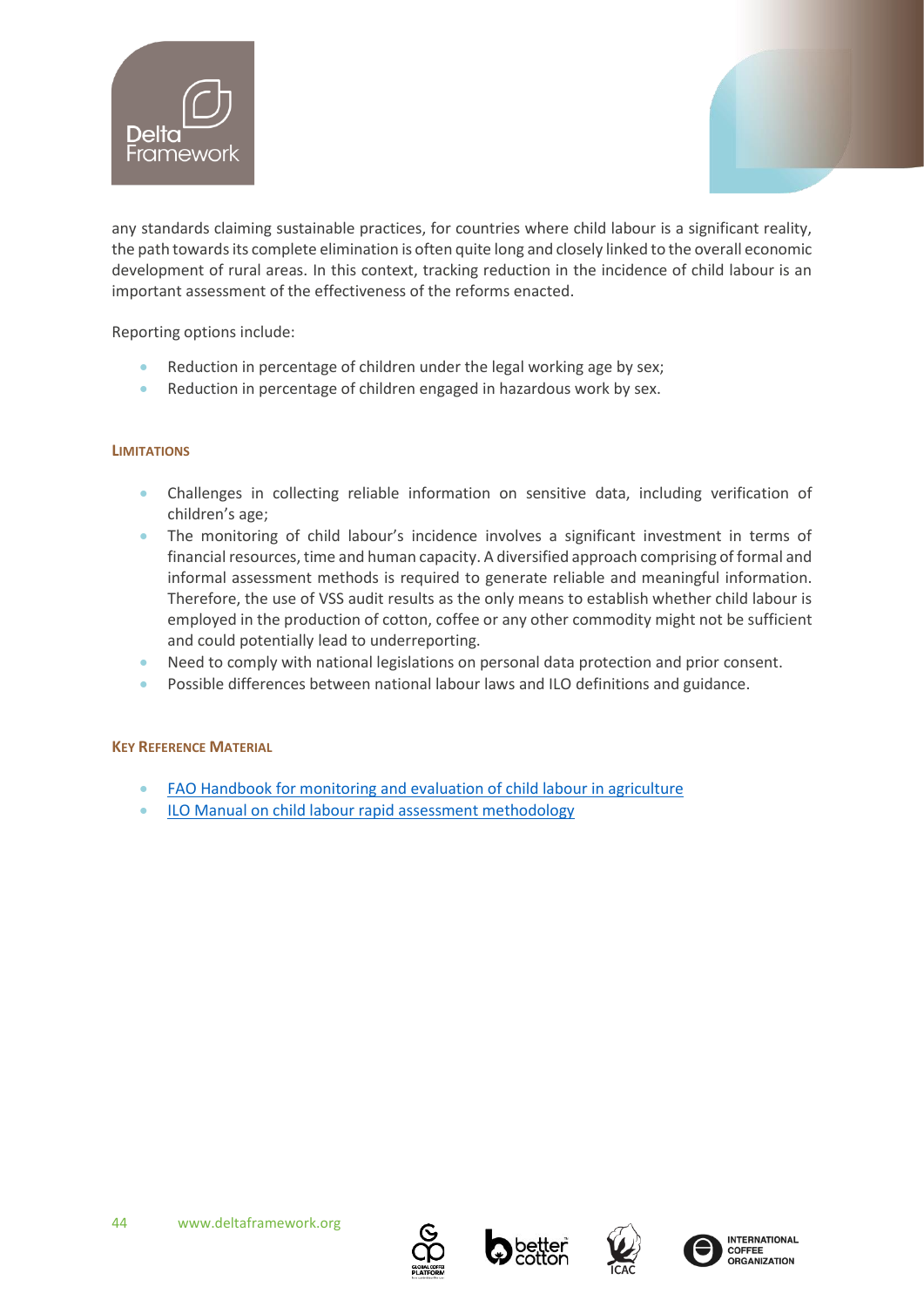![](_page_44_Picture_0.jpeg)

![](_page_44_Picture_1.jpeg)

#### <span id="page-44-0"></span>**13. INCIDENCE OF FORCED LABOUR**

This indicator tracks the systematic or individual use of forced labour in cotton and coffee production. Forced Labour remains an issue in many parts of the world, including in countries were cotton and coffee are grown.

| <b>Dimension</b>     | Social                                                                           |  |
|----------------------|----------------------------------------------------------------------------------|--|
| Area                 | Forced labour                                                                    |  |
| Unit                 | Number of people, over 17 years of age, engaged in forced labour, by sex and age |  |
| Relevance            | Countries with reported incidence of forced labour                               |  |
| <b>Target</b>        | 0%. Exclusion criterion for sustainability standards                             |  |
| Data points          | Country risk maps<br>$\bullet$                                                   |  |
|                      | Farm vulnerability level<br>٠                                                    |  |
|                      | Audit results (for sustainability standards)                                     |  |
| Data collection      | Yearly                                                                           |  |
| <b>Reporting</b>     | Yearly                                                                           |  |
| Data sources         | Secondary data (if existing) and ad hoc surveys                                  |  |
| <b>SDG</b> reference | 8.7 Take immediate and effective measures to eradicate forced labour             |  |

# **DEFINITIONS**

# *Definitions from guidelines concerning the measurement of forced labour, 2018, ILO*

**Forced labour**. Forced labour includes work or service exacted from a person under threat or penalty (or where the person has not offered him or herself voluntarily), slavery and abduction, misuse of public and prison works, forced recruitment, debt bondage, domestic workers under forced labour situations, and internal or international human trafficking for labour or sex purposes. A person is classified as being in forced labour if engaged during a specified reference period in any work that is both under the threat of menace of a penalty and involuntary. ILO Forced Labour definitions, include the unconditional worst forms of child labour (as specified in ILO 182)

**Work:** Work is any activity performed by persons of any sex and age to produce goods or to provide services for use by other or for own use.

**Involuntary work:** Involuntary work is any work taking place without the free and informed consent of the worker.

**Threat or menace of any penalty:** Threat or menace of any penalty is any means of coercion used to impose work on a worker against his or her will.

![](_page_44_Picture_12.jpeg)

![](_page_44_Picture_13.jpeg)

![](_page_44_Picture_14.jpeg)

![](_page_44_Picture_15.jpeg)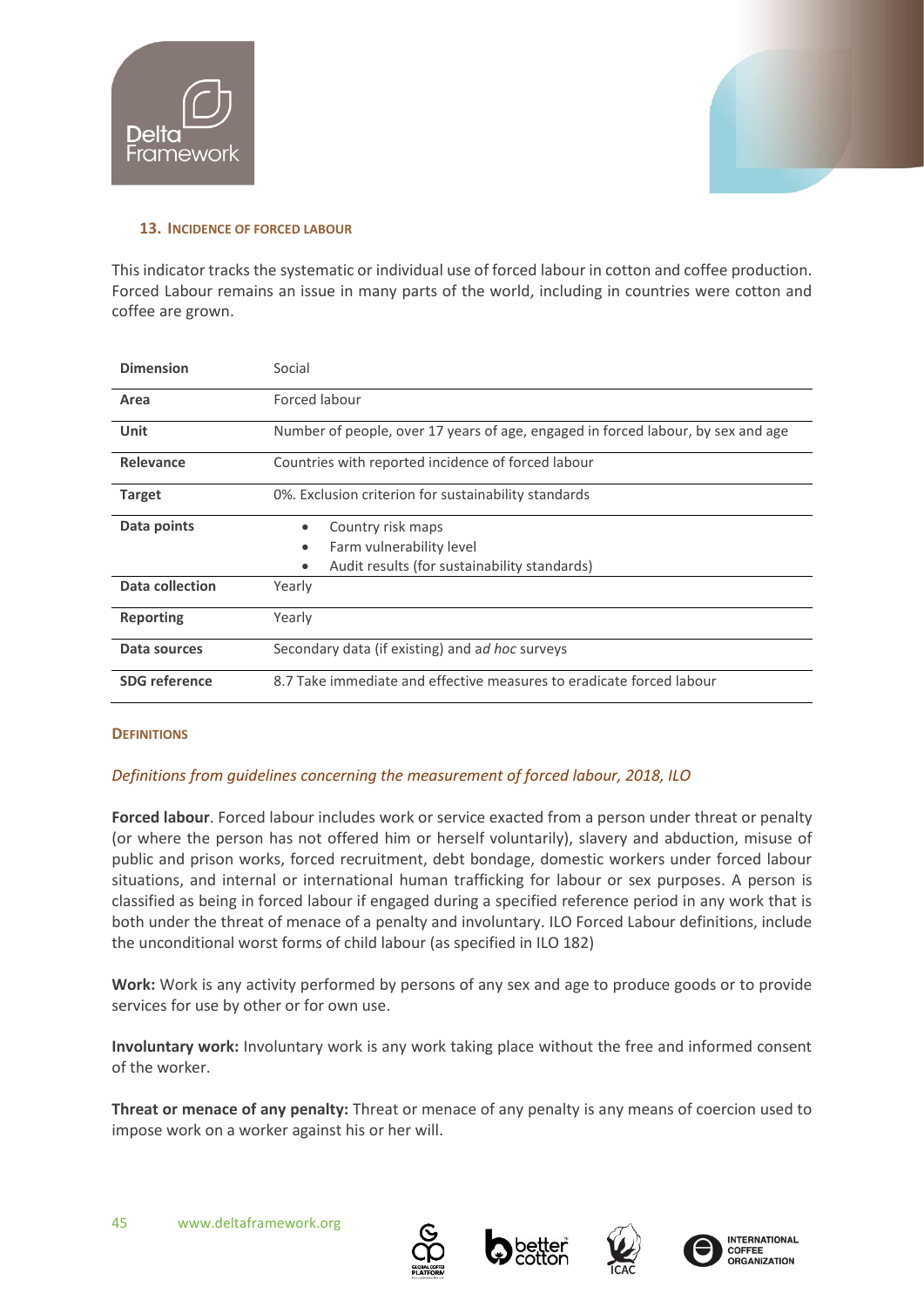![](_page_45_Picture_0.jpeg)

![](_page_45_Picture_1.jpeg)

#### **METHODOLOGICAL NOTES**

Forced labour in a country or in a specific sector is usually monitored under the auspices of international human rights agencies and collaborative governments.

Similarly to child labour, measuring the actual incidence of forced labour is challenging and sensitive. Standards have therefore moved towards the adoption of risk-based monitoring approaches that primarily estimate levels of contextual risk of forced labour based on specific variables, e.g., poverty, migration, informal economy, legislative framework. The methodological notes provided for child labour largely apply to forced labour.

**Country Risk Maps**: country-level [Child Labour And Forced Labour Sectoral Risk Maps](https://www.rainforest-alliance.org/business/wp-content/uploads/2021/03/child-forced-labor-risk-map-guidance.pdf) are available on the Rainforest Alliance website for coffee and other commodities (not including cotton) for several countries. BCI has developed a specific methodology for forced labour in cotton **(Forced Labour Global Risk Assessment Methodology)** which establishes the country level risk of forced labour in cotton production for countries where BCI operates. These risk-based approaches are used to prioritise further investigation and investment into the mitigation of forced labour where the risk is elevated.

**Farm vulnerability level**: a similar risk-based approach can be used at farm level to assess the farm's vulnerability to child (and forced) labour.

**Measuring incidence:** There isn't an agreed, common methodology to collect data on forced labour. There are however good examples, well aligned with international guidelines. Data on forced labour can be collected through a dedicated survey or as part of household income and expenditure surveys, as well as through labour force surveys. Standard setting initiatives monitor the incidence of forced labour based on audits and additional qualitative assessments. The ILO identifies 11 signs or "clues" to help with the identification of persons who are possibly trapped in a forced labour situation. These signs are abuse of vulnerability, deception, restriction of movement, isolation, physical and sexual violence, intimidation and threats, retention of identity documents, withholding of wages, debt bondage, abusive working and living conditions and excessive overtime. Unfair contractual and payment arrangements could also be an indication of forced labour.

The [Responsible Business Alliance](http://www.responsiblebusiness.org/vap/svap-on-forced-labor/) has developed the Supplemental Validated Audit Process (SVAP) on Forced labour based exclusively on identifying the risk of forced labour at an Employment Site (e.g. factory) or Labour Provider (e.g. labour agent or recruitment agency). The elements of the SVAP audit are constructed to create a specialized assessment program, limited in scope to only focus on provisions related to forced labour.

Another example of a risk-based, on-the-ground forced labour monitoring can be found in Uzbekistan. International organisations and human rights activists have monitored force labour in the cotton growing areas in the country for over a decade The third-party monitoring of child labour and forced [labour during the 2019 cotton harvest in Uzbekistan](https://www.ilo.org/wcmsp5/groups/public/---ed_norm/---ipec/documents/publication/wcms_735873.pdf) report by the ILO provides a detailed methodology.

#### **KEY REFERENCE MATERIAL**

- [ILO Forced Labour Convention,](https://www.ilo.org/dyn/normlex/en/f?p=NORMLEXPUB:12100:0::NO::P12100_ILO_CODE:C029) 1930 (No. 29)
- [ILO Guidelines concerning the measurement of forced labour](https://www.ilo.org/wcmsp5/groups/public/---dgreports/---stat/documents/meetingdocument/wcms_648619.pdf)

![](_page_45_Picture_14.jpeg)

![](_page_45_Picture_15.jpeg)

![](_page_45_Picture_16.jpeg)

![](_page_45_Picture_17.jpeg)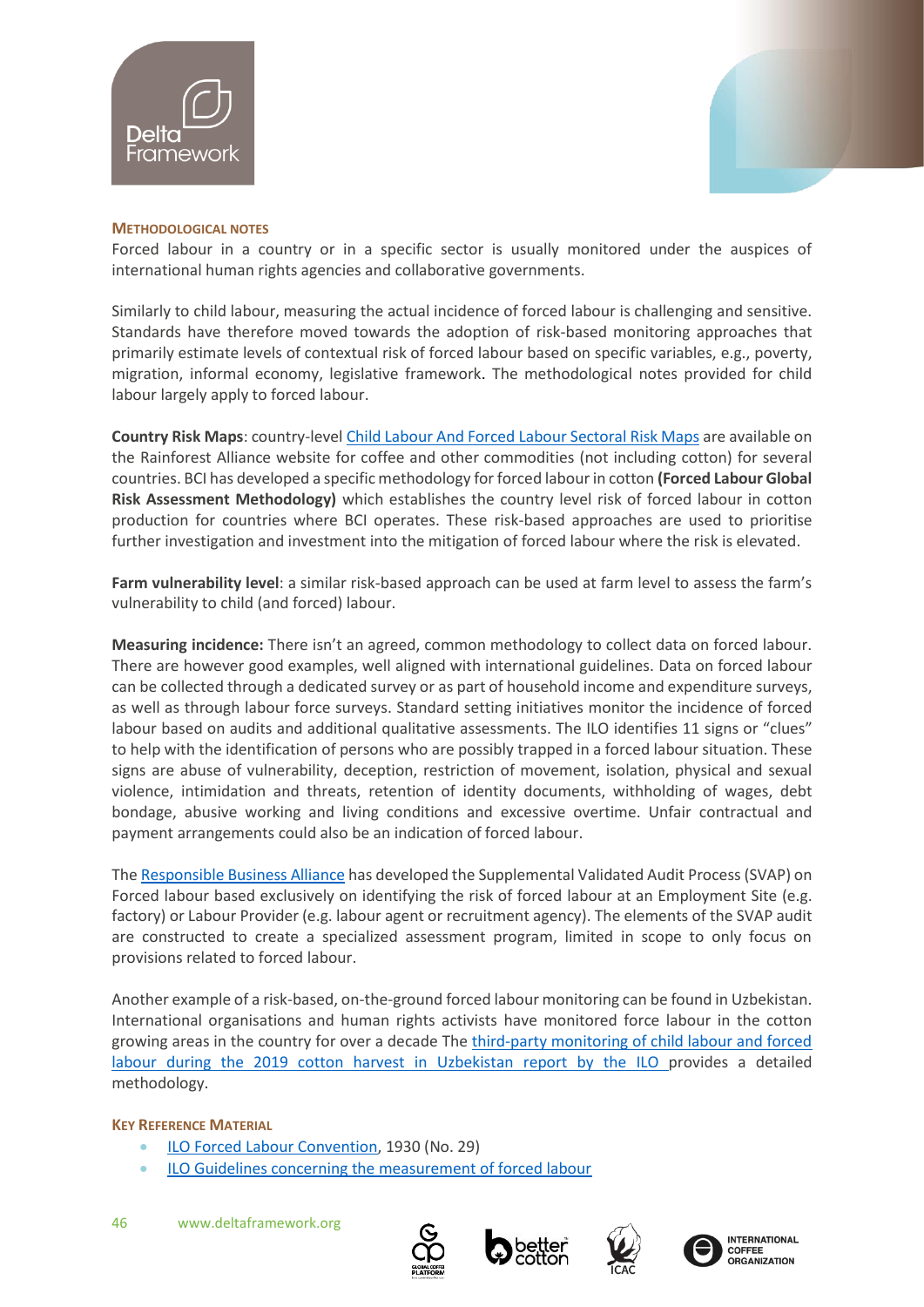![](_page_46_Picture_0.jpeg)

![](_page_46_Picture_1.jpeg)

# <span id="page-46-0"></span>**14. WOMEN'S EMPOWERMENT**

With reference to SDG 5: "Achieve gender equality and empower all women and girls", the Delta Project stakeholders identified women's empowerment as an important social impact sub-theme. women's empowerment is the combined effect of changes in a women's own knowledge, skills and abilities (agency) as well as in relationships through which she negotiates her path (relations) and the society norms, customs, institutions and policies that shape her choices and life (structures).<sup>24</sup>

This composite indicator for Women's Empowerment, developed in partnership with CARE International UK with reference to the IFPRI Women's Empowerment in Agriculture Index<sup>25</sup>, is made up of 6 tried and tested sub-indicators across three domains: i) leadership, ii) decision-making, and iii) control of productive assets (for smallholder farms) or gender equality in the workplace (for large farms).

| <b>Dimension</b> | Social                                                                                                                                                                                                                                                                                                                                                                                           |
|------------------|--------------------------------------------------------------------------------------------------------------------------------------------------------------------------------------------------------------------------------------------------------------------------------------------------------------------------------------------------------------------------------------------------|
| Area             | Gender                                                                                                                                                                                                                                                                                                                                                                                           |
| Unit             | Women's Empowerment scores                                                                                                                                                                                                                                                                                                                                                                       |
| <b>Relevance</b> | All farms                                                                                                                                                                                                                                                                                                                                                                                        |
| <b>Target</b>    | Increased women's empowerment                                                                                                                                                                                                                                                                                                                                                                    |
| Data points      | <b>Smallholder farms:</b><br>Self-efficacy<br>Communication and negotiation skills<br>Collective action<br>Input into productive decisions<br>Control of productive assets<br>Gender equitable attitudes<br>Large farms:<br>Self-efficacy<br>Communication and negotiation skills<br>Collective action<br>Input into workplace decisions<br>Gender equality policy<br>Gender equitable attitudes |
| Data collection  | Yearly, or, if resources for data collection are limited, every 2 or 3 years                                                                                                                                                                                                                                                                                                                     |
| <b>Reporting</b> | Yearly                                                                                                                                                                                                                                                                                                                                                                                           |
| Data sources     | Smallholder farms: Household interviews<br>Large farms: Employees (seasonal workers; permanent workers; office<br>staff/business employees)                                                                                                                                                                                                                                                      |

<sup>24</sup> Gender Equality and Women's Voice Guidance Note, April 2018 <sup>25</sup> https://www.ifpri.org/project/weai

![](_page_46_Picture_8.jpeg)

![](_page_46_Picture_9.jpeg)

![](_page_46_Picture_10.jpeg)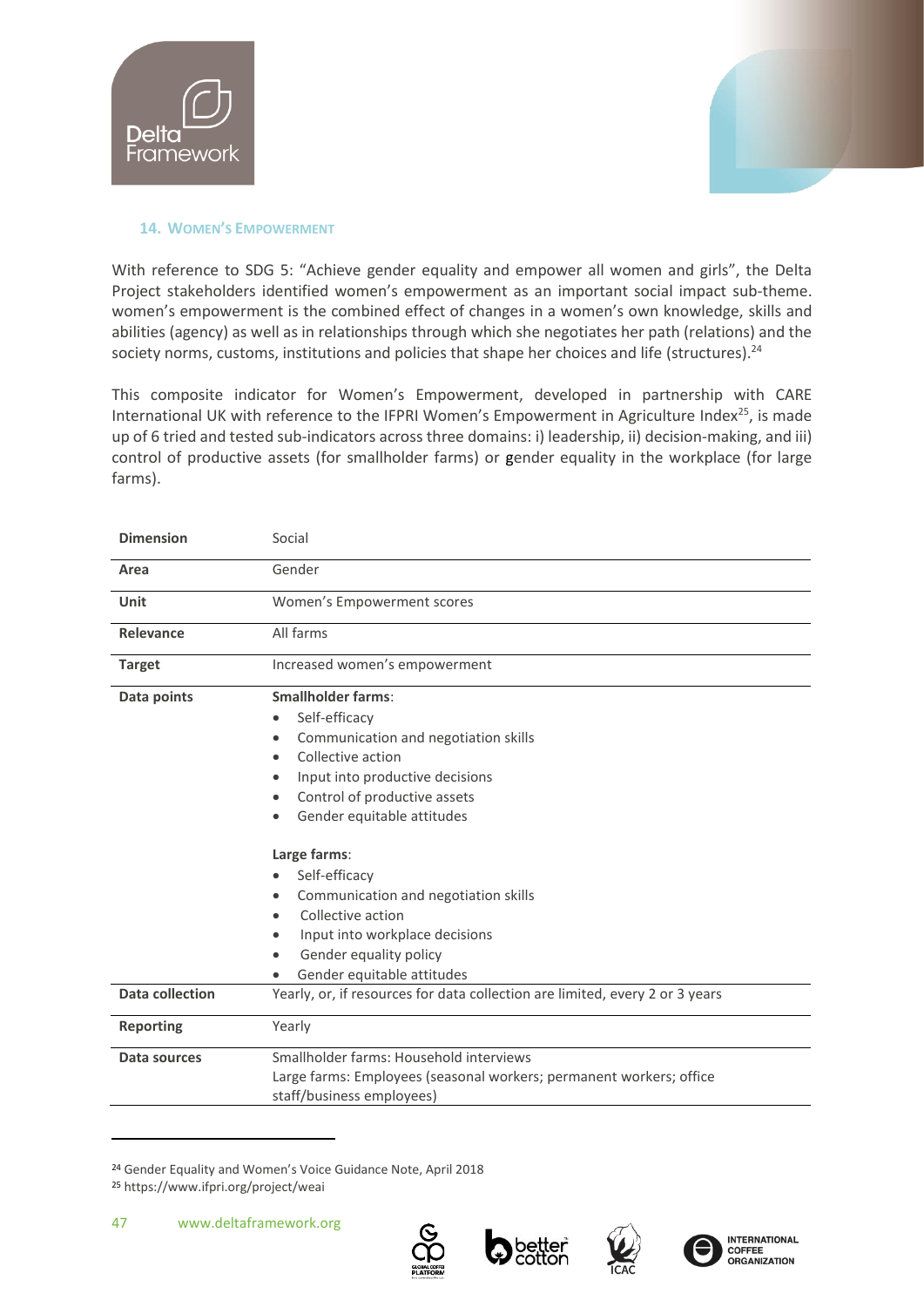![](_page_47_Picture_0.jpeg)

![](_page_47_Picture_1.jpeg)

#### **SDG reference** 5.5 Ensure women's full and effective participation and equal opportunities for leadership at all levels of decision-making in political, economic, and public life

# **DEFINITIONS**

**Leadership**: The capacity of women to speak up and be heard, and to shape and share in discussions, discourse, and decisions. It is measured by 3 sub-indicators:

- Self-efficacy: # of women and # of men reporting high levels of self-efficacy.
- Communication and negotiation skills: # of women and # of men reporting confidence in their communication and negotiation skills.
- Collective action: # of women and # of men reporting that they could work collectively with others in the community to achieve a common goal.

#### **Decision-making**:

Smallholder farms: The skills, confidence, and abilities of women and men to make productive decisions in farming. Sub-indicator:

• Input in productive decision-making: # of women and # of men who report they are equally able to input into productive decisions.

Large farms: The skills, confidence, and abilities of women and men to input into workplace decisions. Sub-indicator:

• # of women and # of men who have meaningfully participated in decision-making process in the workplace/ or home (seasonal workers).

**Control of economic assets: (smallholder farms)** Attitudes held by women and men around women's access to, and control over, economic assets. It is measured by 2 sub-indicators:

- Control of productive assets: # of women and # of men who own or control productive assets.
- Gender equitable attitudes: # of women and # of men who demonstrate gender equitable attitudes to control of economic assets.

**Gender equality in the workplace: (large farms)** The existence of gender equality policy and confidence and attitudes held by women and men around gender equitable attitudes in the workplace. It is measured by 2 sub-indicators:

- # of large farms with at least one policy pertaining to gender.
- # of women and # of men who demonstrate gender equitable attitudes in the workplace.

#### **METHODOLOGICAL NOTES**

# **Calculating the Women's Empowerment score**

Each of the domains of change are weighted equally, meaning that each is worth one-third. Respondents' answers to the sub-indicators will generate a score that can be used as an indication of their level of empowerment.

Calculation: Smallholder farms**:**

![](_page_47_Picture_24.jpeg)

![](_page_47_Picture_25.jpeg)

![](_page_47_Picture_26.jpeg)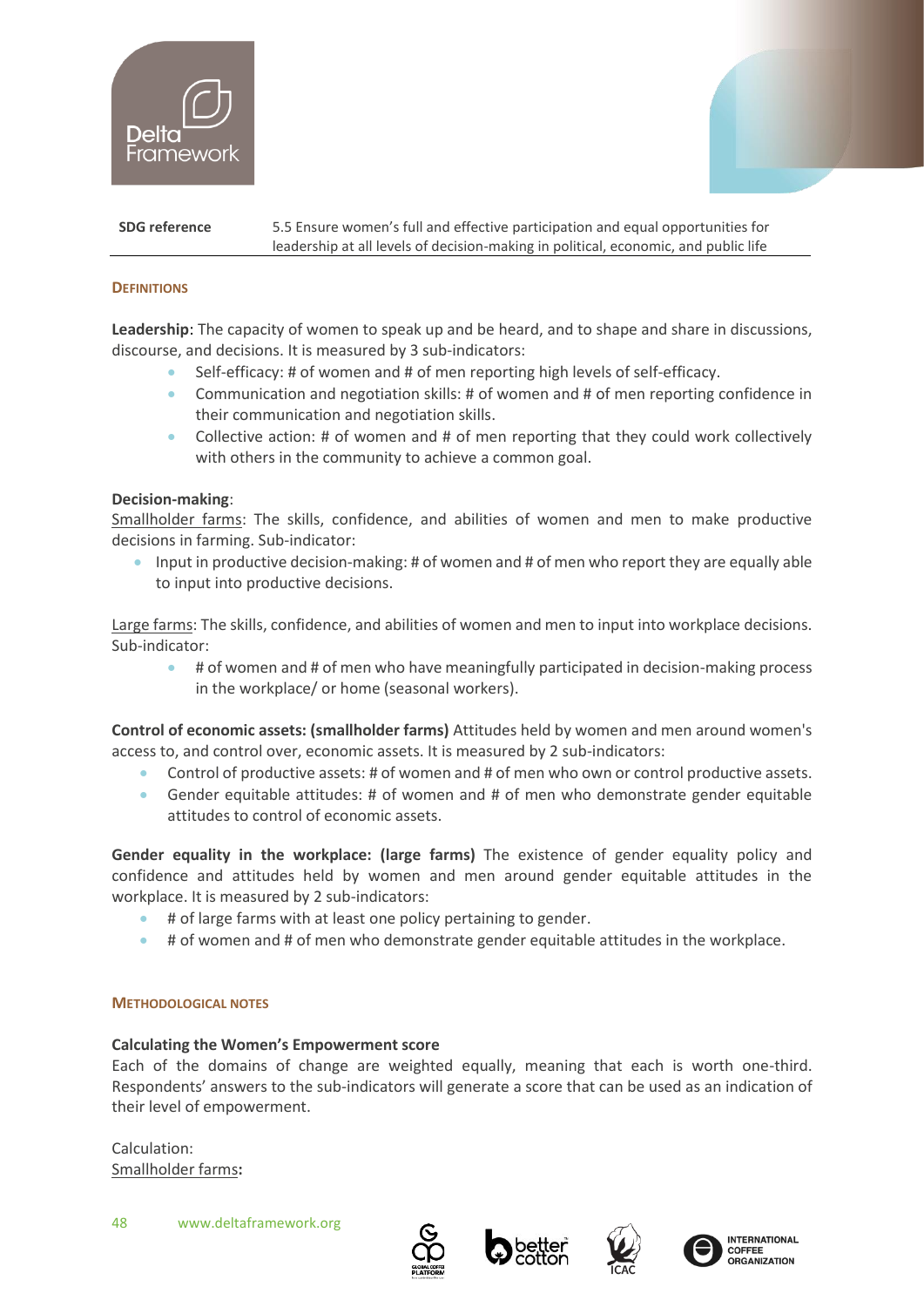![](_page_48_Picture_0.jpeg)

![](_page_48_Picture_1.jpeg)

Women's Empowerment = (Leadership 1 + Leadership 2 + Leadership 3) + ((Decision-Making) x 3) + ((Control of Economic Assets 1 + Control of Economic Assets 2) x 1.5)

# Large farms**:**

Women's Empowerment = (Leadership 1 + Leadership 2 + Leadership 3) + ((Decision-Making 1) x 3) + ((Gender Equality 1 + Gender Equality 2) x 1.5)

# **Calculating a Gender Parity Score**

Because questions are posed to the farmer and his/her spouse (for smallholder farm context) and women and men workers and staff (for large farm context), users can also calculate a Gender Parity Score alongside a Women's Empowerment Score. To calculate a Gender Parity Score, users may calculate the difference between averaged women's empowerment scores and averaged men's empowerment scores.

# **Aggregation guidance**

When aggregating data for the gender indicator, there are a few steps for each sub-indicator that need to be followed before inputting data into the analytical framework. Step-by-step guidance for both smallholder farms and large farms have been developed on the aggregation method, achievement parameters, and inadequacy cut-off.

# **LIMITATIONS**

• Gender issues and realities are highly sensitive and context specific. The use of a complementary qualitative assessment to contextualise results might be necessary.

![](_page_48_Picture_12.jpeg)

![](_page_48_Picture_13.jpeg)

![](_page_48_Picture_14.jpeg)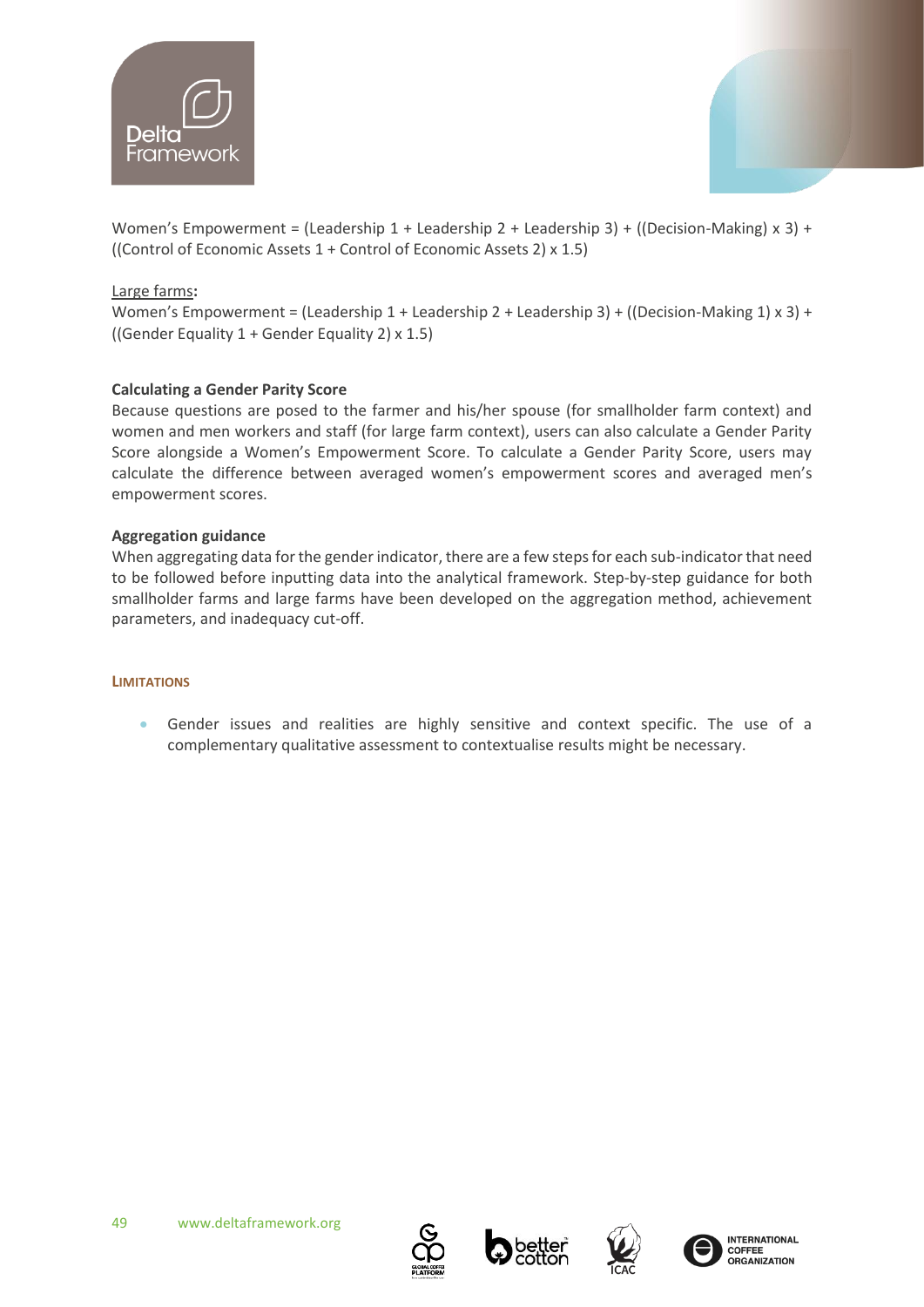![](_page_49_Picture_0.jpeg)

![](_page_49_Picture_1.jpeg)

#### <span id="page-49-0"></span>**15. RATE OF FATALITIES AND NON-FATALITIES ON THE FARM BY SEX**

This indicator tracks the number of fatalities and non-fatal occupational injuries occurring on the farm while working on the cotton or coffee crop. Worker health and safety refers to the principle that workers should be protected from sickness, disease, and injury arising from their employment. A safe and sound work environment ensuring occupational safety and health at work is at the core of decent work. In the case of cotton and coffee production, a specific type of occupational hazard that deserves close monitoring is acute pesticide poisoning.

This indicator can also be useful to plan preventive measures and to estimate the economic consequences of occupational injuries, particularly in terms of days lost or costs.

| <b>Dimension</b>       | Social                                                                                                                                                                                             |
|------------------------|----------------------------------------------------------------------------------------------------------------------------------------------------------------------------------------------------|
| Area                   | Farmers and workers safety                                                                                                                                                                         |
| Unit                   | % of fatalities and non-fatal occupational injuries on farm (while working on the<br>cotton or coffee crop)                                                                                        |
| Relevance              | All farms, aggregation at higher levels                                                                                                                                                            |
| <b>Target</b>          | 0% fatalities – Decrease in non-fatalities                                                                                                                                                         |
| Data points            | . # of farmers and workers on the farm in the reference period<br>• # of fatal accidents on the farm in the reference period<br>• # of non-fatal injuries requiring at least two days of lost time |
| <b>Data collection</b> | Yearly                                                                                                                                                                                             |
| <b>Reporting</b>       | Yearly                                                                                                                                                                                             |
| Data sources           | Administrative records, hospital records, farmers' interviews, national systems                                                                                                                    |
| <b>SDG</b> reference   | 9.3 Mortality rate attributed to unintentional poisoning<br>8.8.1 Frequency rates of fatal and non-fatal occupational injuries, by sex and<br>migrant status                                       |

# **DEFINITIONS**

# *Definitions from th[e ILO Convention 155 on Occupational Safety and Health](https://www.ilo.org/dyn/normlex/en/f?p=NORMLEXPUB:12100:0::NO::P12100_ILO_CODE:C155)*

**Occupational injury** is defined as any personal injury, disease or death resulting from an occupational accident. An occupational injury is different from an occupational disease, which comes as a result of an exposure over a period of time to risk factors linked to the work activity. Diseases are included only in cases where the disease arose as a direct result of an accident.

The ILO's Safety and Health in Agriculture Convention, 2001 regulates specific risks to workers in the agricultural sector, relating for example to machinery safety and ergonomics, handling and transport of materials, sound management of chemicals, animal handling, protection against biological risks, and welfare and accommodation facilities.

![](_page_49_Picture_11.jpeg)

![](_page_49_Picture_12.jpeg)

![](_page_49_Picture_13.jpeg)

![](_page_49_Picture_14.jpeg)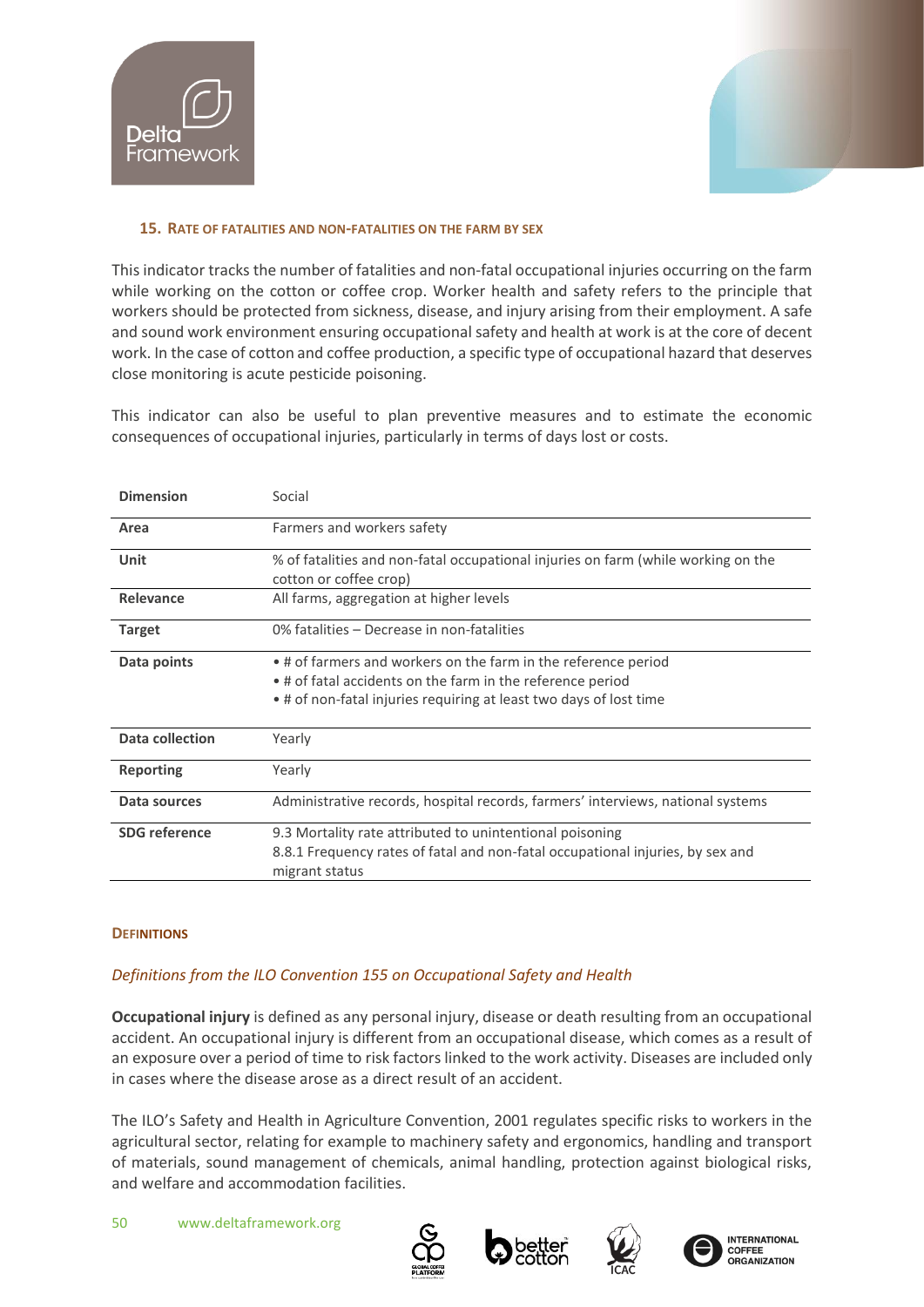![](_page_50_Picture_0.jpeg)

![](_page_50_Picture_1.jpeg)

#### **METHODOLOGICAL NOTES**

Occupational injuries are often underreported, which means that occupational injuries statistics from administrative records or registry systems may not be comprehensive.

The **fatal or non-fatal occupational injury rates** can be calculated separately using the following formula for the reference period:

= Number of new fatal or non-fatal occupational injuries on the farm X 100 Number of farmers and workers on the farm

A self-monitoring methodology for acute pesticide poisoning among farmers has been developed by the FAO, which can be adapted to other farming situations.

#### **KEY REFERENCE MATERIAL**

- [ILO Convention 155 on Occupational Safety and Health](https://www.ilo.org/dyn/normlex/en/f?p=NORMLEXPUB:12100:0::NO::P12100_ILO_CODE:C155)
- [Official SDG Metadata](https://unstats.un.org/sdgs/metadata/files/Metadata-08-08-01.pdf)
- [Decent Work Indicators Guidelines for](http://www.ilo.org/wcmsp5/groups/public/---dgreports/---stat/documents/publication/wcms_223121.pdf) Producers and Users of Statistical and Legal [Framework Indicators](http://www.ilo.org/wcmsp5/groups/public/---dgreports/---stat/documents/publication/wcms_223121.pdf)

![](_page_50_Picture_12.jpeg)

![](_page_50_Picture_13.jpeg)

![](_page_50_Picture_14.jpeg)

![](_page_50_Picture_15.jpeg)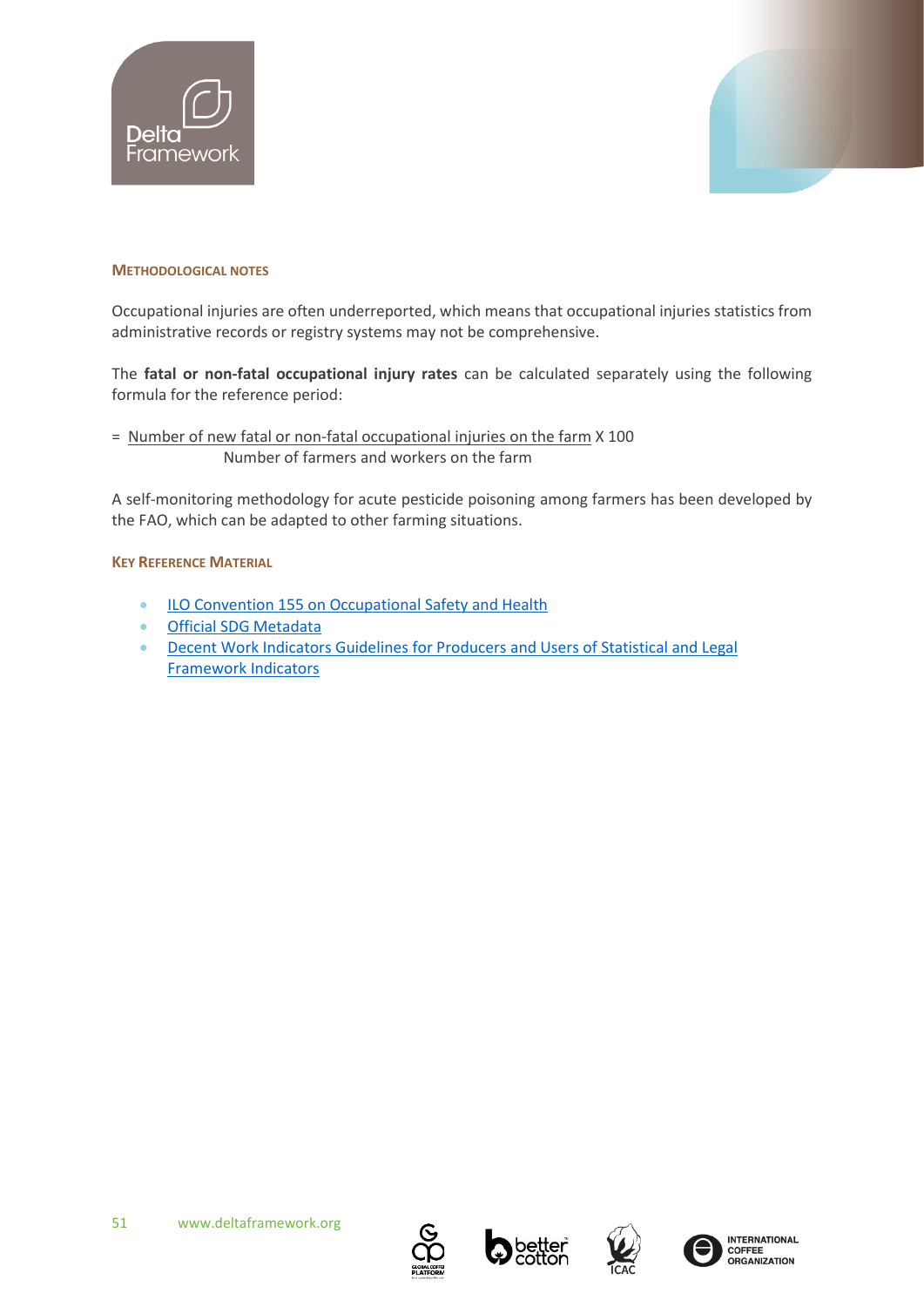![](_page_51_Picture_0.jpeg)

![](_page_51_Picture_1.jpeg)

# <span id="page-51-0"></span>**Annex 1. List of sustainability initiatives reviewed**

List of sustainability initiatives reviewed to identify the sustainability areas and sub-areas (indicators were drawn from the initiatives highlighted in bold):

- 1. **4C Association\***
- 2. **Better Cotton (BCI)**
- 3. Committee on Sustainability Assessment (COSA)
- 4. **Cotton Connect / REEL code**
- 5. Cotton LEADS
- 6. **Cotton Made in Africa (CmiA)**
- 7. Fairtrade Foundation (Certified Cotton Mark) and Fairtrade Coffee/Fairtrade Cotton Sourcing Program™
- 8. **Fairtrade Standard for Small scale Producer Organizations**
- 9. **Global Coffee Platform/ Coffee Data Standard**
- 10. Global Organic Textile Standard (GOTS)
- 11. HERproject™ empowered women
- 12. **IFOAM Organic 3.0**
- 13. **ISEAL Common Core Indicators**
- 14. Living Income Community of Practice
- 15. **My Best Management Practices (MyBMP)**
- 16. Organic Cotton Accelerator
- 17. Organimark
- 18. **Rainforest Alliance – UTZ**
- 19. Responsible Brazilian Cotton (ABR)
- 20. Responsible Sourcing Network (RSN)'s YESS (Yarn Ethically and Sustainably Sourced) Cotton Lint Standard
- 21. Sedex and Sustainable Agriculture Initiative (SAI) Collaboration
- 22. **ICAC SEEP Expert Panel**
- 23. Sustainable Agriculture Network (SAN) project on forced labour alignment
- 24. **Sustainable Development Goals (SDGs)**
- 25. Sustainable Coffee Challenge (SCC)
- 26. Textile Exchange Organic Content Standards (OCS)
- 27. World Fair Trade Organization (Asia)

![](_page_51_Picture_32.jpeg)

![](_page_51_Picture_33.jpeg)

![](_page_51_Picture_34.jpeg)